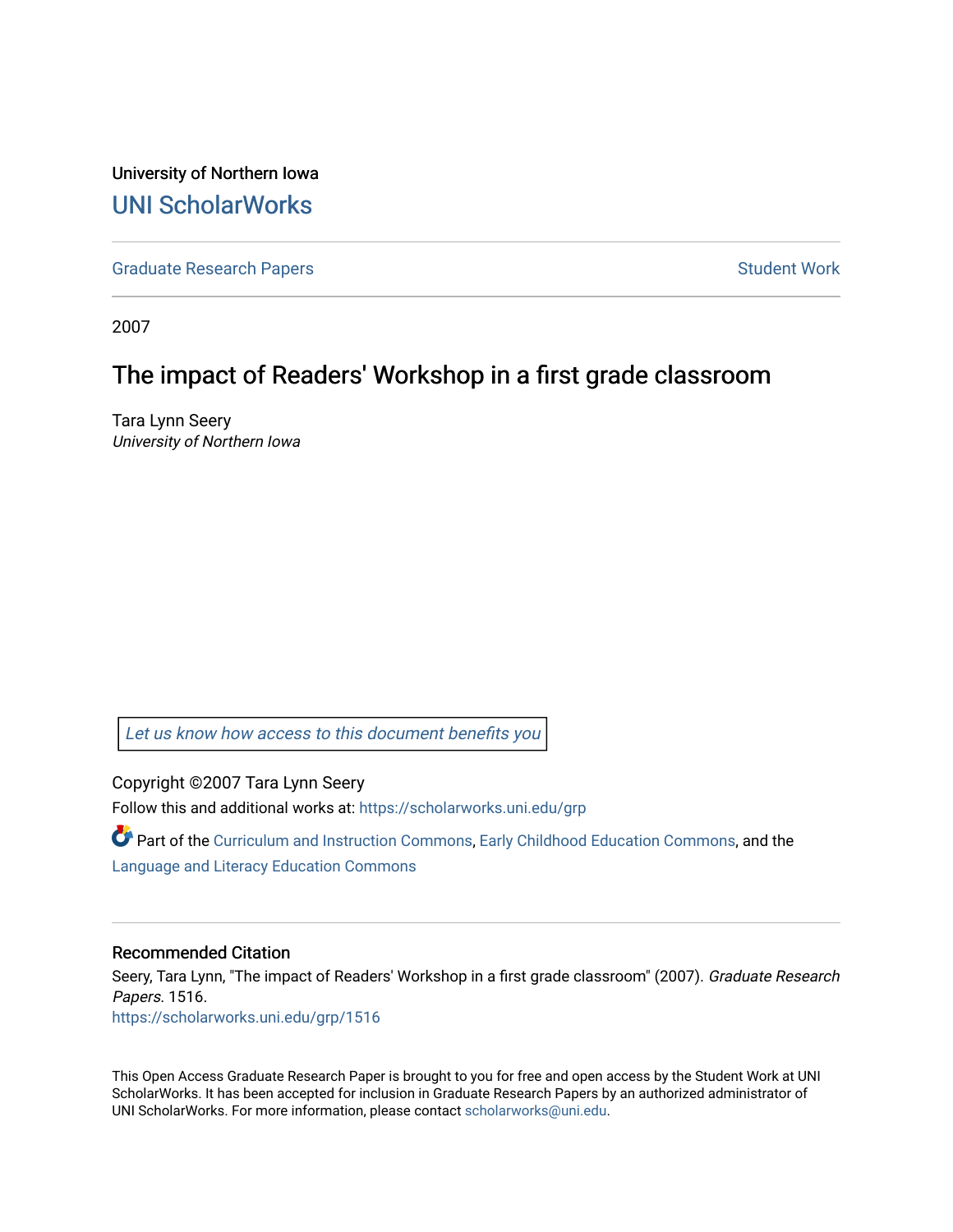## The impact of Readers' Workshop in a first grade classroom

#### Abstract

In this research I describe the Readers' Workshop approach, the impact that it has on a first graders' motivation, self-selection, and comprehension. This study was implemented during the 2006-2007 school year over a six week period. The observations at the beginning of the study indicated that the three focus students in this study lacked motivation, struggled with self-selection, and were in need of assistance to develop their comprehension skills. However, as Readers' Workshop was implemented, the students began to develop motivation to read on their own. They developed interests in books, and their comprehension strategies improved.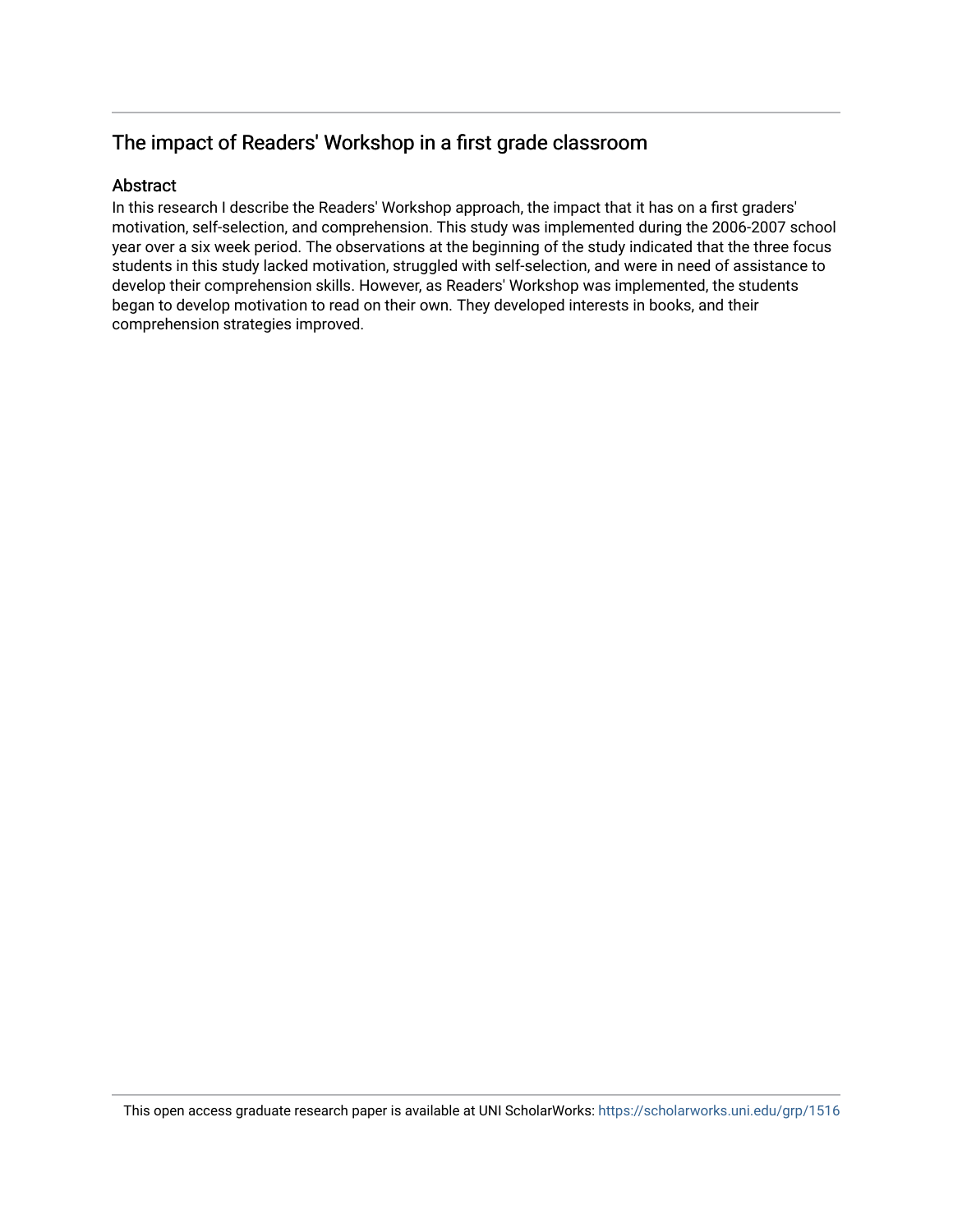A Graduate Research Paper

Submitted to the

Division of Literacy Education

Department of Curriculum and Instruction

In Partial Fulfillment

Of the Requirements for the Degree

Master of Arts in Education

UNIVERSITY OF NORTHERN IOWA

 $\cdot$ 

By

Tara Seery

April 15, 2007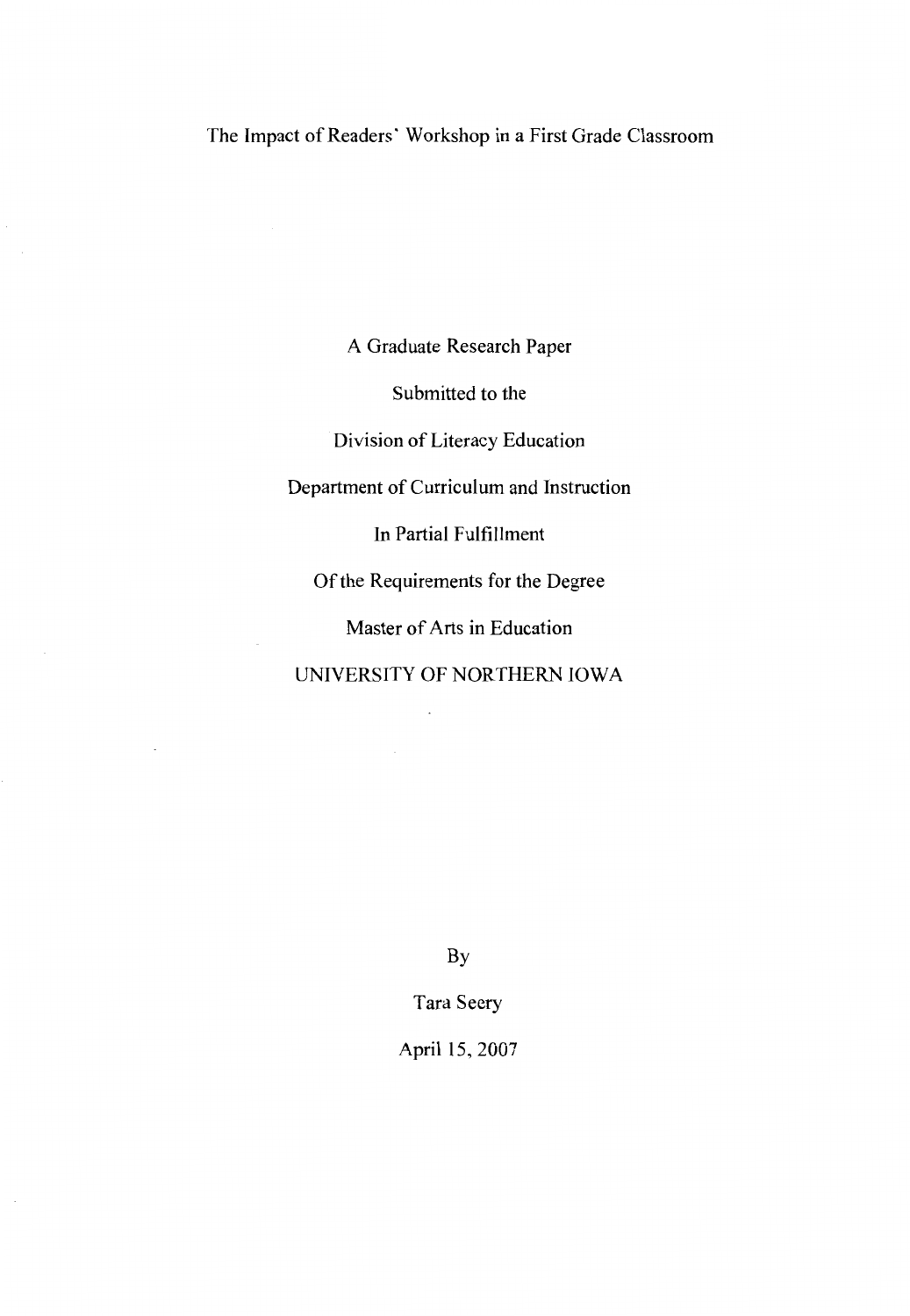This Research Project by Tara Lynn Seery

Titled: The Impact of Readers' Workshop in a First Grade Classroom

Has been approved as meeting the research requirement for the

Degree of Master of Arts in Education.

 $\frac{4-26-07}{\text{Date Approach}}$ 

q *1~1* /01

# Penny L. Beed

Graduate Faculty Reader

Rick C. Traw

Graduate Faculty Reader

W. P. Callahan

Date Approved Head, Department of Curriculum and Instruction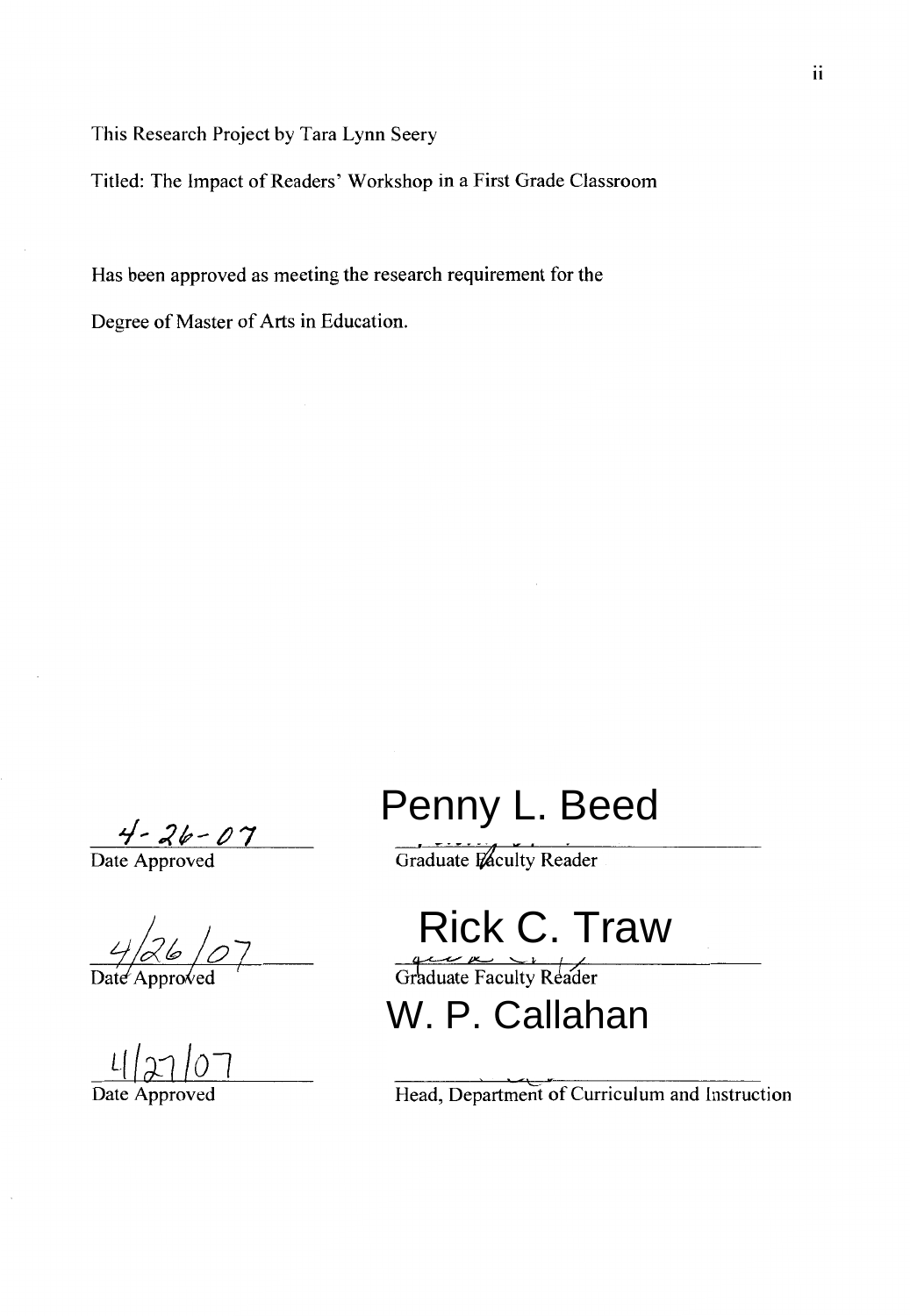#### Abstract

In this research I describe the Readers' Workshop approach, the impact that it has on a first graders' motivation, self-selection, and comprehension. This study was implemented during the 2006-2007 school year over a six week period. The observations at the beginning of the study indicated that the three focus students in this study lacked motivation, struggled with self-selection, and were in need of assistance to develop their comprehension skills. However, as Readers' Workshop was implemented, changes occurred. Throughout the study I collected data by using anecdotal records, student surveys, parent surveys, Diagnostic Reading Probes, and retelling rubrics. The students in the study began to develop motivation to read on their own, they developed interests in books, and their comprehension strategies improved. Implementation of Readers' Workshop developed a community of learners in my classroom. It provided an opportunity for students to find their potential and grow from their experiences.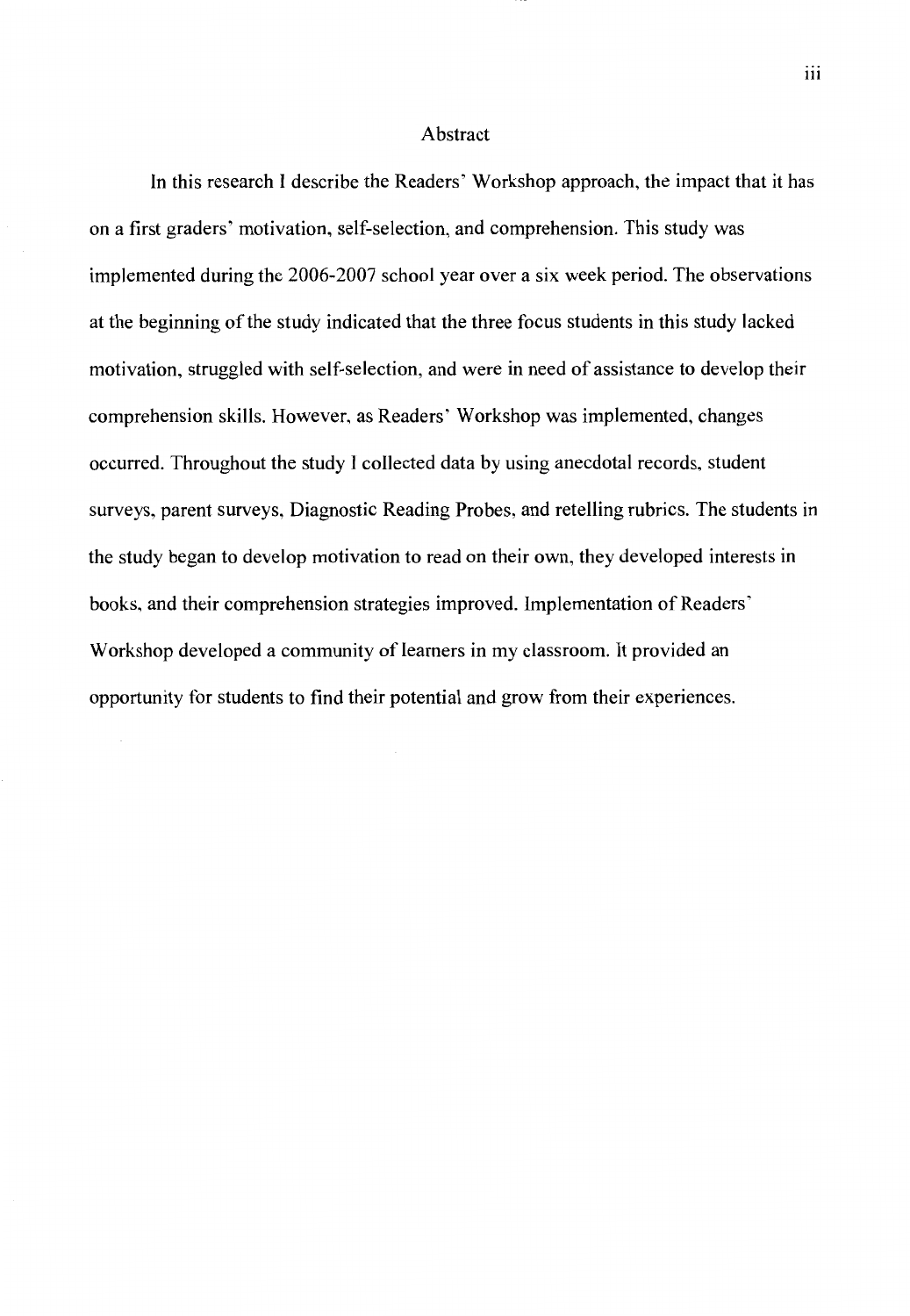## **TABLE OF CONTENTS**

| Chapter I: Introduction |
|-------------------------|
|                         |
|                         |
|                         |
|                         |
|                         |
|                         |
|                         |
|                         |
|                         |
|                         |
|                         |
|                         |
|                         |
|                         |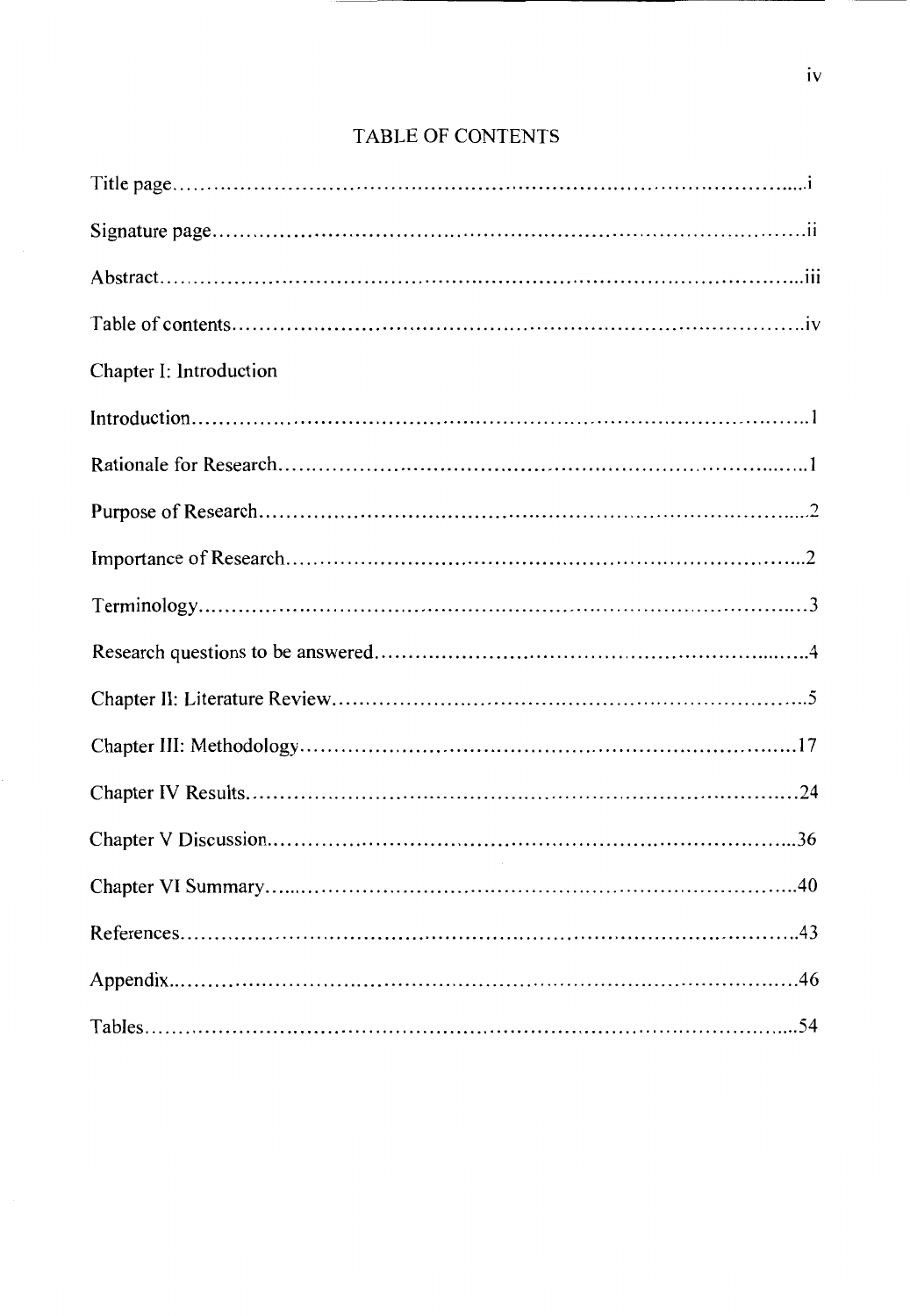#### Introduction

A  $1<sup>st</sup>$  grader enters his classroom in the fall with high hopes of learning to read. He is full of excitement and determination to learn reading skills that will help him develop a lifelong love of reading. As the year progresses he develops some of these beginning reading skills, but is struggling with making continual gains. He may eagerly read during guided reading with the support of a teacher and will share this book at home. Yet, when it comes to SSR (Sustained Silent Reading) time in the classroom, he cannot find a book that is appropriate for him and seems at a loss of what to do during this reading time. He often times draws or visits with friends instead.

The teacher is tired of the constant battles during Sustained Silent Reading time. She spends her time redirecting children who are off task and is overwhelmed with the number of children that are having difficulty choosing their own books. She knows that giving children the opportunity to self-select their own books and time to read is important, yet she has been unsuccessful with Sustained Silent Reading time in her classroom. Her goal is that she will not only provide the beginning reading skills and strategies for her students, but also give them the opportunity to develop and share a lifelong love of reading. She would like to implement a new literacy component in her classroom- the Readers' Workshop (Hagerty, 1992). She hopes and wonders-- will Readers' Workshop enable the students to become more motivated and independent in their self-selection and allow them to see the true joy of reading?

#### *Rationale*

I was introduced to Readers' Workshop in 2006 during a workshop provided by a professor. I was intrigued with the students' involvement in their reading. I chose this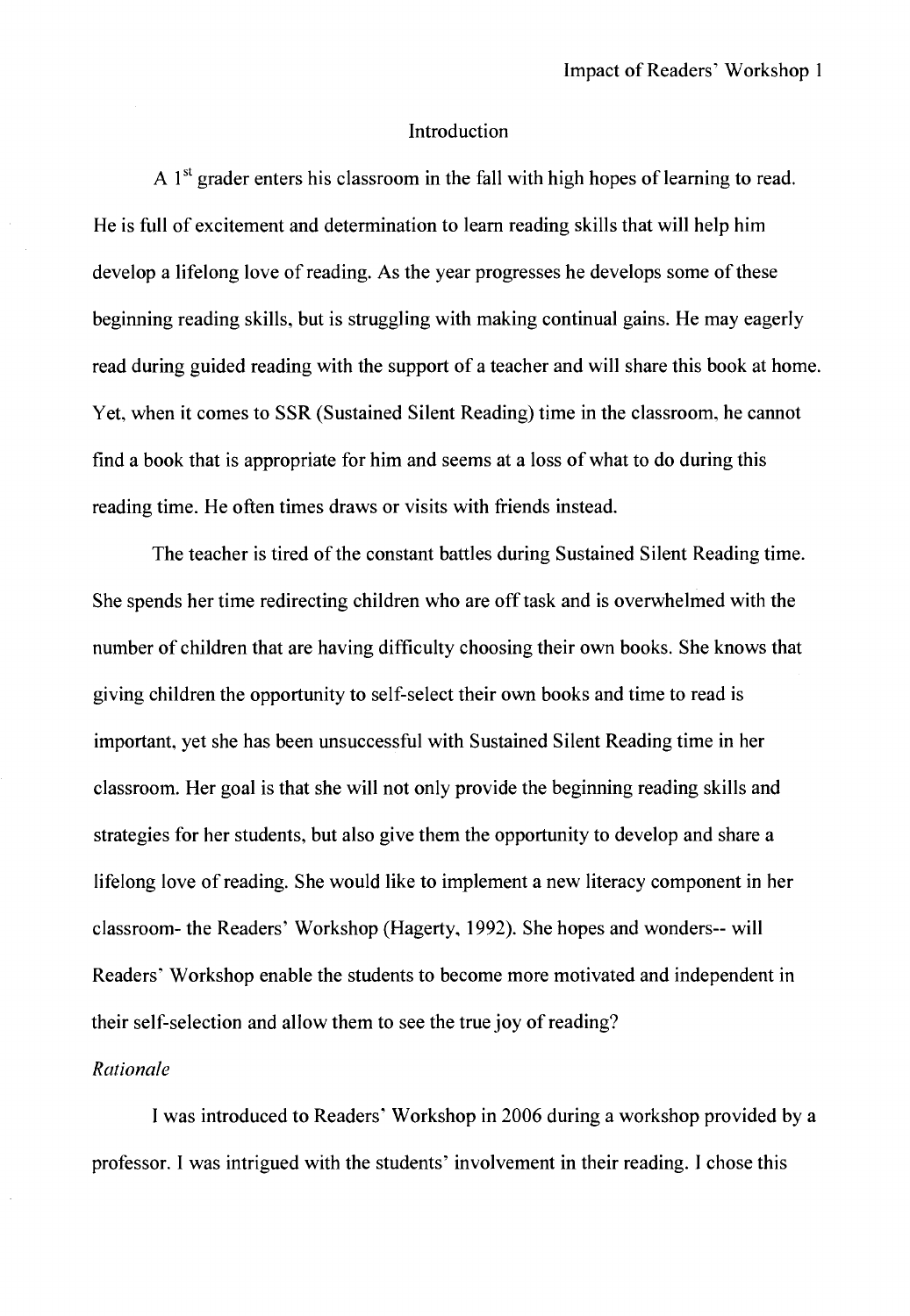topic for my research because as a  $1<sup>st</sup>$  grade teacher, I struggled each year with Sustained Silent Reading time in the classroom. Most students were off task and losing opportunities to practice their skills in books that were at their level and books that they truly enjoyed. I was impressed with how the students were involved in self-selecting appropriate text and how the mini-lessons of Readers' Workshop allowed students to become independent readers. As an educator, I believed that it was my responsibility not only to provide students with the strategies and skills they need to read, but also to give them an opportunity to practice and share these skills in books that they were selfselecting. It was with this practice that I hoped to see students immerse themselves in books that they enjoyed and have the opportunity to develop their reading and comprehension skills.

#### *Purpose*

The purpose of the study was to develop Readers' Workshop in my first grade classroom and research the effectiveness of the program in a classroom setting. I wanted to see whether the students engaged in reading books that were at their reading level and whether Readers' Workshop impacted their motivation, self-selection, and comprehension of reading. I was particularly interested in assessing the impact of the Readers' Workshop on children who seemed to struggling during independent reading time in my classroom.

#### *Importance*

Guthrie (1996) stated that a child's perception ofreading is developed early on. Therefore, it is important that children are given not only the skills and strategies to read. but also the attitude that will result in a lifelong love of reading. Participation in Readers'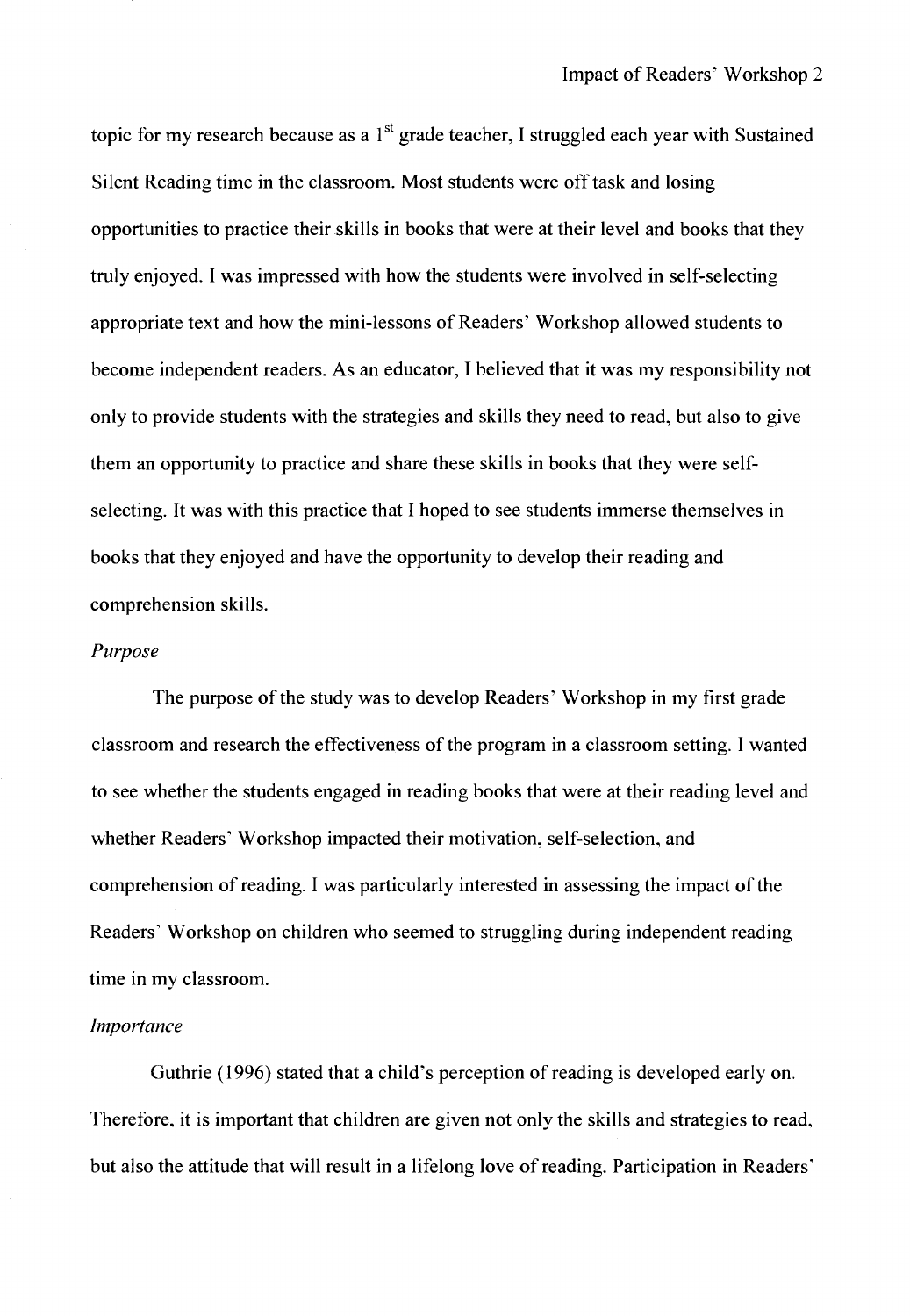Workshop was a way to encourage students to develop the ability to self-select books that they enjoyed and continue to encourage them to put their skills to use in meaningful texts. Through self-selection, self-pacing, sharing, listening, and reading, children not only learn to read, but also discover what reading is about (Hagerty, 1992).

#### *Terminology*

A term that was used in this paper was *sustained silent reading* time, also known as SSR time. SSR time refers to regular fixed time for voluntary reading. Daniels & Murray (2000) state that during this time all other work is put aside and the teacher and students read.

Another significant term for this paper was *Readers' Workshop.* Orehovec & Alley (2003) state that Readers' Workshop provides students with the opportunity to read, the choice of what they read, and chances to engage in conversations about their reading. It provides a supportive environment that focuses on the strengths and the needs of individual students.

A third term referred to in this paper was *motivation.* Motivation in this paper refers to a student's involvement, curiosity, and satisfaction during Readers' Workshop. Guthrie ( 1996) states that, as literacy motivations increase, children increasingly take charge of their learning opportunities.

The final term to clarify was *self-selection*. Self-selection refers to the idea that with guidance, students are given the opportunity to select quality literature. Students are taught how to make appropriate choices. Hagerty (1992) indicates that those students who choose their own reading material are much more likely to be involved with the text they are reading.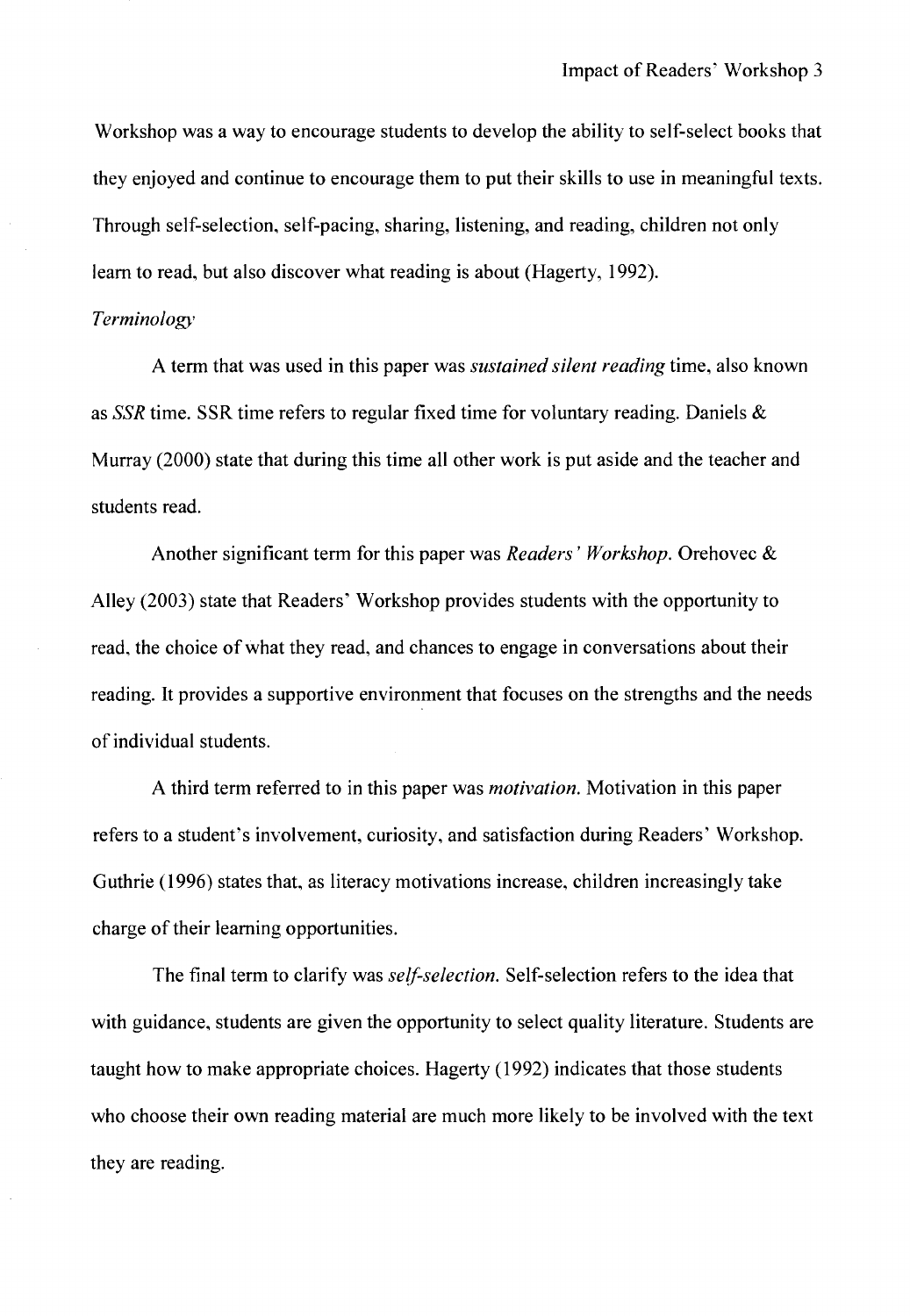## *Research Questions*

The primary research question guiding this project was: How will Readers' Workshop affect 1<sup>st</sup> graders' motivation, self-selection, and comprehension in reading? The secondary questions evolved from the primary question and they were as follows:

- Will participation in Readers' Workshop improve struggling students' motivation to read and improve their self-selection during Readers' Workshop time?
- Will struggling student's comprehension improve through participation in discussions during Readers' Workshop?

These questions were explored further in the following review.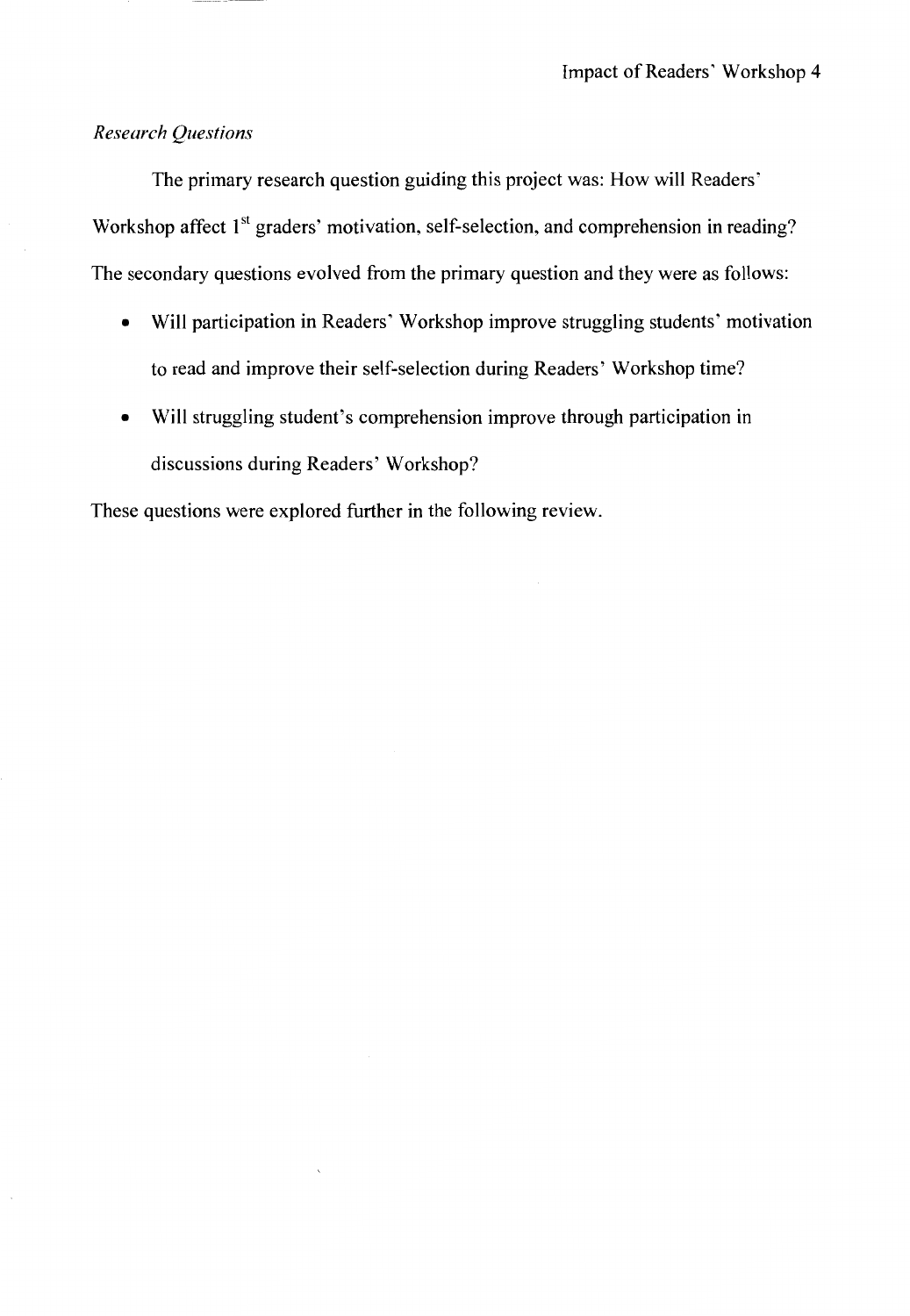#### Chapter II

#### Literature Review

Due to ongoing frustration about the way some of the children responded to Sustained Silent Reading time in my classroom, I looked for an approach that would allow students to continue to self-select, yet guide them to develop and practice reading strategies in self-selected material. Hagerty (1992) states that students need the opportunities to select from a wide variety of quality of literature, but also need to be taught how to make appropriate choices. The Readers' Workshop model incorporates the elements of time, choice, response, community, and structure (Hagerty, 1992). This literature review looked at the important elements of Readers' Workshop, the factors of motivation and engagement, self-selection, and how Readers' Workshop affected comprehension.

#### *Important Elements of Readers' Workshop Format*

Hansen (2001) concludes that everything takes time. There needs to be time for evaluation, time for instruction, time for writing, and time for reading. Students need to grow into their identities as readers. Readers' Workshop is an instructional approach that allows students to grow into these identities. Like the time that students need to grow as readers, teachers also need time to implement and set up their classrooms for Readers' Workshop.

Hagerty (1992) does not believe that students learn simply by reading. Students learn through observations of models of what good readers use and through the provision of ample time to practice reading with self-selected material. To provide students the opportunity to read and practice, a teacher needs to be prepared for Readers' Workshop.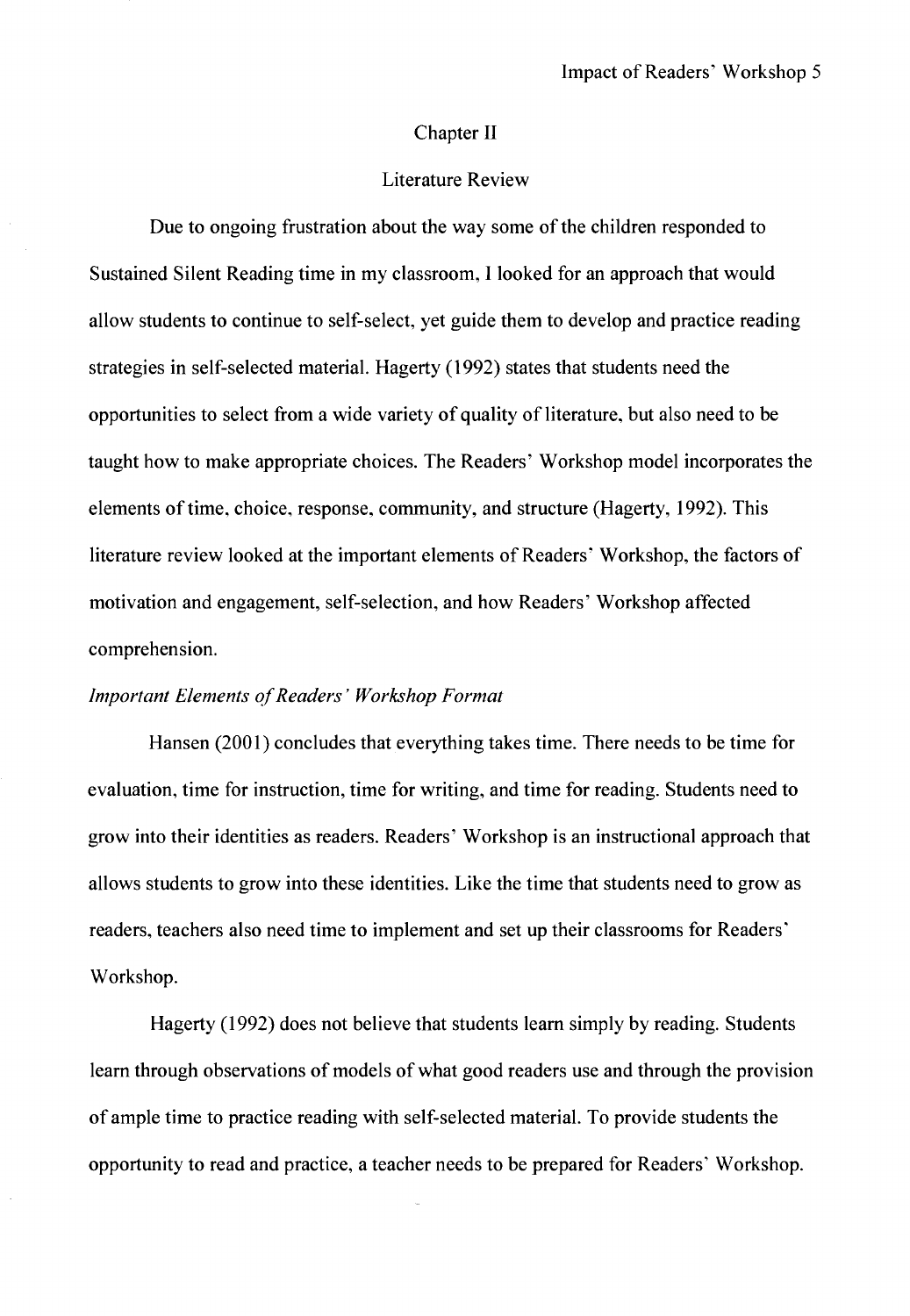Orehovec & Alley (2003) state there are three top priorities for setting up a Readers' Workshop in the classroom. These three priorities include: setting up the classroom, scheduling time, and encouraging on-task behavior.

When setting up the classroom it is important for teachers to take into account their philosophy and what they want to see happening in their classroom during Readers' Workshop. Orehovec  $\&$  Alley (2003) state that a requirement of Readers' Workshop includes a well-stocked library. It is very important that students have all the books they need. A teacher can find books in many different places to begin building a quality classroom library. Resources include finding books at sales, cashing in book points, requesting parent donations, checking local libraries and school libraries, and being aware of any kind of book grants. The authors caution that teachers must make a commitment to providing quality literature to their students (2003).

When setting up a classroom library for students it is very important that the library area be comfortable and inviting. Orehovec  $\&$  Alley (2003) believe that a library ought to be safe, warm, inviting, and accommodating. The way that a teacher sets up the books in the library should reflect how he or she wants to organize the books. For the primary grades a teacher may want to set up books by using a color coding system for the levels of books. A teacher could also set up books by genre. Again, it is important that a teacher's library reflects his or her own beliefs and needs and the students' needs.

Orehovec & Alley (2003) also emphasize the need for scheduling the time of Readers' Workshop carefully. Readers' Workshop is more than just reading. It is an approach that allows students to read, share, respond, and confer. It also allows teachers the ability to instruct using mini-lessons. Hagerty (1992) and Fountas & Pinnell (2006)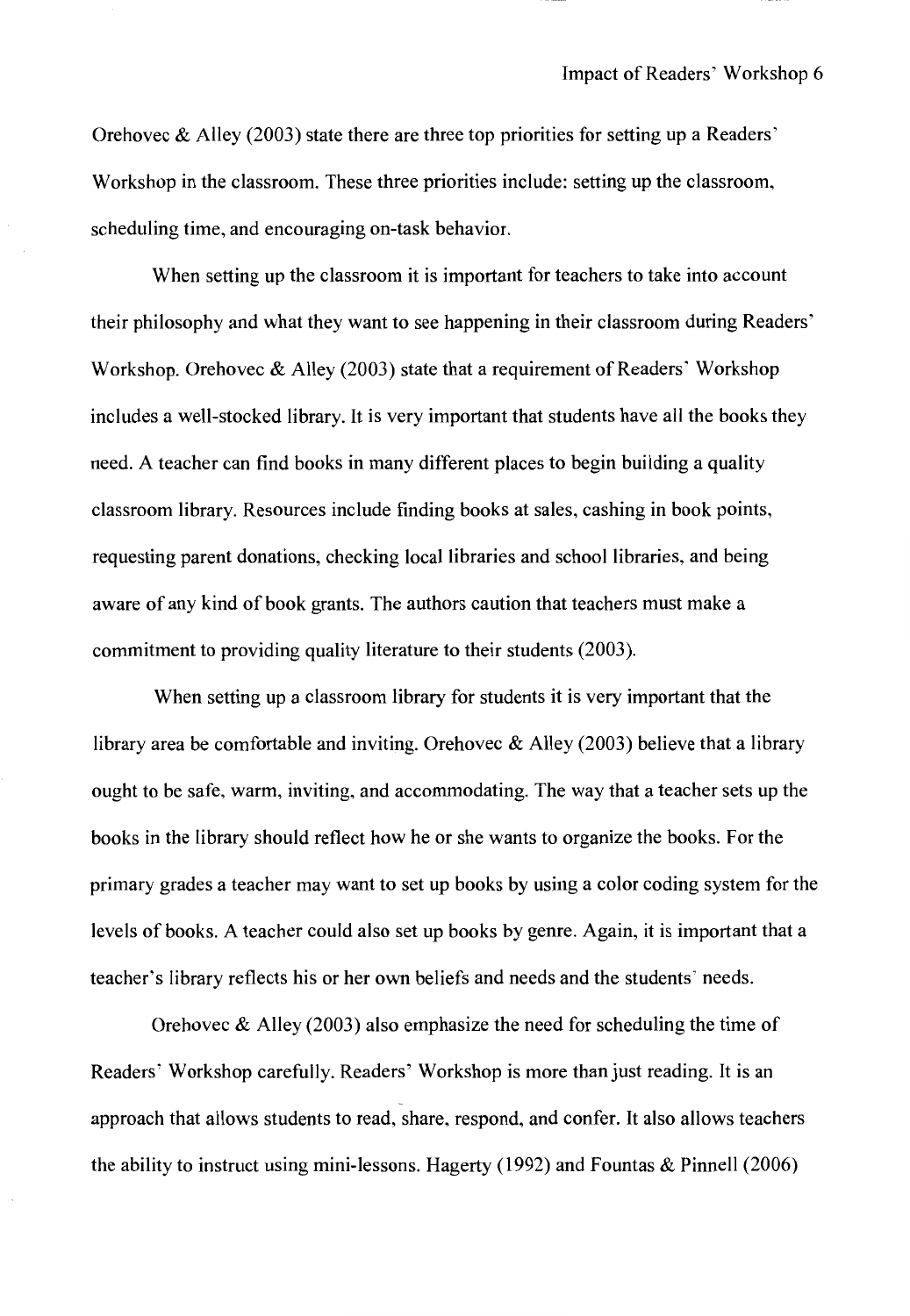state that Readers' Workshop includes: Mini-lessons and activity time when students read, confer, or write, and a sharing session. All parts of the Readers' Workshop are taught to the children and modeled throughout each part of lesson. Modeling what Readers' Workshop looks like, sounds like, and the expectations is crucial to the success in a classroom. All parts are essential and modeling is a key to each component.

Mini-lessons start Readers' Workshop. The teacher has an area delegated for the entire class to receive instruction on reading. Mini-lessons should last only 5 to 10 minutes (Hagerty (1992); Fountas & Pinnell (2006). These mini-lessons always have a genuine purpose for informing children about reading skills and strategies. (Atwell, 1998; Hagerty, 1992). The first kind of mini-lesson is the procedural mini-lesson. These minilessons include procedures for how the students participate in the Readers' Workshop to work in the classroom. These procedural lessons may include how you pick a book and put a book away from the library, how you share a book, or how you confer with a classmate.

Another type of mini-lesson is literary mini-lessons. Literary mini-lessons include strategy work. These mini-lessons could include differences between fiction and nonfiction, quotations, dialogue, descriptive words, embedded phonic instruction, or how illustrations enhance stories (Atwell, 1998).

The last mini-lesson is strategy mini-lessons. Hagerty (1992) states that these mini-lessons often demonstrate the "how to'' in Readers' Workshop. These mini-lessons include how to choose a book, ideas for reading aloud, how to summarize, or how to make predictions. The lessons do not have a prescribed order in which a teacher should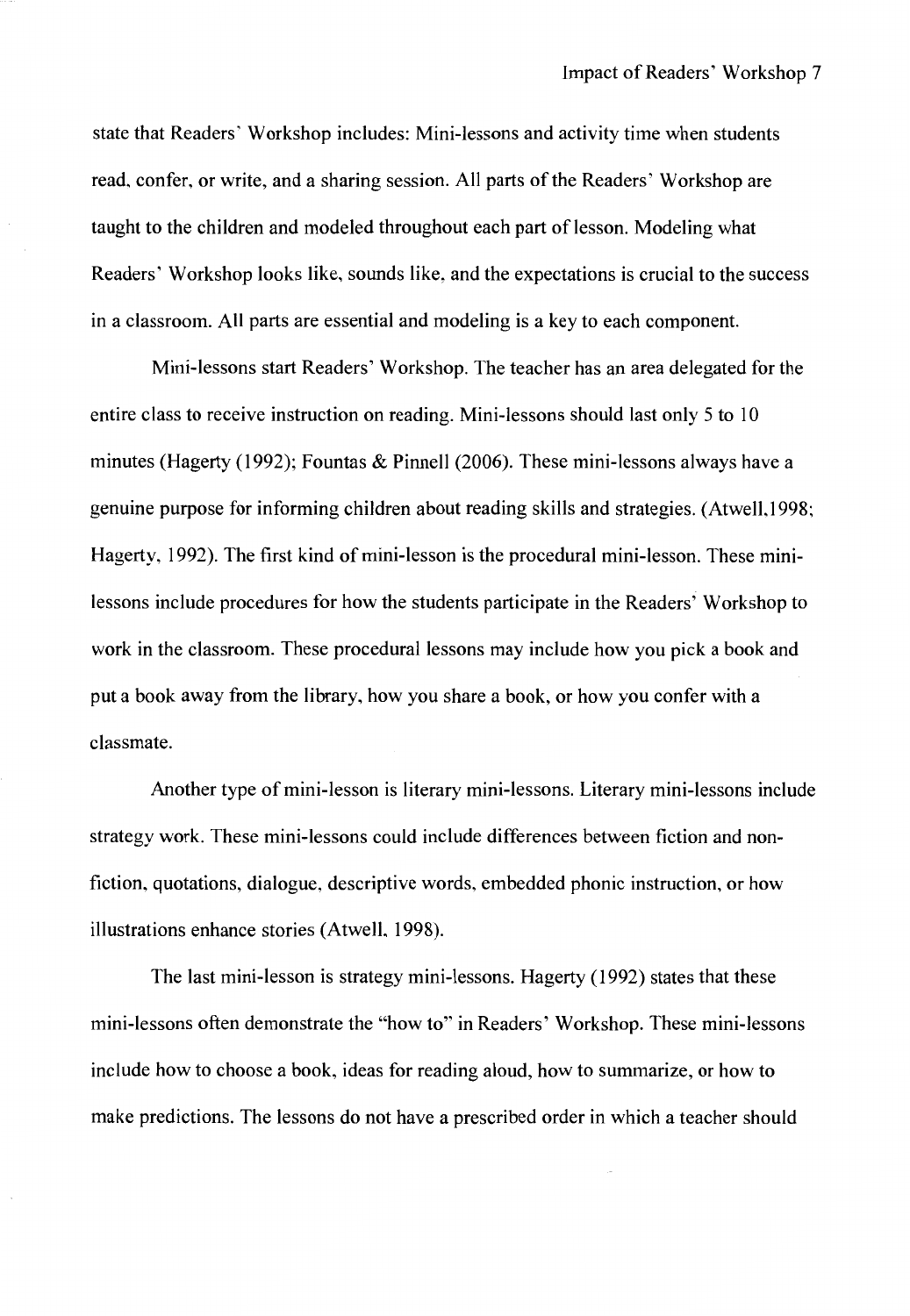teach (Atwell, 1998). Rather, as Swift (1993) states, these mini-lessons should be chosen to meet the needs of one's students.

After students have spent 5 to 10 minutes in mini-lessons the students need time to read. This reading should be a time of enjoyment for students. Book choice during this time is crucial to the success of Readers' Workshop (Orehovec & Alley, 2003). Students need to know how to choose a ''just right" book. A just right book is a book that a student can read on his or her own with little assistance from others. Teachers can lead students to choose books that they are comfortable with and encourage them to challenge themselves.

As students are reading, a teacher is conferring with students about their reading. Hansen (2001) believes that conferring with small groups allows students a chance to be heard with more assurance than in a large group. Conferring with a student also allows a teacher to meet the individual needs of students. Fountas  $\&$  Pinnell (2006) state that reading levels allow you to determine how well students are processing and understanding the texts they are reading. Orehovec & Alley (2003) and Fountas & Pinnell (2006) believe that careful observations allow teachers to provide on-the-spot lessons for a particular student. During conferences teachers can provide instruction on oral reading, reading strategies, appropriateness of books, comprehension of text, and help students determine goals. Fountas & Pinnell (2006) state that a teacher can demonstrate or show something about effective reading. A teacher can assess students with anecdotal records, running records, checklists, written responses and questions on what students are reading.

Peer conferences are also encouraged during this time. Hagerty (1992) suggests designating specific days and specific locations for peer conferences. During these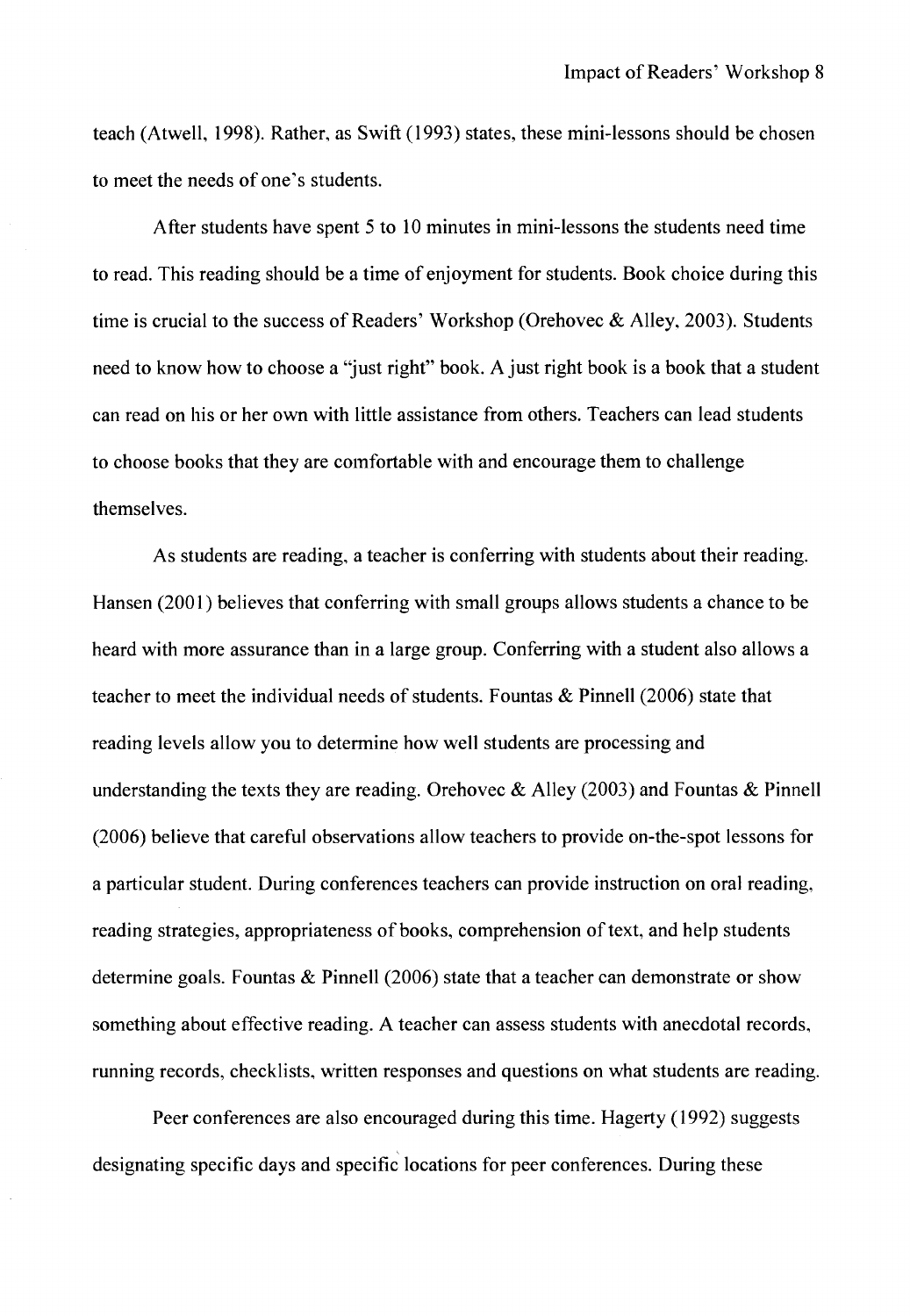conferences students are encouraged to share their books, get help with understanding books, and learn about new books to read. Students may also share with peers written responses to their reading. Written responses allow the children to think about what they are reading and develop an understanding of their reading.

After students have had the opportunity to read and confer with the teacher, they then have the opportunity to share their reading with an audience. Orehovec  $\&$  Alley (2003) believe that this time allows students the opportunity to listen and respect others readers. It is again important to remember that good sharing doesn't just happen. Teachers must demonstrate and model the opportunities that arise during sharing time. During sharing students have the opportunity to get positive feedback about the books they have read, they have the opportunity to discuss strategies they used to figure out words, and they can share their reactions to the books. Orehovec & Alley (2003) stated it best when they said that sharing is a time to come together as a community of readers. It is the opportunity to share and an opportunity to build a classroom community of readers. *Motivation and Self-Selection* 

Within Readers' Workshop children have the opportunity to become motivated in the books that they read. Engaged literacy learners are motivated to read (Guthrie, 1996). They choose to read on their own and they pick out books that they are interested in. Readers' Workshop allows students to find the opportunities to become motivated by their involvement in books. When students are allowed the opportunity to self-select reading material that interests them and that they are able to read independently, they become motivated and engaged in reading. Guthrie (2000) states that children who like to share books with their classmates and who are involved in a community learning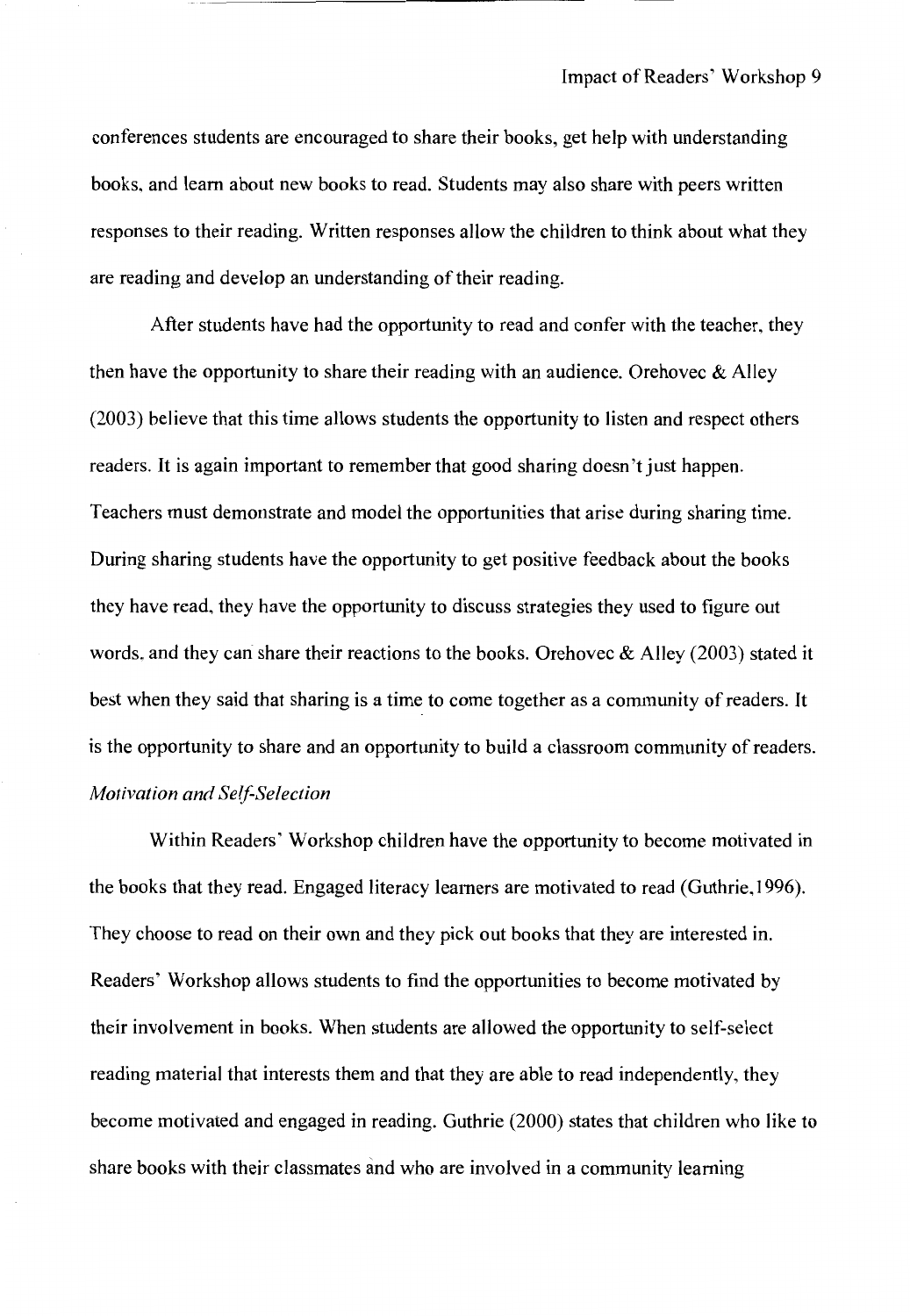experiences are more likely to be intrinsically motivated learners. Readers' Workshop allows children to be involved in all aspects of their reading with their peers and encourages sharing.

Guthrie (2000) also refers to strategies that support motivation and engagement within the classroom. The first of these strategies is "autonomy support." Autonomy support involves teacher's guidance in helping children make choices. This is accomplished through the mini-lessons, when a teacher models how to choose a "just right" book or shares books that will be of interest to children in the classroom. The teacher also provides autonomy support during the sharing sessions of Readers' Workshop. A teacher meets and discusses the book the child is reading and gives support on the strategies he or she is reading and books he or she is choosing.

A second strategy to encourage motivation and engagement is to involve students in interesting texts (Guthrie, 2000). A Readers' Workshop must be filled with books that reach the widest variety of readers. Orehovec  $\&$  Alley (2003) argue that the most important task of setting up Readers' Workshop is building a substantial classroom library. Teachers must continue to add to their collection and continue to learn more about their students so they can provide books that interest them.

Guthrie (2000) also supports collaboration within the classroom. Teacher collaboration activates and maintains students' intrinsic motivation. Hagerty (1992) establishes that in Readers' Workshop students actively support each other as readers and a community is established. Students' help each other learn, they assume leadership roles, they encourage each other, and they are involved with each others learning experiences.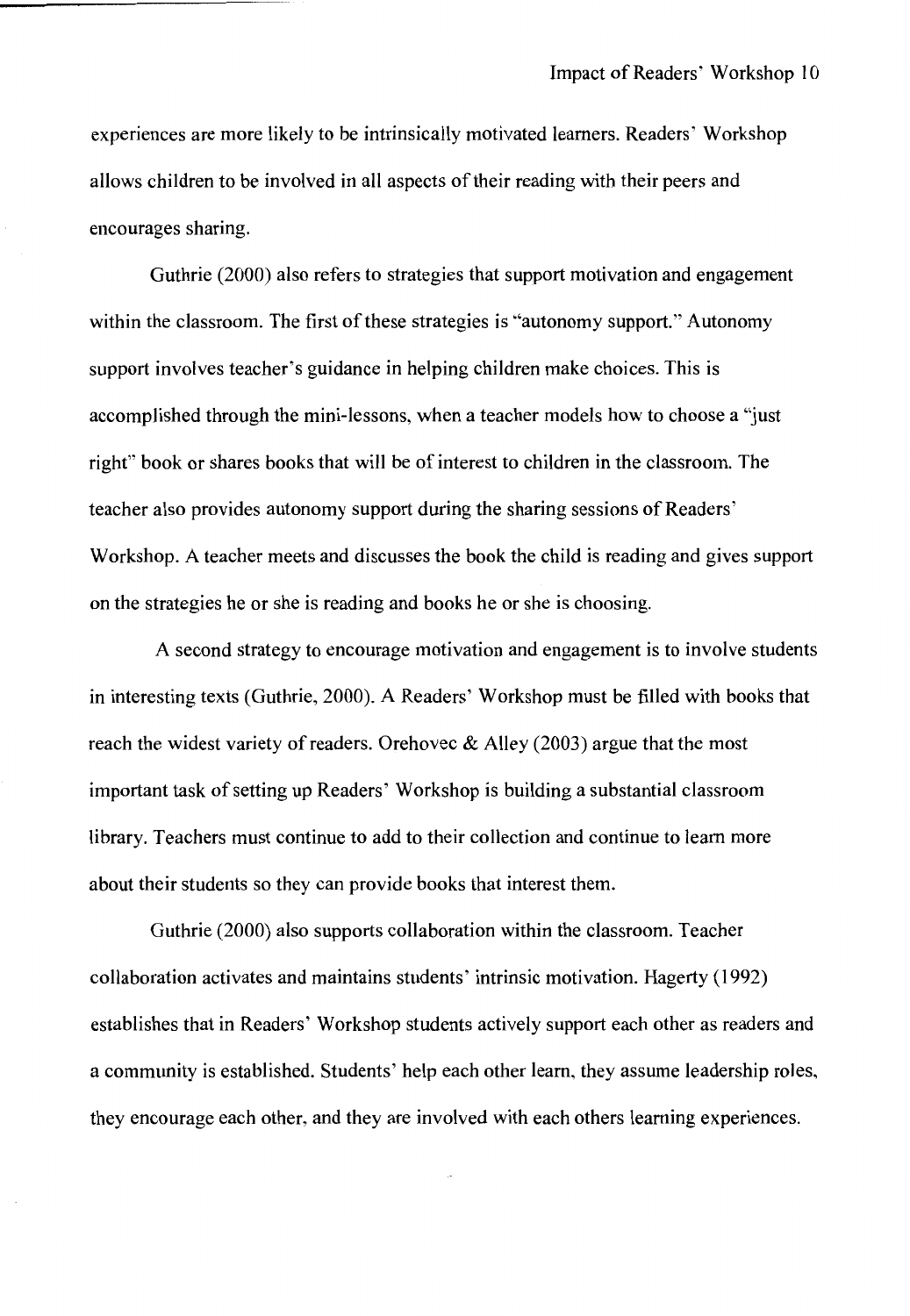A classroom community empowers students to appreciate each others learning and motivate each other to do their best.

Motivation is affected by teacher involvement. An involved teacher knows about student learning (Guthrie,2000). An involved teacher cares about student learning and set positive goals for his or her students to reach. Readers' Workshop encourages teacher involvement. A teacher must stay in touch with what his or her students are reading, how they are responding to literature, and what strategies they are using in their reading. Hagerty (1992) concludes that when teachers involve their students in sharing sessions they are opening up the doors to developing a close relationship with each student. Students benefit from the opportunities to share. Guthrie (2000) notes that teacher involvement has a significant benefit, which is student motivation.

Turner (1993) set up a study observing 84 children in 12 first grade classrooms. Half of the class used traditional basal approach and the other half was instructed with a literature-based language arts approach. A literature-based language arts approach is the same as or closely related to the Readers' Workshop approach. Turner found that students in the integrated literature-based language arts classroom used significantly more learning strategies. She also discovered that the students in the literature-based language arts classroom had great potential to influence young children's emergent motivation for literacy. Turner (1993) concludes that several characteristics of tasks influence student motivation. These tasks include autonomy, choice, and collaboration. All of these tasks that Turner lists are parts of Readers' Workshop. Readers' Workshop involves the opportunity for students to be supported and guided through the process. Readers' Workshop encourages teachers to meet daily with students to build on the strategies they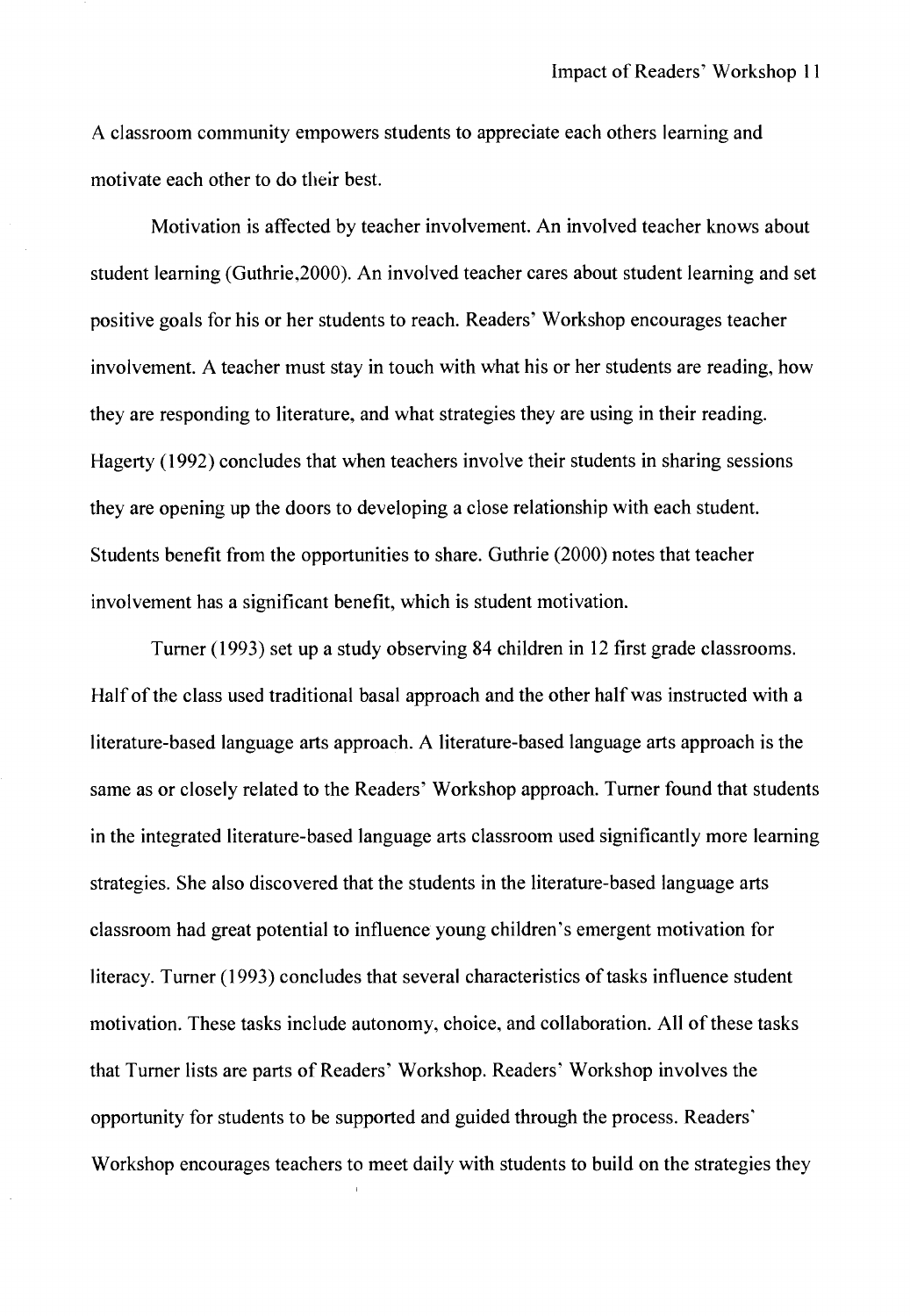are using and also to encourage students to use new strategies. Teachers who have in mind the needs of their own students reach these students with the best questions (Hagerty, 1992). Hansen (2001) explains that the more we know about the overall lives of our students, the more likely we are able to help them with their learning. If a teacher is aware of each student's needs they will guide them to discover the opportunities that lie in literature.

Turner (1993) also concludes that "open tasks" are the best predictors of motivation. Open tasks include the opportunities for children to use strategies incorporated in the use of trade books. Turner states that the major finding in the study was that classroom tasks had a great potential to influence young children's motivation for literacy.

According to Hidi (2001), research conducted over the last 20 years has demonstrated that both individual interests and their situational interests contribute to motivation. Research studies over the last two decades conclude that interest has a powerful influence on children's learning. The literature indicates that an individual interest is a critical factor of academic motivation and learning (Hidi, 2001). The more interest children have in an activity, the more able they are able to focus their attention, enjoy their engagement, and use strategic processing. Readers' Workshop incorporates the component of self-selection, which allows students to find their interests and build their reading around those interests.

Swift (1993) did a school year study in which she used Readers' Workshop in her classroom. She implemented mini-lessons, reading time, dialogue journals, conferencing, and sharing time. Swift (1993) states in her findings that because of their experiences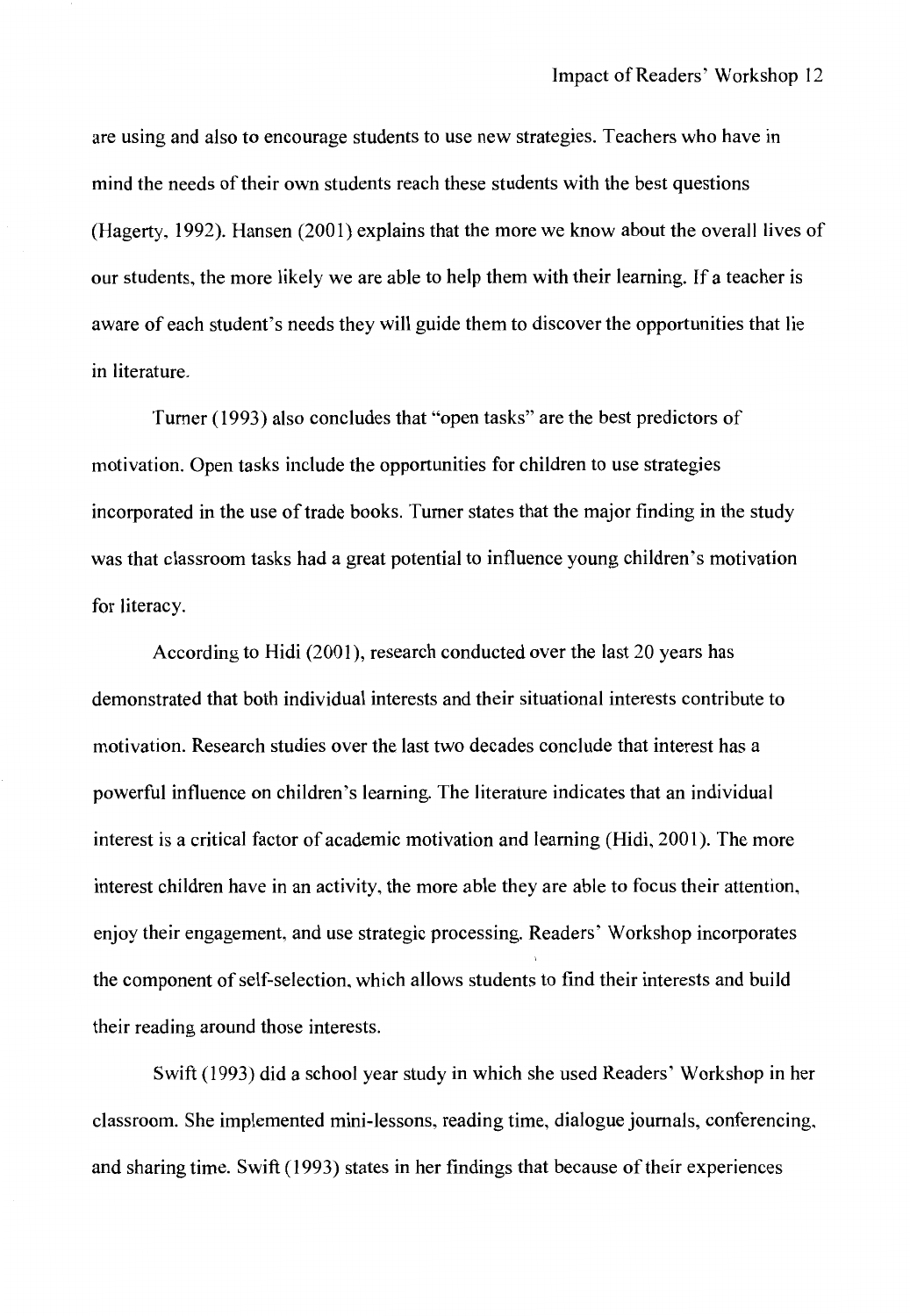with Readers' Workshop, her students improved in their enjoyment of reading. She states that Readers' Workshop won't solve all children's reading problems, but it can make a difference in their motivation.

Swift (1993) also collected qualitative evidence of the students' perceptions in the study. Her findings included anecdotal records on student's responses to the two different teaching methods. Her findings indicated that when the students were receiving Readers' Workshop instruction their attitude towards reading was positive.

Wakerly & Young (2002) believe that children that have the opportunity to make choices and decisions in their education are able to take ownership of their learning. If children are in charge of their learning, they have the opportunity to make the decisions in their learning. Wakerly & Young encourage teachers to involve students in decision making the moment they walk they walk into the classroom. Choice is the key characteristic of an environment where inquiry can thrive. Hagerty (1992) concludes that students who chose their own reading material were more likely to be involved with text. Students also expressed a liking for choosing their own reading material. When students had individual interests they then had the opportunity to use their interests to become motivated to learn.

Many factors encourage motivation and self-selection for students in the classroom. Students who are part of Readers' Workshop experience teachers who support autonomy, collaboration, and choice. The act of giving children choices has given educators the opportunity to see what children can do in a supportive community (Wakerly & Young, 2002).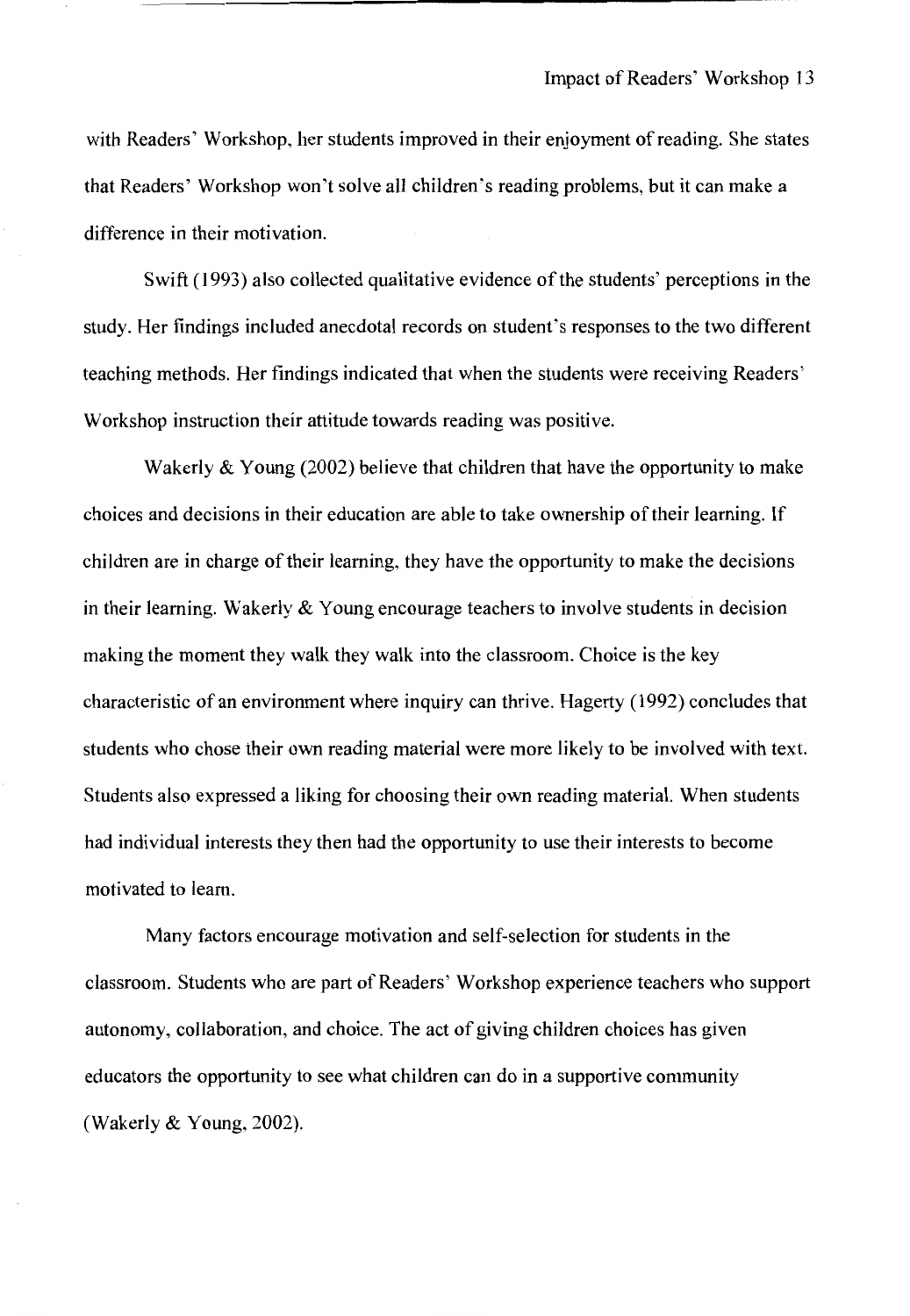#### *Comprehension*

Reading engagement is an essential part of active reading and can be achieved through experiences like Readers' Workshop (Borgia  $&$  Owles, 2007). When students are not engaged in discussions of their reading and experiences, they will be left with the feeling that reading is simply word calling (Opitz & Ford, 2001). When students are engaged, this leads to increased student motivation and higher achievement in reading comprehension.

Fountas & Pinnell (2006) state that book discussions should be a rich and continuous part of every child's reading program. Throughout these book discussions children have the opportunity to share their ideas and also benefit from the thinking of others. The authors believe that students enjoy talking with peers about books and when they do this they understand the value of reading. Comprehension is an integrated part of Readers' Workshop. Like all parts of Readers' Workshop, the teacher provides the modeling of strategies and then students gradually use these strategies independently.

Swift (1993) looked at the effects of Readers' Workshop on comprehension. In her study she had four classes of mixed sixth-grade students. Two classes were involved Readers' Workshop in the fall for four days a week. The other two classes did Readers' Workshop in the spring for four days a week. When the students were not doing Readers' Workshop, they were involved in a basal curriculum. After the fall and spring classes, Swift used the Gates-MacGinitie comprehension component to analyze the differences in the two groups. She found a highly significant difference in the students' test scores between the two groups in favor of Readers' Workshop instruction. The students who ended the year with Readers' Workshop showed more growth than the students who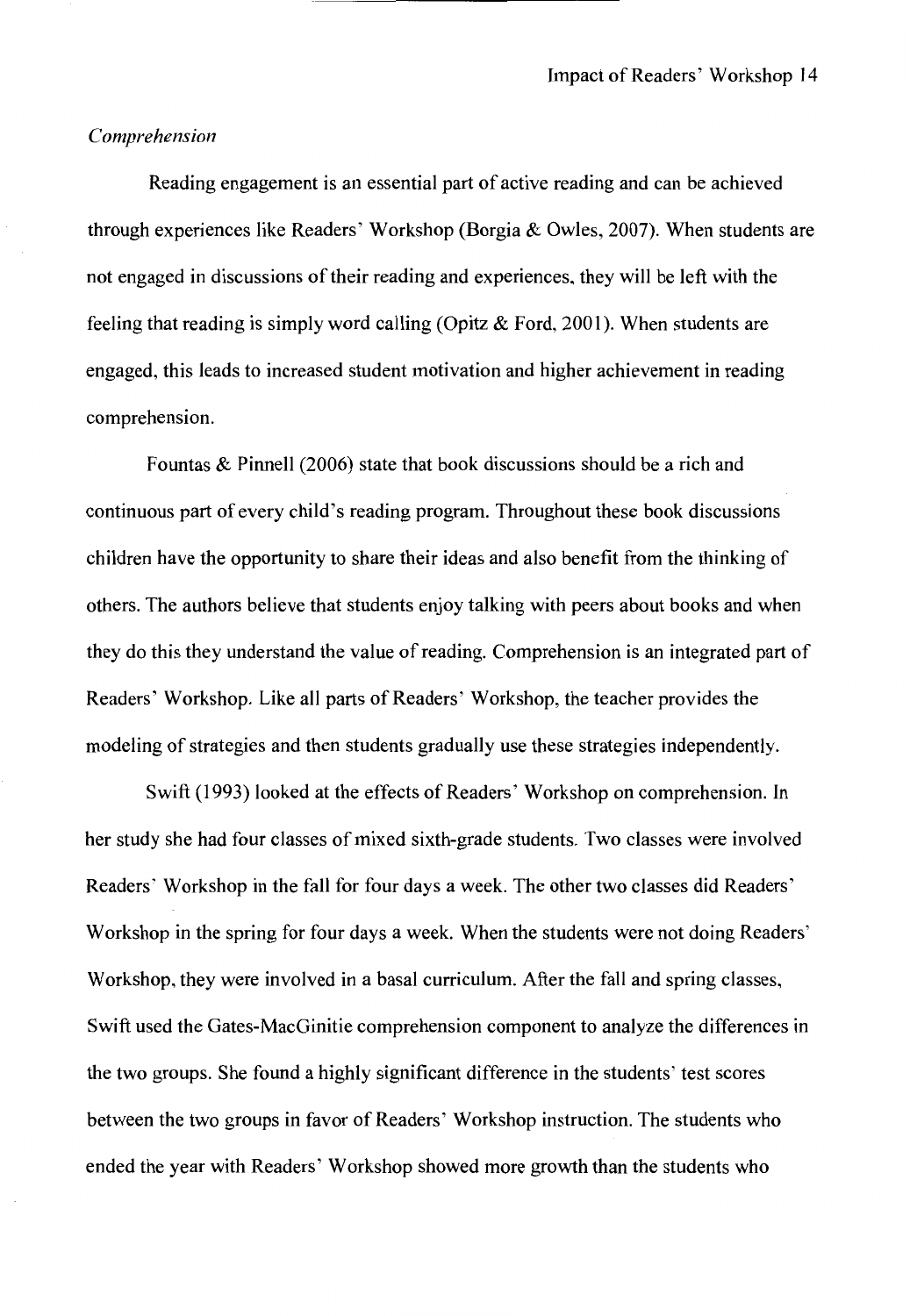ended the year with basal instruction. The mean improvement using Readers' Workshop was 5.27 normal curve equivalents, while mean improvement using the basal method was -1.18. The difference was highly significant in favor of the Readers' Workshop instruction (Swift, 1993).

Readers' Workshop provides the framework for teaching comprehension. Students should observe teachers modeling their own thought processes to begin to understand how to construct meaning of text (Miller, 2002). Students need time for guided practice (Miller, 2002). During guided practice students are encouraged to practice a strategy and then collaborate with their peers and small groups. Personal involvement leads to the construction of meaning when teachers and students work collaboratively together (Goodman, Watson, & Burke, 1996). A teacher's role is to be the facilitator.

After students have had opportunities for guided practice, Miller (2002) suggests independent practice. During this situation students begin to apply comprehension strategies to real texts and real situations. This is the perfect opportunity for students to apply their strategies during Readers' Workshop. Miller (2002) believes that when students are involved in independent practice, it is essential for teacher to give feedback through conferences. Teachers must encourage students to challenge their reading and use comprehension strategies to become thoughtful thinkers.

Reading is the construction of meaning (Fountas & Pinnell, 1996). Comprehension is not the product of reading, but part of the process. Comprehension can be assessed in many different ways. Running records are a way to gather evidence of comprehension strategies (Fountas & Pinnell). Additionally comprehension can be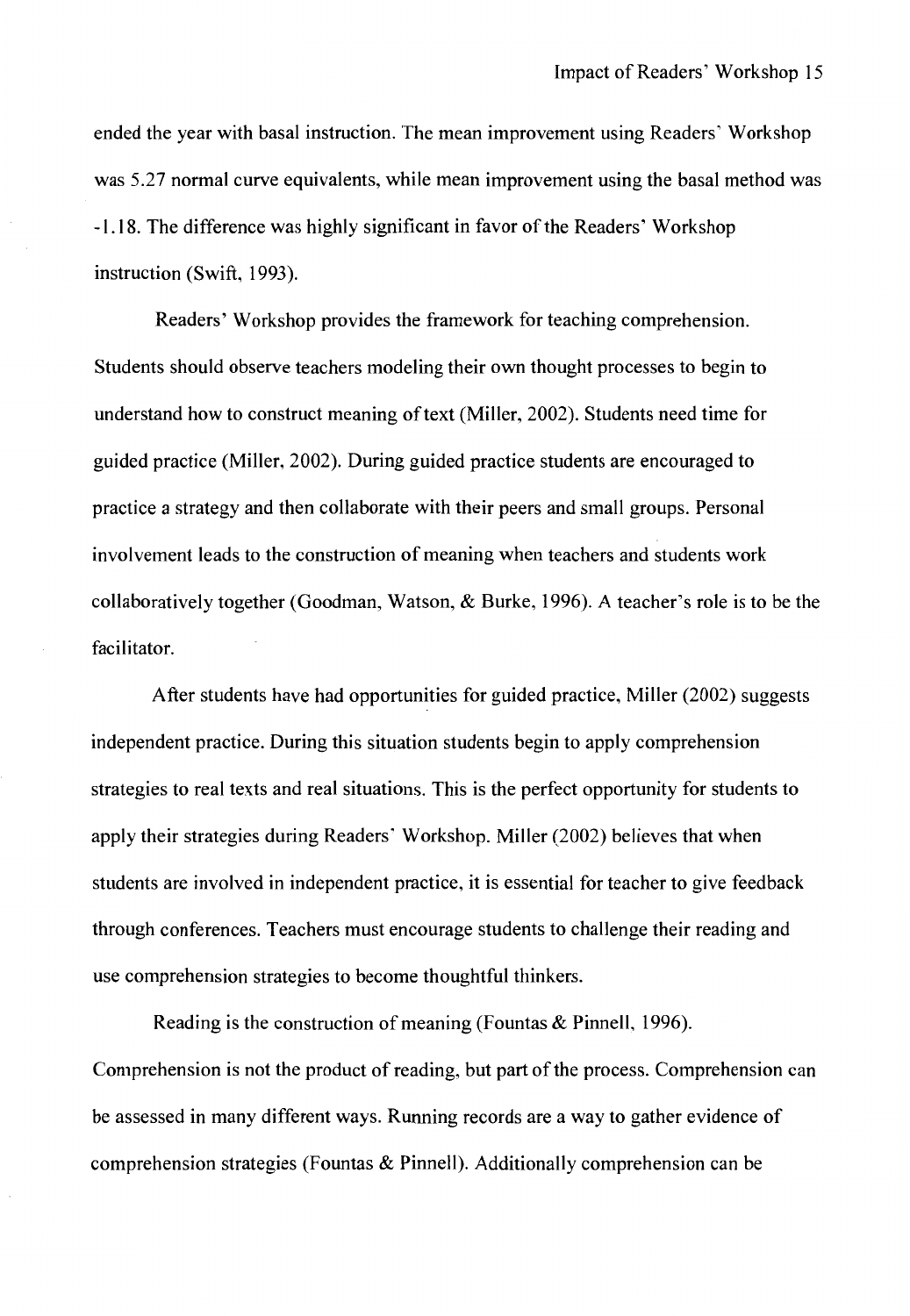assessed with various retelling forms and also during teacher conferences with students. Fountas & Pinnell (2006) state that when students are given the opportunity to practice retelling they begin to internalize the process.

Comprehension is an integrated part of Readers' Workshop. There are no substitutes for individual interactions with students around their reading lives (Fountas  $\&$ Pinnell, 1996). Having the opportunity to discuss books reinforces and expands the student's thinking. Children don't always know that they know something (Miller, 2002). It is teacher's job to model, guide, and reflect to show them what they know. This modeling allows students to take ownership of their reading and their understanding.

Readers' Workshop gives students the opportunity to become motivated in books that they self-select, and develop their comprehension skills through books that have a purpose for each student. Readers' Workshop involves children in all aspects of their learning. The teacher has the opportunity to model and set up the expectations for Readers' Workshop and then the students are in charge of their reading. Not only does it give children control over their learning, but it also creates an environment that is supportive. Wakerly  $&$  Young (2002) agree when children have opportunities to make choices and decisions in their education, they are able to take ownership of their learning. Readers' Workshop allows students to take ownership of their literacy learning.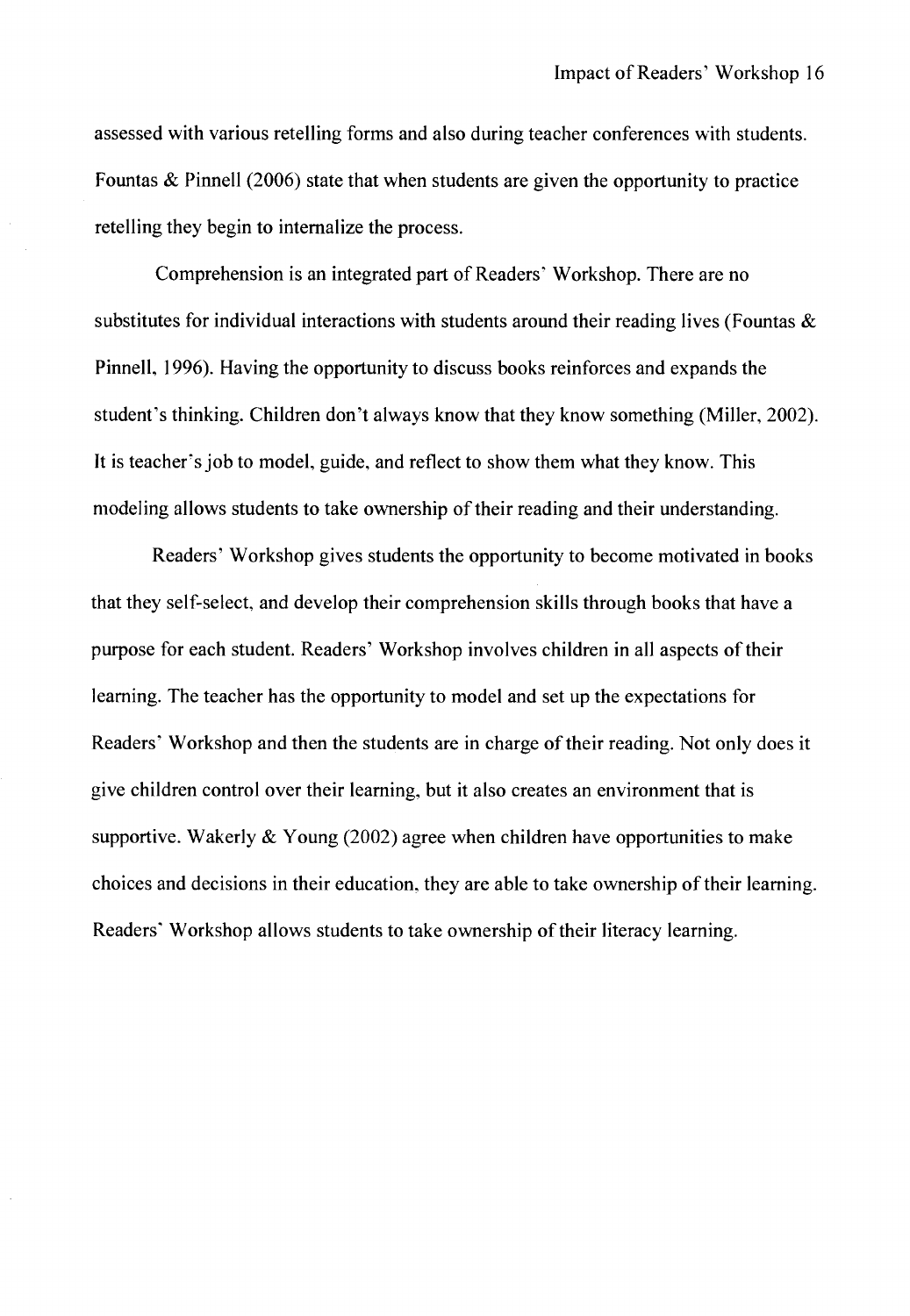#### Chapter Ill

#### Methodology

The purpose of this study was to develop Readers' Workshop in my first grade classroom and research the effectiveness of the program in a classroom setting. I looked at how Readers' Workshop affected struggling students' motivation, self-selection, and comprehension throughout the course of the study. The study took place for six weeks in the fall of the 2006-2007 school year.

#### *Participants*

The participants in this study had characteristics that showed lack of motivation to select and read books independently. Participant selection was based on anecdotal records that were taken during assessment time, free reading times, and guided reading times. From my current first grade class, I focused on students that were not engaged in reading during free reading time and students that demonstrated a lack of confidence in reading skills. I also looked for these qualities when district assessments were given at the beginning of the year. District assessments included finding each child's instructional reading level using Diagnostic Reading Probes (Linn Mar Assessment Committee, 2001) developed by the district (See Appendix 1). This kit consisted of leveled books to determine the child's guided reading level.

After eight students were identified as having the characteristics described above, parents were contacted using a recruitment script (See Appendix 2). The parents were first contacted via phone and given the explanation of the study. Then I sent consent forms that included a sealed envelope that the students returned to a colleague (See Appendix 3). The consent forms were collected and kept by the colleague and not shown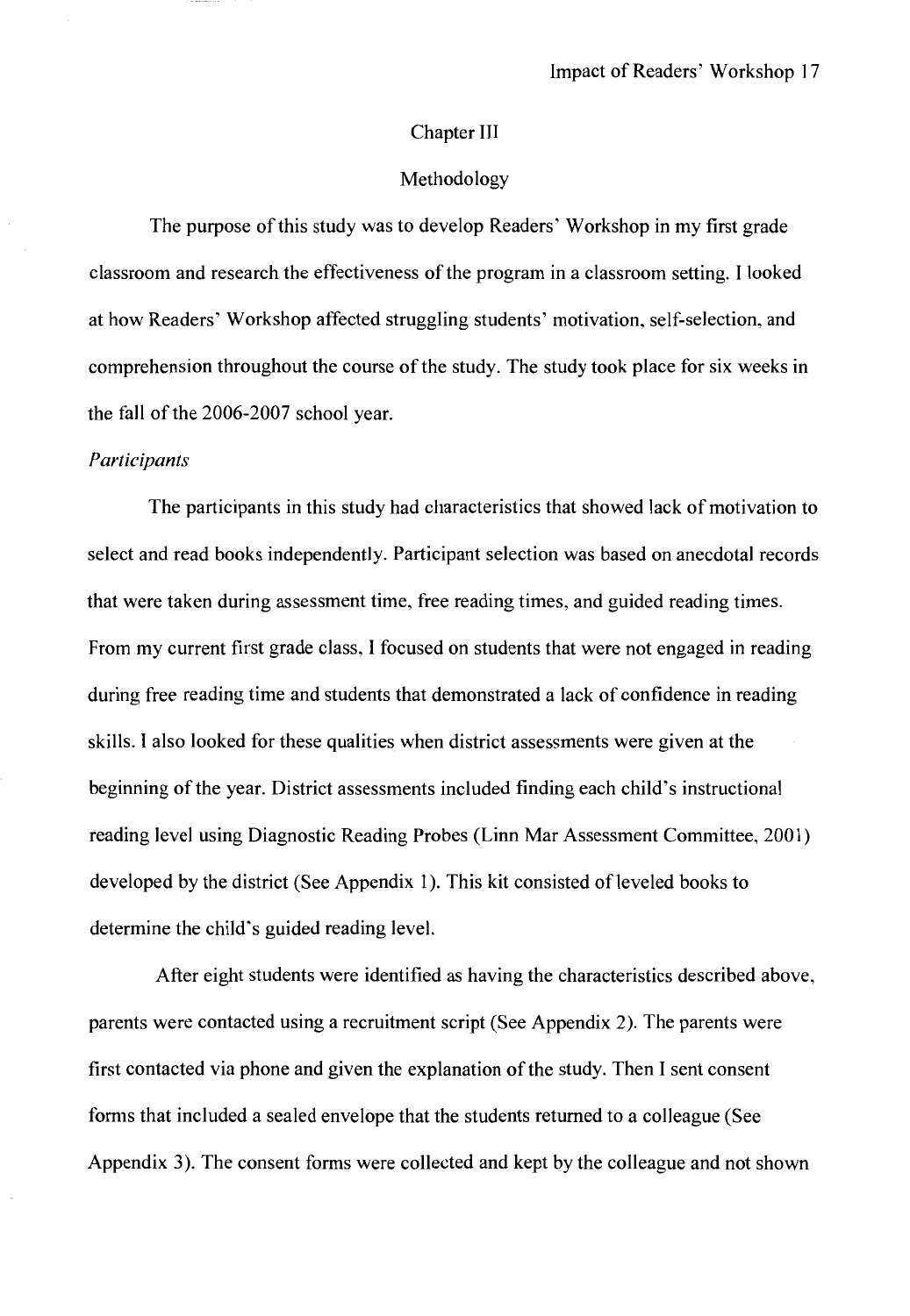to me, the teacher-researcher. The colleague then randomly selected three students whose parents had given their consent from the group of eight, not telling me whether the parents of the other five children had consented. Although I focused my attentions and instruction on all eight students, the three identified students became the focus students for this study. Student 1 was a white female student who will be called "Chloe" in this paper. She was six years old during the study. Student 2, "Keegan," was a white male student. He was six years old during the study. Student 3 was a white male student who will be called "Jacob" in this paper. He was six years old at the time of the study.

Chloe received small group reading instruction as a kindergartener and was tutored throughout the summer. In the fall of 2006, Chloe was given the District Diagnostic Reading Probe. Chloe's instructional guided reading level at the beginning of the year was a level of three. The average reading level for the first graders at the beginning of the year was a level six. Her comprehension on the level three was 100% accurate. The strategies for identifying unknown words in context that she possessed at the beginning of the year included the use of picture cues and limited beginning sounds. Chloe received guided reading and small group reading instruction daily along with three days of Readers' Workshop per week, along with all of the other children in the classroom.

Keegan received small group reading instruction as a kindergartner and was tutored during the summer. The Fall 2006 Diagnostic Reading Probes (Linn Mar Assessment Committee, 2001) showed that Keegan was reading instructionally at a level two guided reading level compared to the level six average of the class. His comprehension on level two was 90% accurate. The word solving strategies that he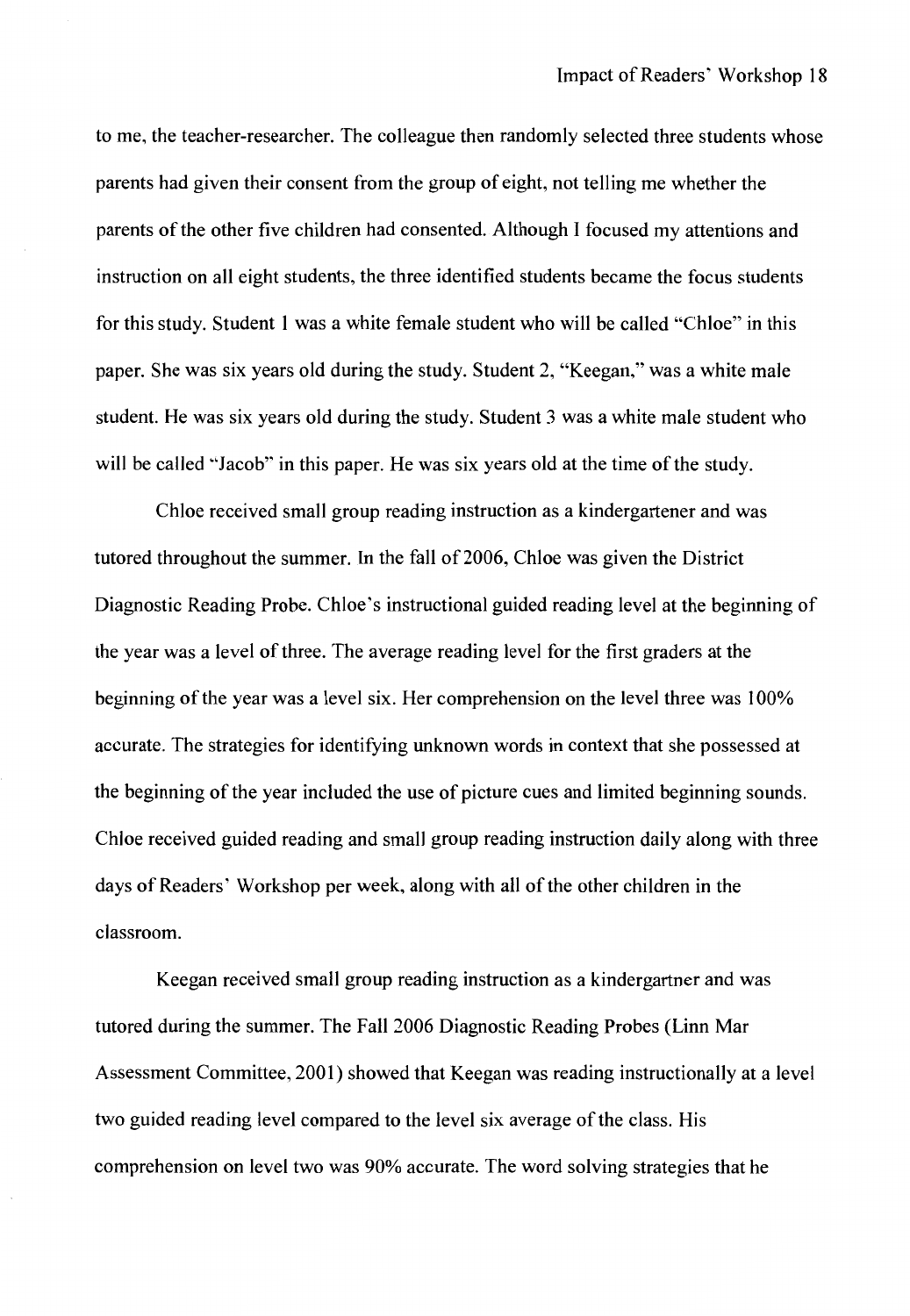possessed at the beginning of the year were limited. He lacked one to one correspondence and used limited picture cues. He often appealed to me when he was unsure of a word. Keegan received guided reading, Reading Recovery, and three days of Readers' Workshop each week.

Jacob received small group reading instruction as a kindergartner and was not tutored during in the summer. The Fall 2006 Diagnostic Reading Probes (Linn Mar Assessment Committee, 2001) showed that Jacob was reading a level three guided reading level compared to the average level six of his peers. His comprehension on a level three guided reading level was 100% accurate. The strategies that he possessed at the beginning of the year included one to one correspondence and the use of picture cues. Jacob received guided reading, small group reading instruction, and three days of Readers' Workshop each week.

#### *Procedures*

Hansen (2001) states that everything takes time. Setting up and implementing Readers' Workshop in my classroom took time. Prior to the 2006-2007 year the students in my classroom normally participated in Sustained Silent Reading time. There was limited instruction on how to choose an appropriate book, few guidelines of what students should be doing during the reading time, and very little discussion about what they were reading. This year, I knew that for Readers' Workshop to be successful, I needed to teach my students how to choose an appropriate book, give them guidelines about behaviors when they were reading, and encourage students to respond to the books they were reading. This study was conducted over a six-week period from November 2006 to January 2007.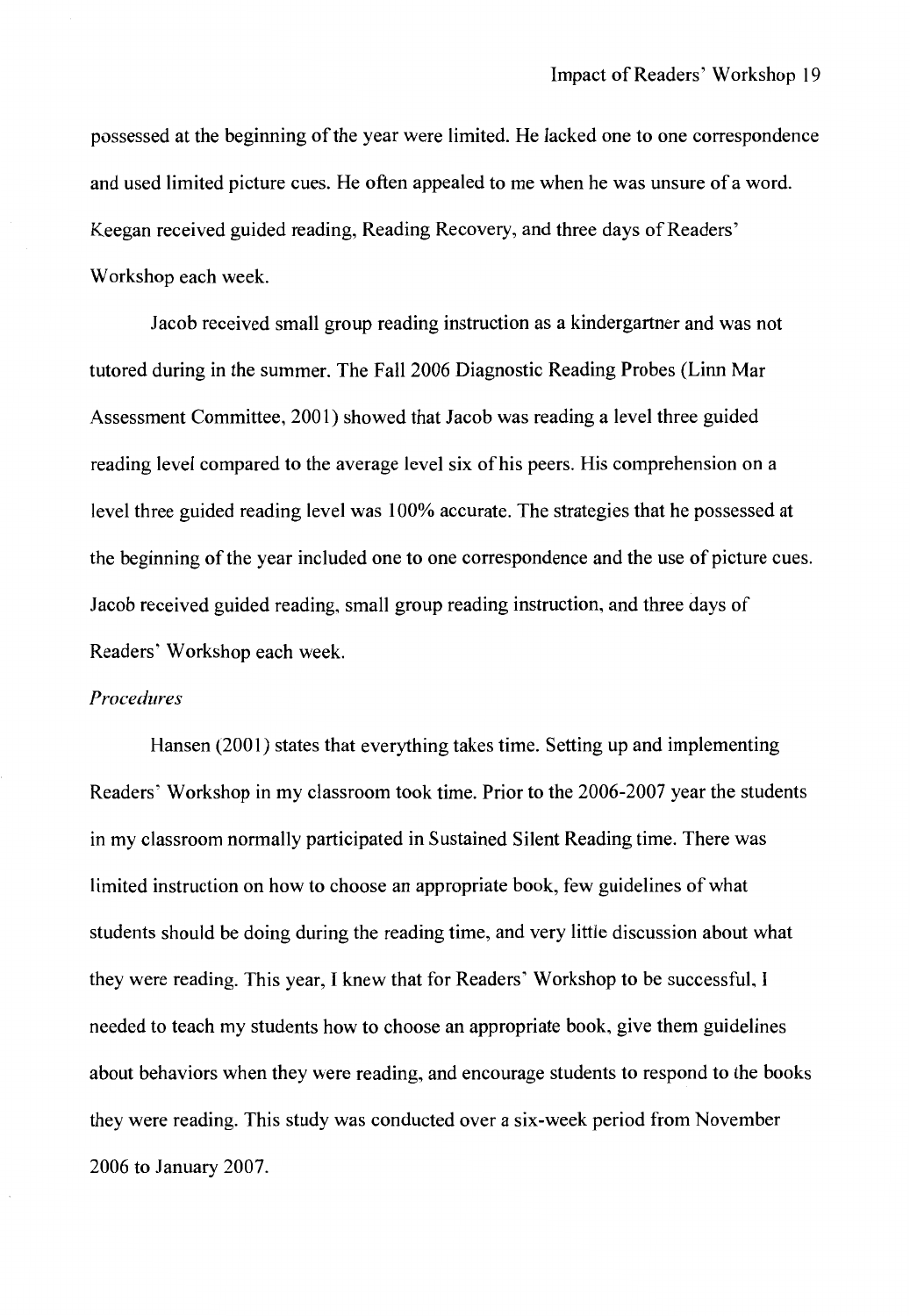I started the study by developing mini-lessons to help my students with the routines of Readers' Workshop. Atwell (1998) states that Readers' Workshop should begin with procedural mini-lessons. I started Readers' Workshop by giving procedural mini-lessons on how students could choose an appropriate book, where to put books when they have finished reading, and how to interact with classmates during discussion times. They were guided to tubs that contained books that were at their reading level. During mini-lessons conducted at the beginning of the study, students were taught how to choose just right books. Mini-lessons guided the students on how to choose if a book was a just right, vacation, or too hard of a book.

As students practiced the procedural mini-lessons I journaled about the procedures that were going well and procedures that students need more practice on and then used the journal as guideline for the literacy and strategy mini-lessons. These minilessons included how to choose an appropriate book by using the five finger test, how to make predictions, and word work. I also taught students the differences between easy, just right, and difficult books. I stated that the reason I wanted to begin Readers' Workshop was because I noticed so much off task behavior and that students were not engaged in their books.

All students in the classroom participated in Readers' Workshop as a part of the ongoing curriculum. The students participated in Readers' Workshop three days a week. Each child in the study was observed once every two weeks for a six week time period. kept journals throughout the study on each of the students in the study.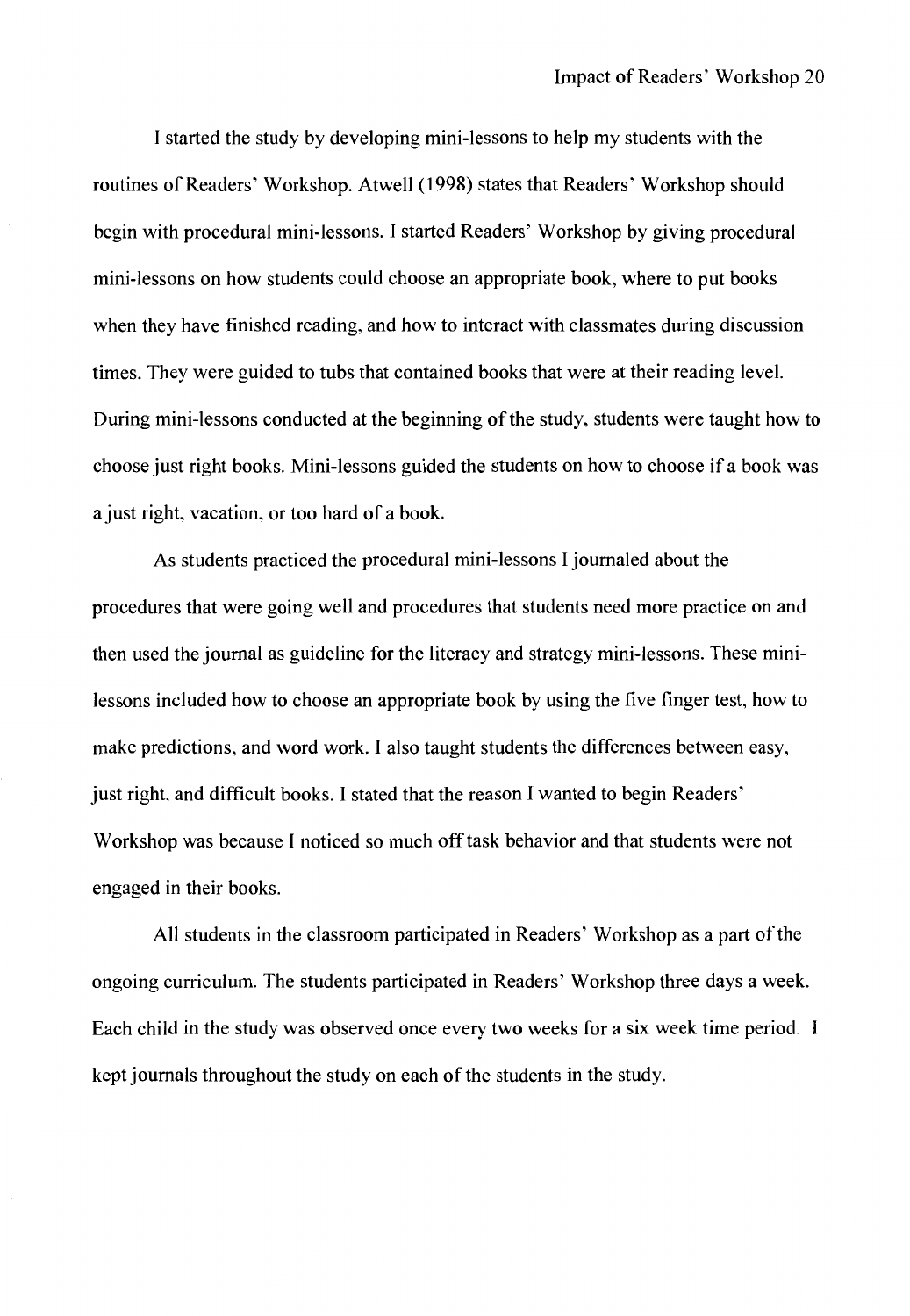All students were provided mini-lessons on Readers' Workshop, were given time to read their books, took part in informal discussions, and also had the opportunity to share their reading during book shares.

Throughout Readers' Workshop and guided reading, the students were given mini-lessons on retelling. The students practiced retelling their books during Readers' Workshop. They practiced these skills in small groups, with partners, and during book sharing time.

Students and parents were involved in the study to show differences in their motivation, self-selection, and comprehension throughout the study. The students and parents were interviewed at the beginning of the study and again at the end of the study. Each child and his/her parents answered questions about his/her feelings about reading at school and reading at home. See Appendix 5 for the interview protocols.

#### *Instruments Employed to Collect Data*

For the purposes of this study, I chose to focus on students' motivation, selfselection, and comprehension during independent reading. The data that provided information about the students' motivation and self-selection came from journals that I kept on observations made of informal discussions.

The Reading Diagnostic Probes (Linn Mar Assessment Committee, 2001) provided by the district were administered at the beginning of the year and again at midyear. The student reading levels and comprehension were tested at this time. Each child in the classroom was given the same assessment. A Linn Mar Retelling Rubric (Linn Mar Assessment Committee, 2005) provided by the district was also used to collect data on comprehension. See Appendix 4 for a copy of the rubric. The rubric includes the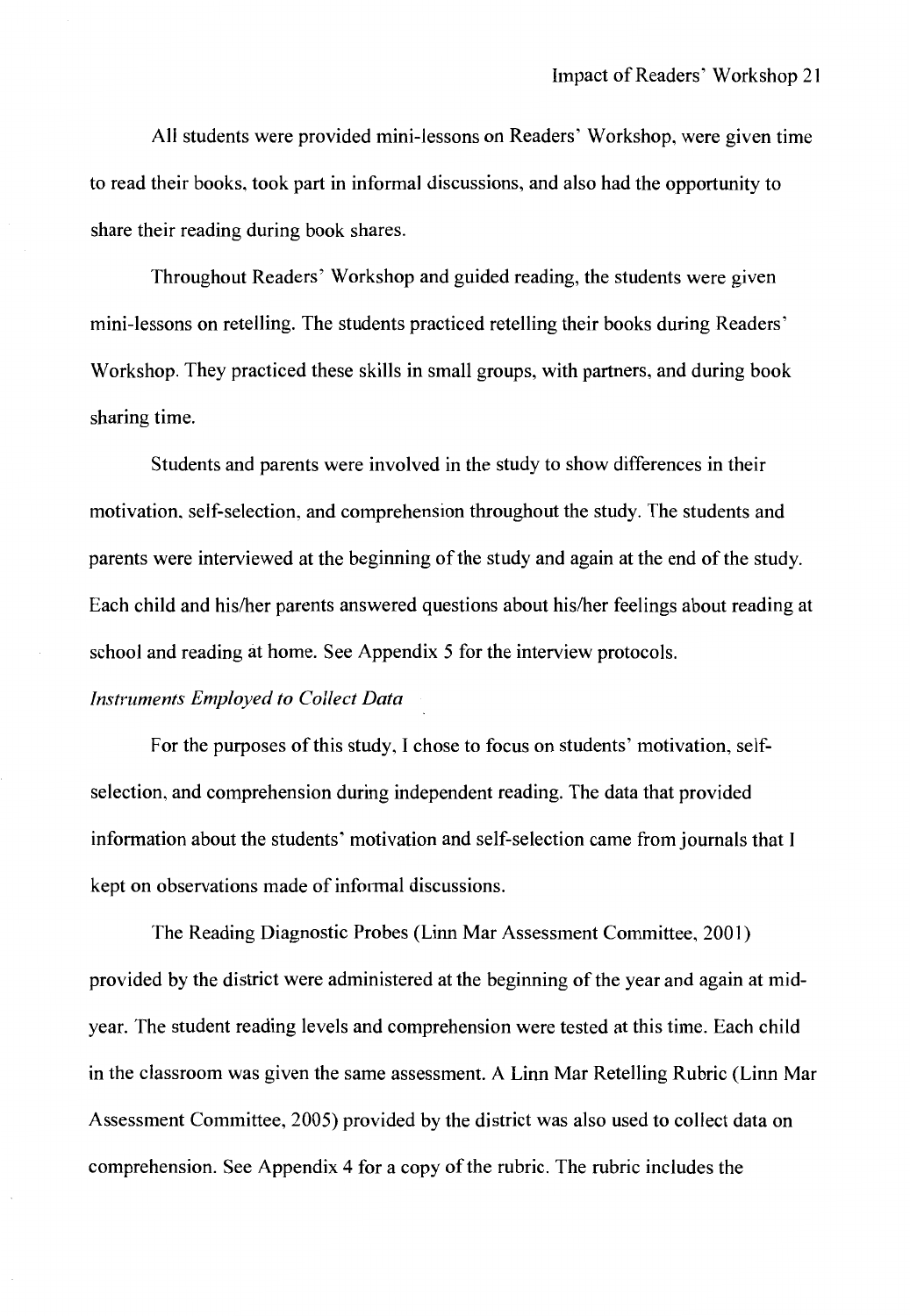variables of characters, setting, problem, solution, events, and order. I also used the Linn Mar Retelling Rubric (Linn Mar Assessment Committee, 2005) to collect data on the books that the students were reading at Readers' Workshop time. This Linn Mar Retelling Rubric (Linn Mar Assessment Committee, 2005) was used for scoring students' overall ability to retell using the characters, setting, problem, solution, events, and order. This rubric contains three levels that include: high quality, acceptable, and needs attention.

The last part of the data collection included parent/child interviews. Parent child interviews were used at the beginning and the end of the six week study. This data provided information on motivation, self-selection, and comprehension at home. *Ana{vsis of the Data* 

As data were collected I organized the data to draw conclusions for my results. My data on motivation and self-selection came from my observation journals, anecdotal records, student questionnaires. and parent questionnaires. I read through each of these data pieces several times and highlighted information on each of the focus student's motivation, engagement, and self-selection. I then made comparisons to the comments I had written about each student at the beginning of the study.

My data on comprehension came from the Diagnostic Reading Probes (Linn Mar Assessment Committee, 2001) that were given to each student at the beginning and the end of the study. I compared the comprehension scores from the beginning of the study and the end of the study and noted any changes. Data were also collected during guided reading sessions using a Linn Mar Retelling Rubric (Linn Mar Assessment Committee, 2005). The scores on the Linn Mar Retelling Rubric showed changes that occurred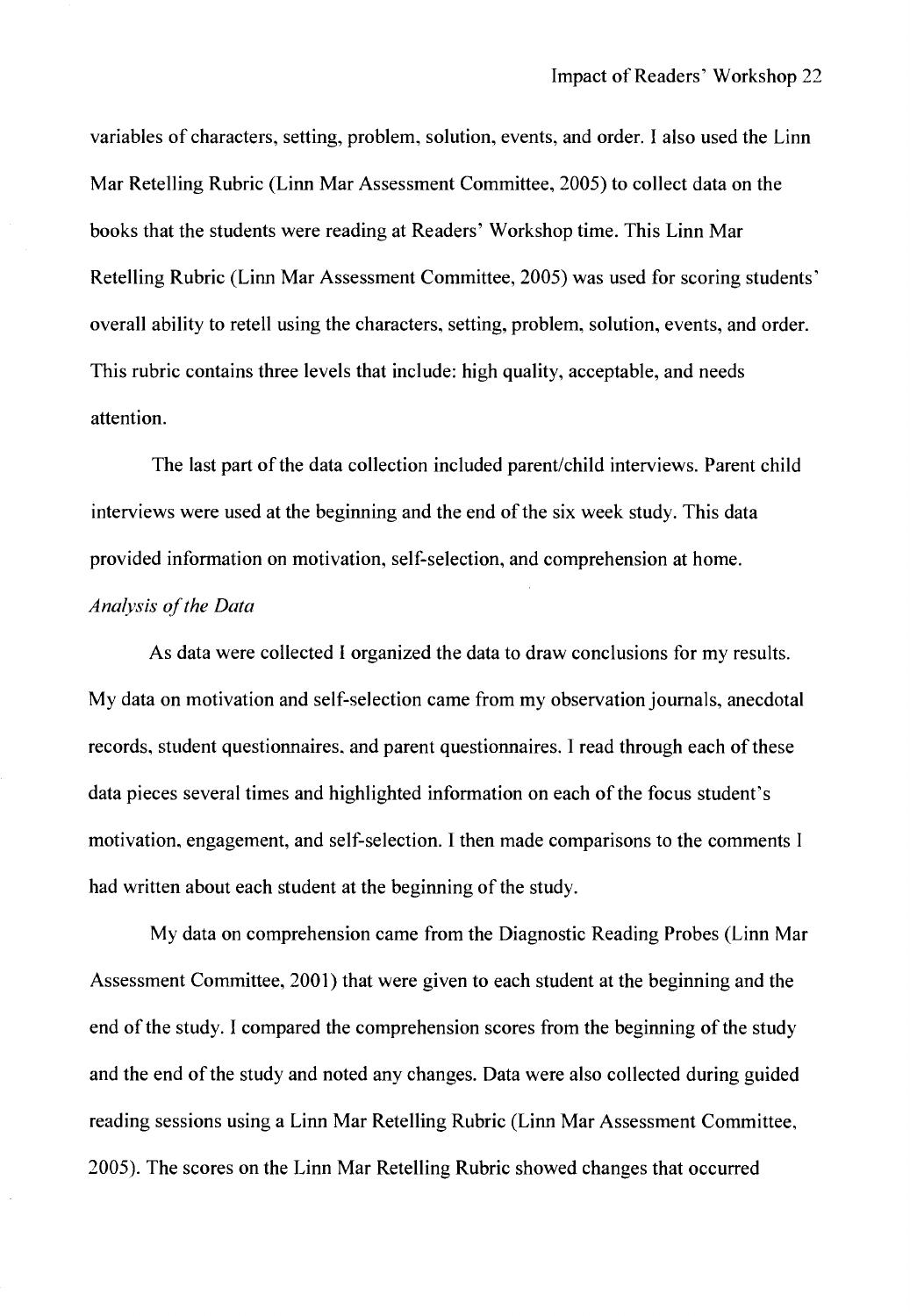throughout the study. Data that were collected from these Linn Mar Retelling Rubric (Linn Mar Assessment Committee, 2005) were compared from the beginning and the end of the study.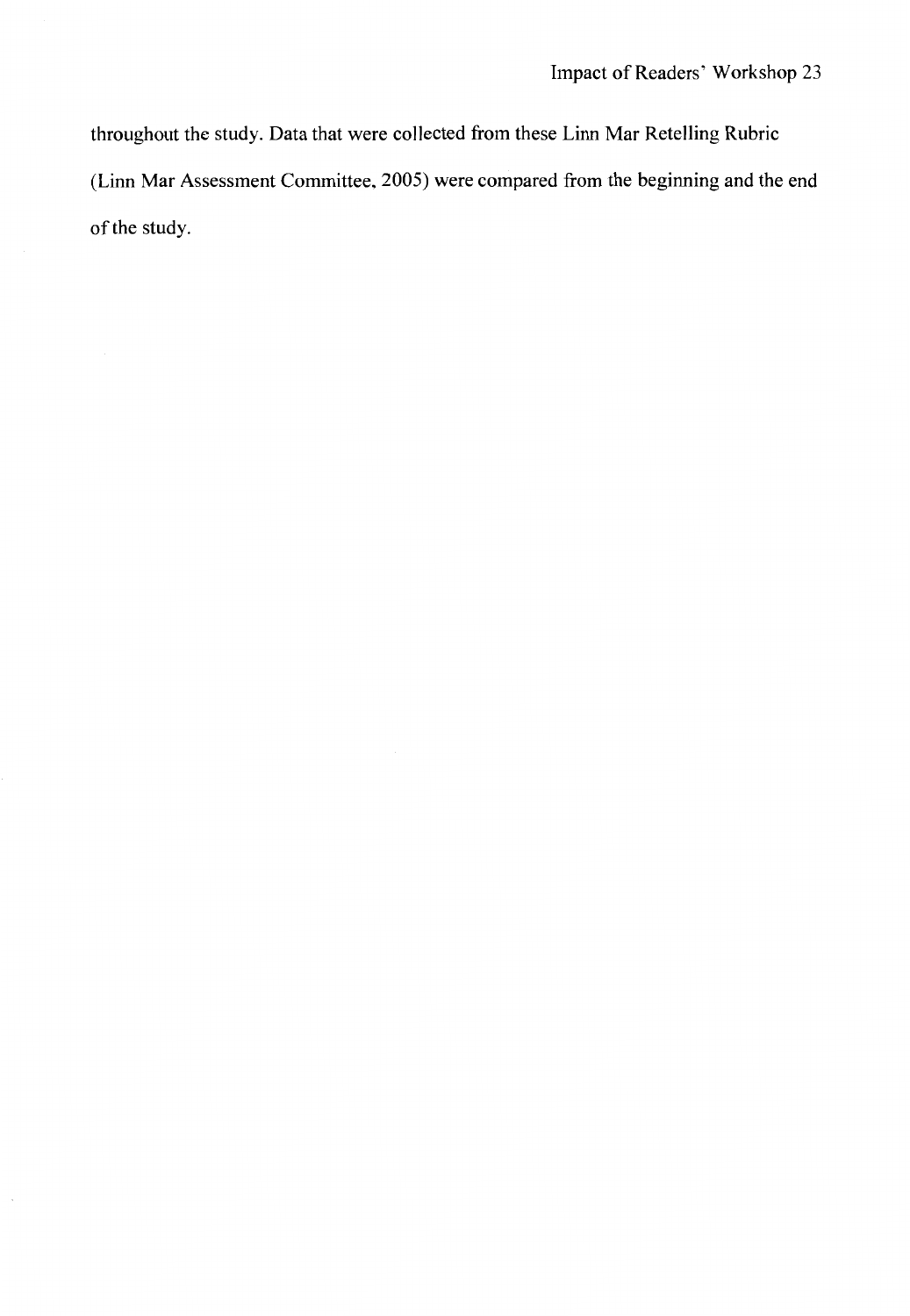IV

#### Results

The goal of this study was to see how Readers' Workshop affected 1<sup>st</sup> graders motivation, self-selection, and comprehension in reading. The questions that I wished to answer in this study included: Will participation in Readers' Workshop improve struggling student's motivation and self-selection? Will struggling student's comprehension improve through participation in discussions during Readers' Workshop? The results in the following sections provide the data that were was compiled from the analysis of the results. The sections are organized by research question. Within each section, I will describe the changes observed for each focus student from the beginning of the study to the end of the study.

*Will participation in Readers' Workshop improve students' motivation to read and improve their self-selection during Readers' Workshop time?* 

My findings on this section were based on observations, anecdotal records and the surveys I conducted with the students and parents. The surveys were given at the beginning and the end of the study. See Appendix 4 for the survey used for students and parents.

The results in this section were compiled from my anecdotal records on how the mini-lessons affected the three focus student's motivation and self-selection. I immediately noticed changes in the way the students were engaged in their books during Readers' Workshop. The short mini-lessons provided opportunities for the students to understand the steps in Readers' Workshop and then to have the opportunity to practice these steps. Throughout my observations, I would note things that were going well in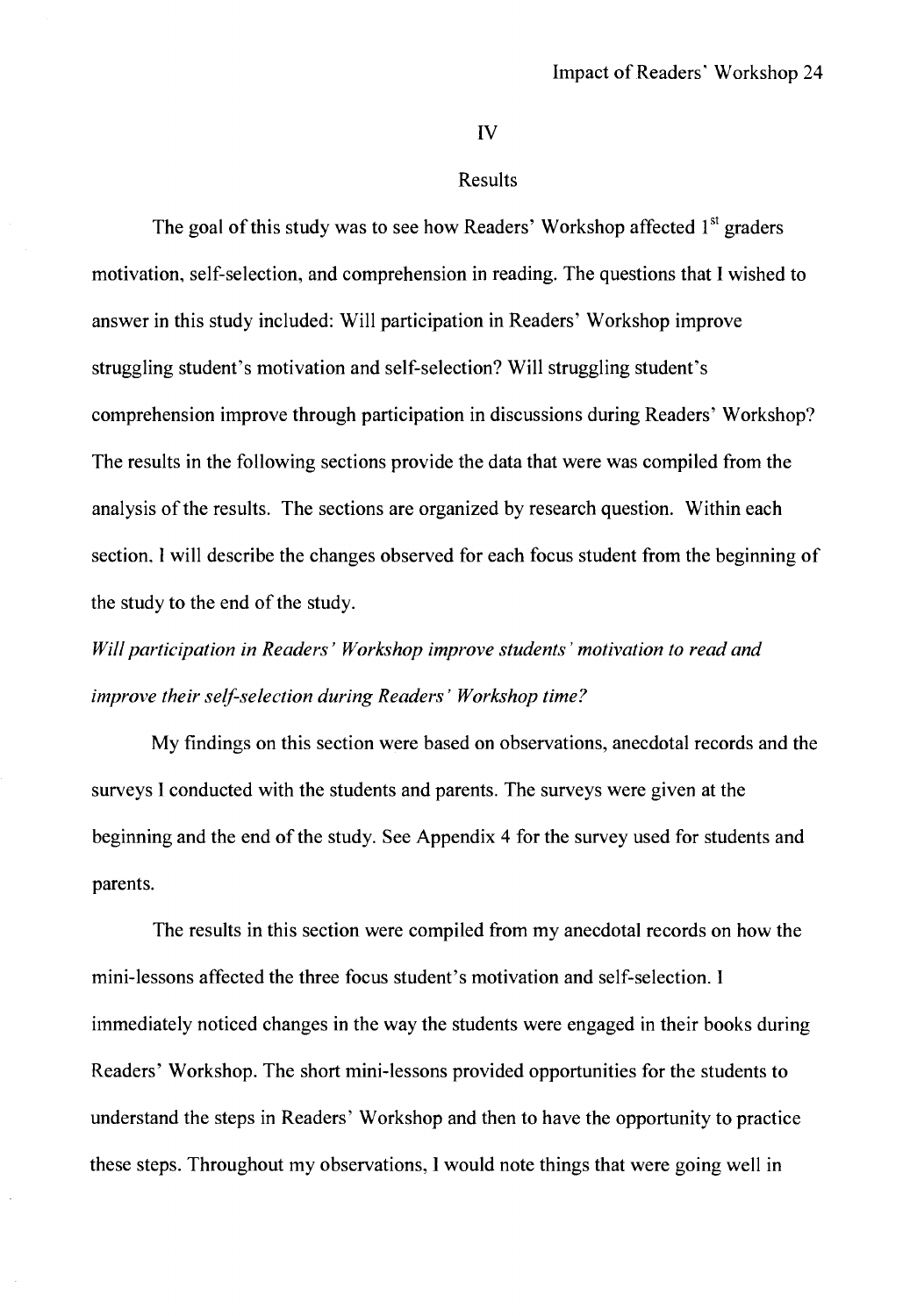Readers' Workshop and things the students needed to work on. I noted that practicing the routine was a key to the success of the Readers' Workshop. Each day for the first 2 weeks we would go over the routine of getting books, reading, and sharing. After practicing I noted that students were doing these routines on their own. I also noted observations that guided my instruction in mini-lessons. Using mini-lessons for instruction made Readers' Workshop run much more smoothly than Sustained Silent Reading time ever ran in my classroom before. I also noted that the students in my study had difficulty choosing books. Chloe would often say, "I can't find a book that I like" or "I just want to look at the pictures." Time was crucial and they were spending more time choosing books than reading.

As a result of these observations I concluded that I needed to spend a substantial amount of time modeling how to pick out the appropriate books to give the students guidance in this area. As I continued to model, my need to redirect students on procedures lessened and lessened as the mini-lessons continued. The setup and planning of Readers' Workshop were essential to its implementation. Having the focus and reevaluating after each session were keys to Readers' Workshop running successfully.

At the beginning of my research I noted that the three students in the study lacked motivation for reading during Readers' Workshop. I observed that they employed many avoidance techniques during free reading time, such as drawing, daydreaming, and visiting with friends. As Readers' Workshop was implemented in my classroom, student's motivation and self-selection improved. These changes were seen at the end of the six week study. Student's behaviors began to change by the end of the study. It was noted in my anecdotal records, student surveys, and parent surveys that the students were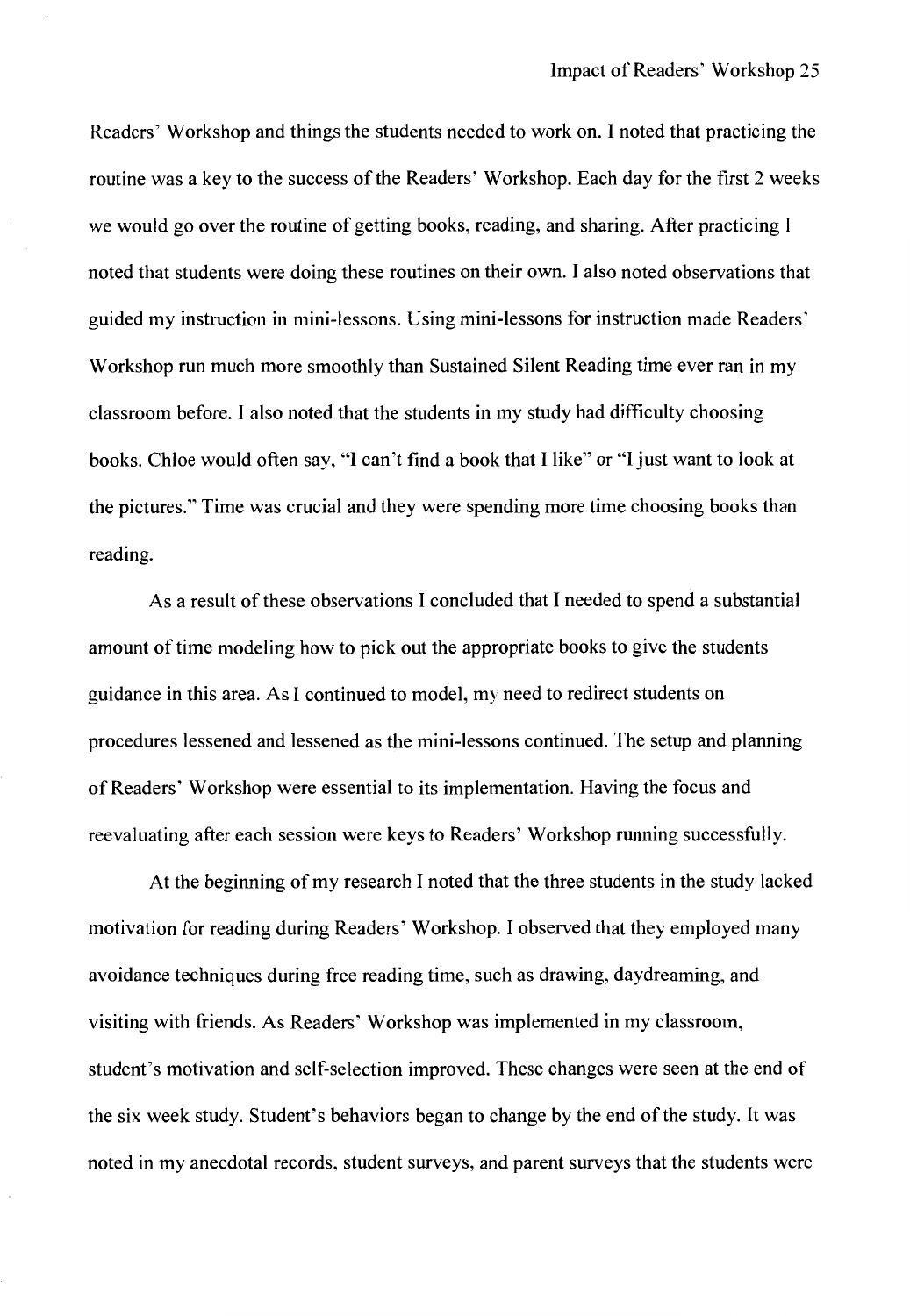reading more than spending their time trying to find a book or visiting with friends. I noted in my anecdotal records that the students in the study were asking me for books that were interesting to them and to help them find books that were appropriate for their reading level. The students would ask things such as, "Mrs. Seery, could you help me find a just right book?" or "Do you know where I can find some books about pirates?" Parents also noted in the survey that their children were willing to read at home without struggles. Parents noted that the students had a positive attitude and became excited about sharing their books. One parent stated, "My child is wanting to read at home without me begging for him to read." Another parent commented, "My child is excited to read the books that they are reading from in school. They can't wait to share their book with me."

*Chloe's beginning of study results.* Observations of Chloe at the beginning of the year showed that she was easily distracted during reading times. She often avoided getting started in a book by talking to a neighbor or doodling on paper. Also, observations noted that she became frustrated easily. She frequently made comments, such as "I can't read" or "I need your help".

In the student survey at the beginning of the study, Chloe indicated that she would rather play than read. She stated that reading makes her go to sleep. She also indicated that she would rather have her mom and dad read to her than read her own book. Her feelings for reading her own book were not good. She didn't like when books are too hard.

However, the parent survey results concluded that Chloe loved being read to at home. She liked being read to more than reading to her parents. Chloe stated, "I feel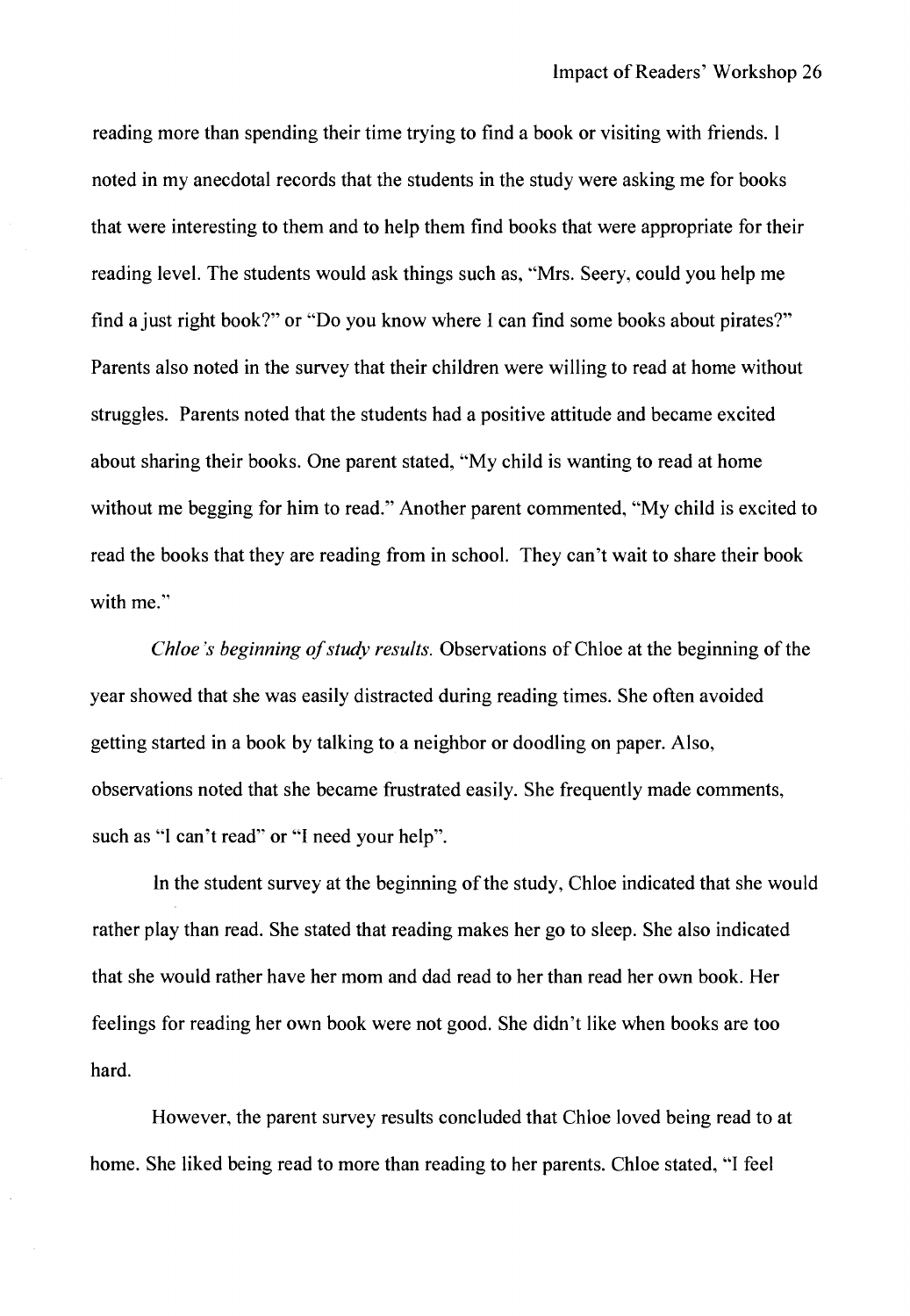awesome when my parents read to me." Chloe's parents confirmed that Chloe never read on her own. Her parents stated, "If the book poses any challenge, she will not read." Her mood also affected her reading. Chloe's parents indicated that Chloe didn't like to spend her free time reading. She would only talk about books that her parents shared with her.

*Chloe's end of study results.* As observations continued throughout the study time I noticed a difference in Chloe's engagement. This was especially noted when she had the opportunity to share with her classmates. She appeared to enjoy the opportunity to share the book she was reading to the class and would be very engaged during reading time. She was very into the reading using great expression. She also would smile throughout the reading and would get excited when she was able to ask the other children for comments. She would be engaged in reading and very focused on practicing her reading skills and strategies. Her strong point was sharing about the books she read. She was very animated when talking about books and would grab the student's attention when sharing. She particularly enjoyed reading a *Thomas the Train* book (Awdry, 1990). This book had a repetitive and rhyming pattern. She used voice intonation and would use expression throughout the book. She told the class that she liked this book because she likes watching Thomas the Train on television with her brother. She seemed to enjoy being in front of the classroom and sharing with them.

The results of the end of study survey showed that she still enjoyed being read to by her mom and dad. She indicated in her student survey that she loves when her mom and dad read to her. When asked how she felt about reading her own book she stated, ''I really like reading books that I am good at." However, there was also evidence that Chloe's motivation to read on her own had grown. She stated that she really liked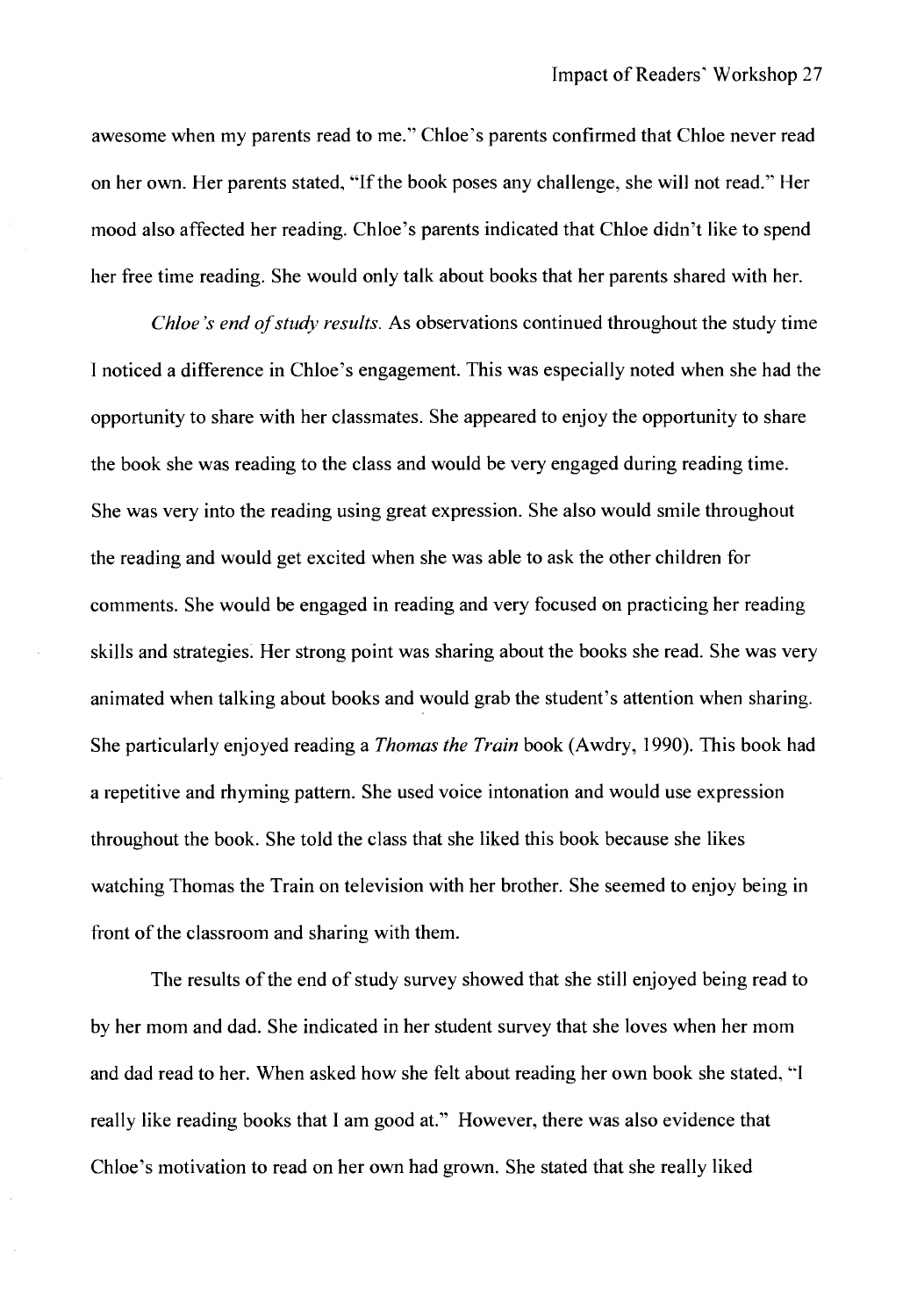Readers' Workshop, especially when I help her find just right books. She stated, "I really like Readers' Workshop because it makes me feel awesome."

The results of the end of the study survey showed that Chloe's parents noticed maturity in Chloe's reading skills. They noted that she was more willing to engage in reading at home without being asked. Chloe's parents also stated that extrinsic motivators were beneficial to Chloe. The parent explained that she would often have Chloe read a page and then she would read one, or the mother would have Chloe read her book first and then read to Chloe. She stated, "Chloe is more willing and seems to have a better attitude about reading."

*Keegan's beginning of study results.* Observations of Keegan during the beginning of the study showed that he often looked through books, but did not read. He would rather have drawn pictures than to read books. He also expressed many times that he did not like to read. Keegan would often state, "I don't want to read" or "Reading is boring." He was hesitant to read to others during group sharing time.

When given the survey at the beginning of the study, Keegan commented that he gets kind of bored with books. He didn't like it when he had to read to himself. He said, "I feel sad about reading instead of playing because I like to play more than read.'' When asked how he felt about Readers' Workshop he stated, "Kind of good. I like it when it's quiet and I can concentrate." When asked how he felt about the teacher asking him questions about the book he read, he stated, "I am nervous because I don't know what to say."

Keegan's parents indicated in the survey at the beginning of the study that it was always a struggle to get Keegan to read at home. He did not enjoy reading and did not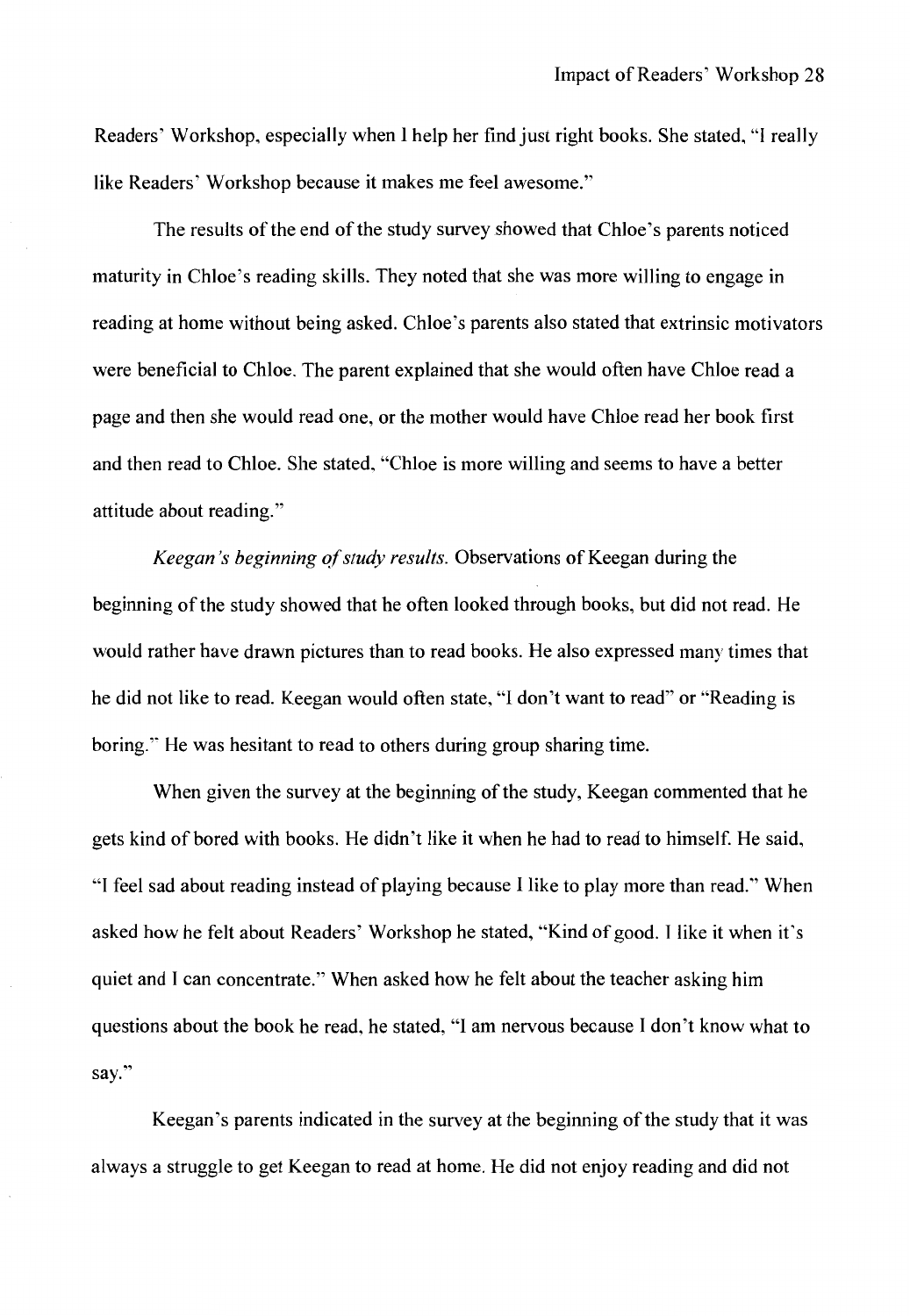find being read to enjoyable. He did not engage in any book talks. The parents noticed little changes in student's reading ability and motivation at home. His parents stated, "Keegan does not like to read books or discuss book that we read to him. He often avoids anything that has to do with reading."

*Keegan 's end of study results.* The results of the end of survey showed that Keegan had dramatic changes from the beginning to the end of the study. He stated, "I like to read books on my own when I get to choose them." He said he is very interested in mummy books and he likes it when he finds new ones to read. When asked how he felt about asking questions about books he read, he stated, "I get excited when I share books and the class gets to ask me questions."

Observations of Keegan at the end of the study showed much more motivation. He was very involved in reading books about mummies and joke books. I noticed him checking the schedule each day to see if we were having Readers' Workshop. I also noted at indoor recess he was choosing books from his book box. He was very excited to share his books with me. He would ask me for ideas when he was looking for new books. I also noted that he was using the school librarian as a resource when he was looking for books. Keegan would ask to take books home to share with his parents.

The results of the parent survey at the end of the year also indicated changes in Keegan's feelings and motivation for reading at home. At the end of the study, he was willing to read the books that he brought home from school. He also was discussing his books with his parents and his older brothers. His parents stated, "Keegan enjoys reading his books to his brothers and talking about the books with us." They also stated, "We have seen a new level of confidence in Keegan." They noted that he found an interest in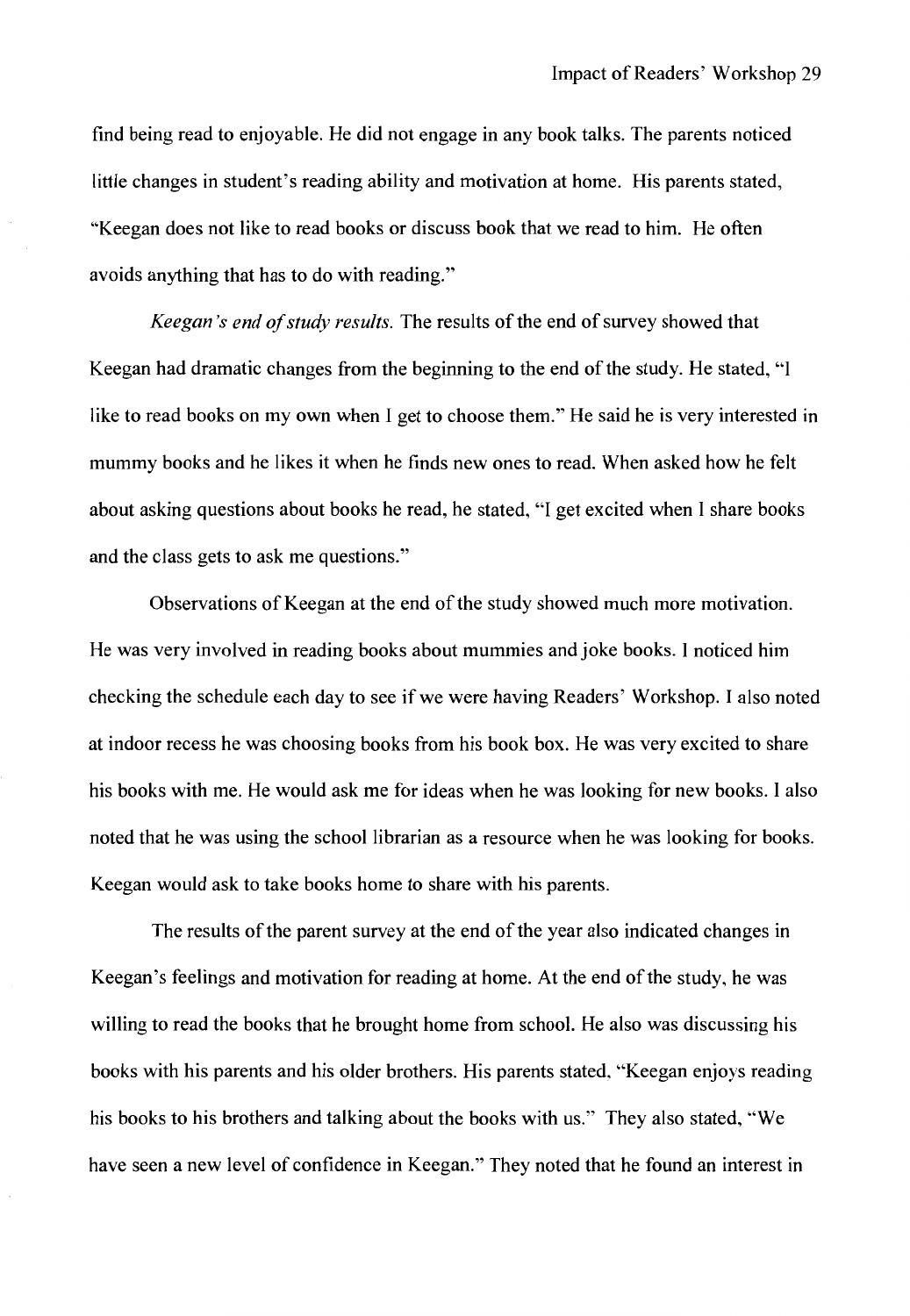mummies and that they saw him pick up these books without being prompted to read. They found his confidence had grown greatly and he was using reading strategies independently.

*Jacob's beginning of study results.* Observations of Jacob during reading times showed that he often looked like he was enjoying reading time, but when probed it was evident that he was not reading during this time. He would be engrossed in the pictures of the books, but when I would ask him to read to me, he would put it down and say that he didn't want to read it. During guided reading times he would often be the first one done. He also would often pretend to be reading during free reading times.

Jacob indicated that he did not like being read to at home and didn't like reading books at home himself. He stated, "Reading is too hard." His parents indicated that he would much rather play with legos than read a book. Jacob indicated that reading at school was O.K. Jacob said, "I like reading books that are easy and that don't have hard words in them." He didn't like reading the books that his mom and dad would choose for him to read. He indicated that he didn't like it when the teacher asked him questions about his reading.

At the beginning of the study Jacob's parents indicated that reading was a struggle every day at home. He would become very frustrated and in tum would make his parents frustrated. His parents stated, "Reading one book at home usually turns into a fight at night." He did not enjoy talking about books or doing any activities that related to books at home. Jacob's parents did not notice any positive changes in Jacob's reading ability or motivation in reading. They indicated, "We often feel like he just memorizes books and does not read the books".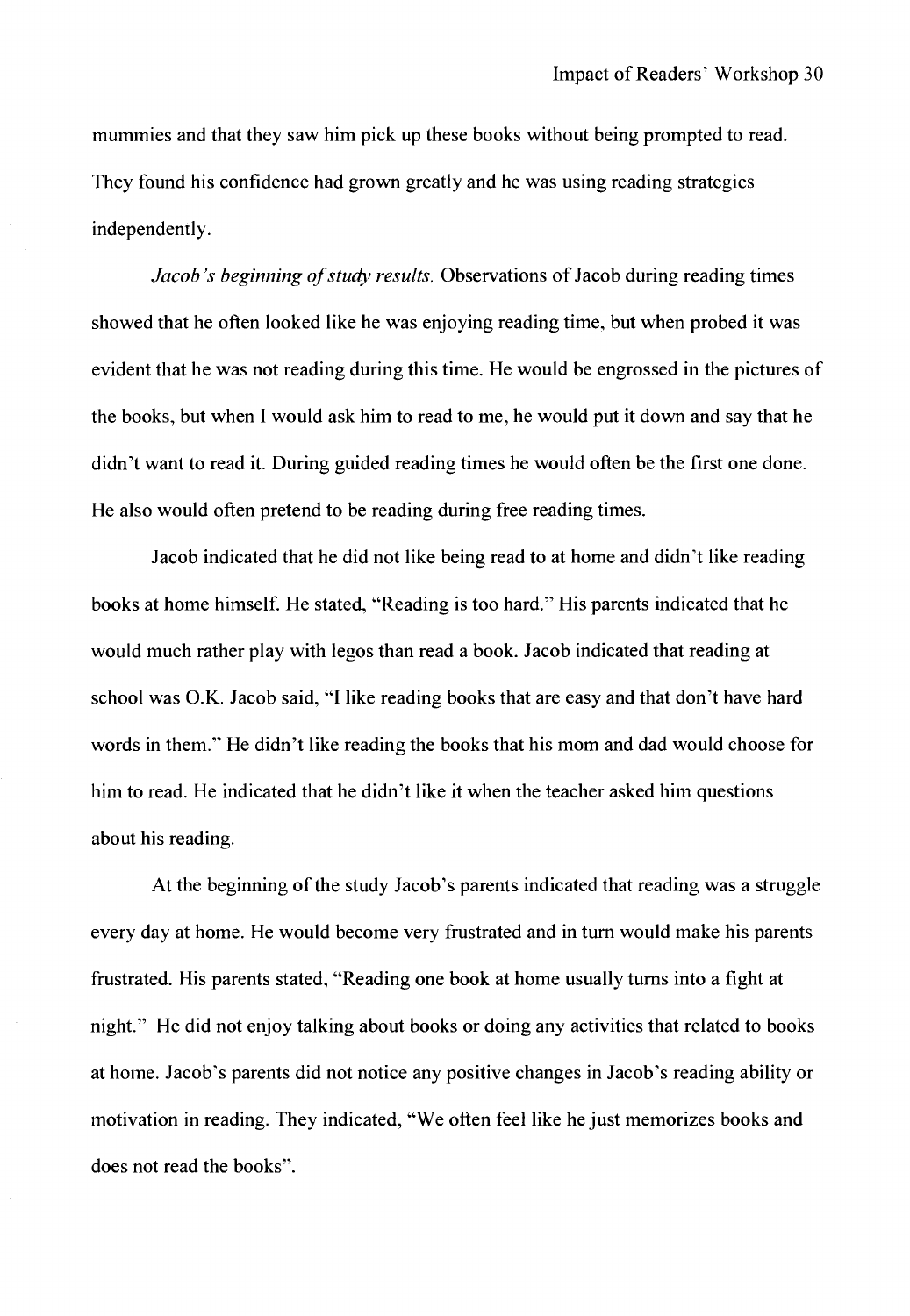*Jacob's end of study results.* At the end of the study, Jacob stated that he enjoyed reading at home. He stated, "I like reading to my mom and dad now." He said he liked reading the books that he brought home from guided reading and the books he chose at Readers' Workshop time. However, he did indicate that he still didn't like reading as much as playing. He stated, ''I like Readers' Workshop because I get to pick the books that I want to read." He also liked it when the teacher asked him questions about reading.

Observations of Jacob at the end of the study showed that he was more involved when he was the focus student of the day or he was sharing his book with classmates. Anecdotal records still indicated he struggled getting started with a book without the assistance of a teacher. It was noted that he seemed to really enjoy the times he was sharing books with the class. Anecdotal records indicated that Jacob was excitable when sharing his book. When he knew it was his day to share, he would often ask me repetitively when it was time for him to share. He enjoyed taking on the leadership role and sharing his books with the other students.

At the end of the study, Jacob's parents had noticed some positive changes in Jacob's reading engagement. Jacob's parents stated, "We have worked on making reading more of a fun activity at home." They indicated that the struggles at home had declined drastically. He was more willing to read with to them and also had self-selected a book for them to read to him. They noticed that he had begun to use more reading strategies independently and was more confident in his skills. Jacob was also more willing to discuss books with his parents.

*Summary of motivation and self-selection.* At the beginning of the study all students displayed difficulty in finding just right books. They chose books that interested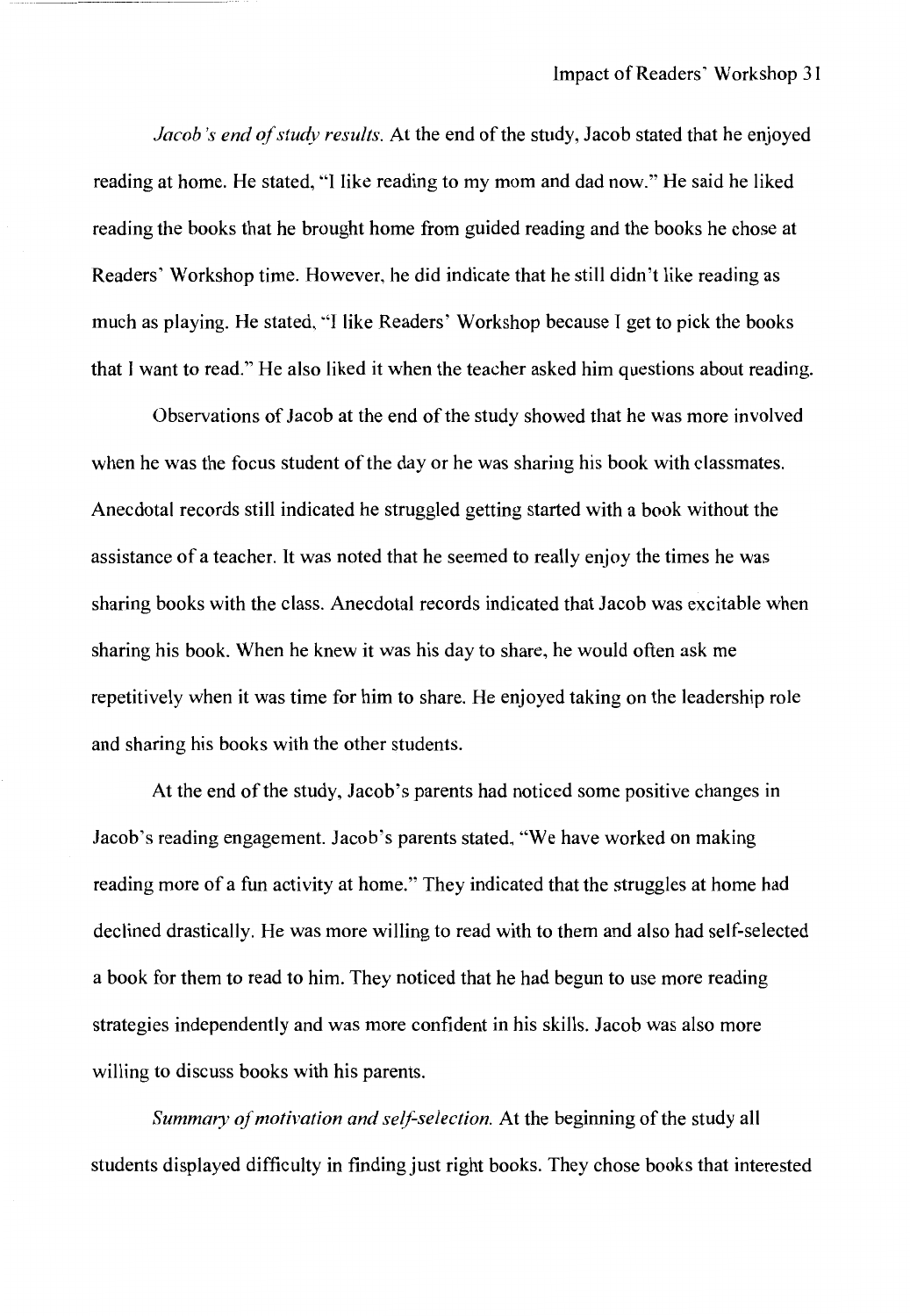them, but which were often too hard. I also noted that the students would choose books that their neighbor had read previously. During this time I noted in my anecdotal records that students in the study were not engaged in reading their books, but they were interested in the books' pictures.

As the students in the study received more instruction on how to choose just right book, their self-selection skills began to evolve. They began going to tubs and finding books that interested them and books that they were able to read. Through individual and group conferences I was able to hear more about their interests and lead them to find books that they were interested in. I noted that the students in the study became excited when they had the chance to choose their own book. The school librarian also noted changes in the books that the students in the study were asking for. She noted that the students were more aware of finding books that were at their reading levels. They took ownership in the books they chose.

## *Will student's comprehension improve through participation in discussions during Readers' Workshop?*

The results on comprehension were compiled by comparing the Diagnostic Reading Probes (Linn Mar Assessment Committee, 2001) from the beginning and the end of the study. Comprehension results were also compiled by using the Linn Mar Retelling Rubric (Linn Mar Assessment Committee, 2005) during Readers' Workshop and guided reading time.

At the end of the study, I again used the middle of the year Diagnostic Reading Probe (Linn Mar Assessment Committee, 2001) to determine all of the children's guided reading instructional levels and comprehension levels. All three focus students made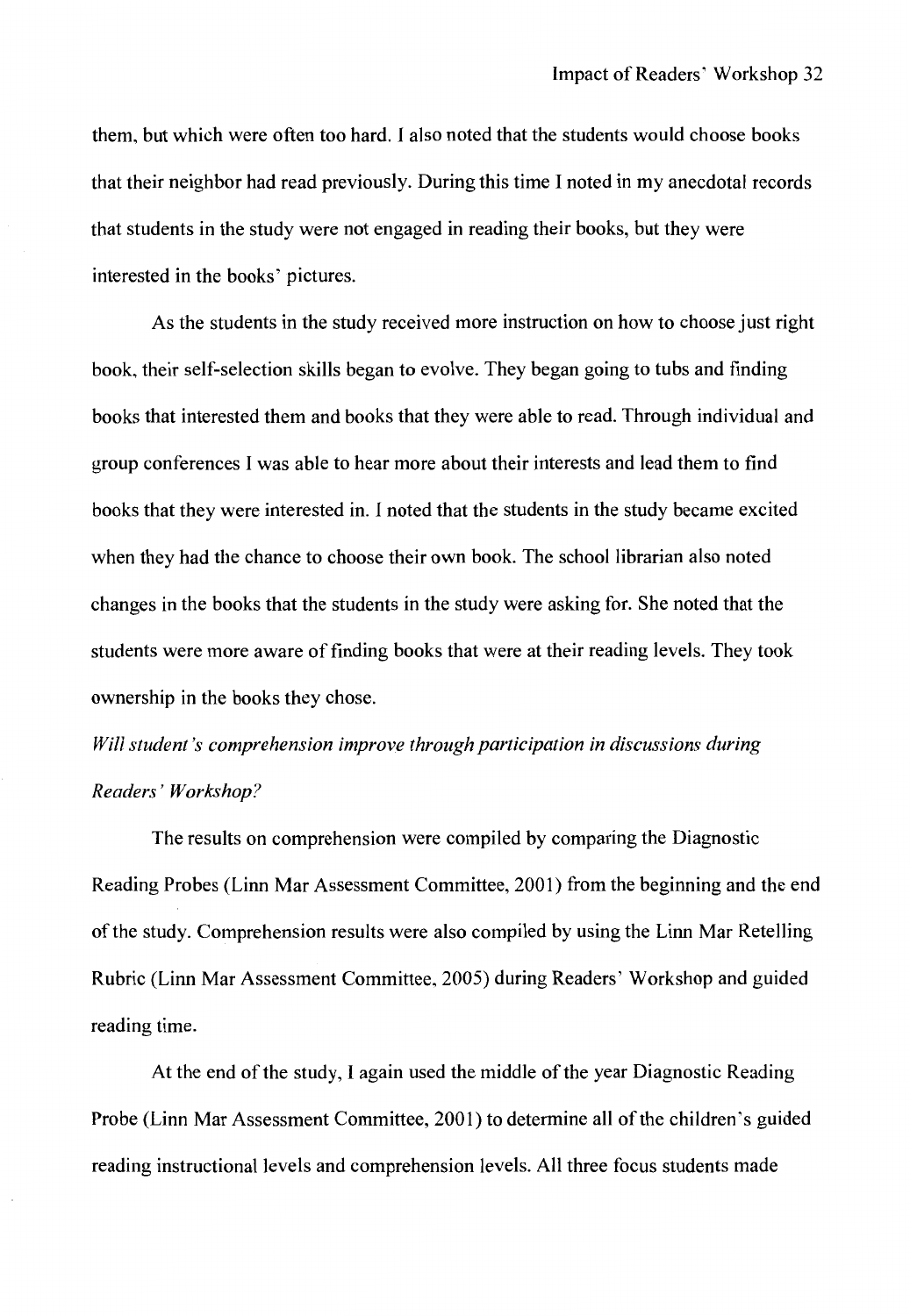improvements in their guided reading levels and scored much higher on the comprehension piece on the assessments. See Table 1 for students' results on comprehension.

*Chloe's comprehension results.* The middle of the year assessment showed that Chloe improved from reading at an instructional level of three at the beginning of the year to reading instructionally at a level eight at the end of the six-week study. Running records during guided reading time and Readers' Workshop showed that she was able to apply many more reading strategies independently. To identify unknown words in running texts, she was able to use beginning and ending sounds, she was breaking some words apart (e.g., like finding the word and in stand) and she was making associations to words that she knew to identify unknown words. She still lacked in her ability to correctly identify middle sounds ( e.g., the *e* in the word *bent)* and relied too heavily on what would make sense, at the expense of using the letters and their sounds. She often skipped over words and had difficulty with tracking the print. However, her comprehension on both the level three passage (read at the beginning of the study) and the level eight passage (read at the end of the study) was 100% accurate. Chloe had difficulty in the beginning with retelling using the setting, events, and putting the events in order. Throughout the study she used more details in her retelling and showed these skills throughout the study.

*Keegan's comprehension results.* The middle of the year assessment showed that Keegan was reading instructionally at a level twelve, compared to his instructional reading level of two at the beginning of the year. Running records during guided reading and Readers' Workshop showed that he developed many more strategies for independent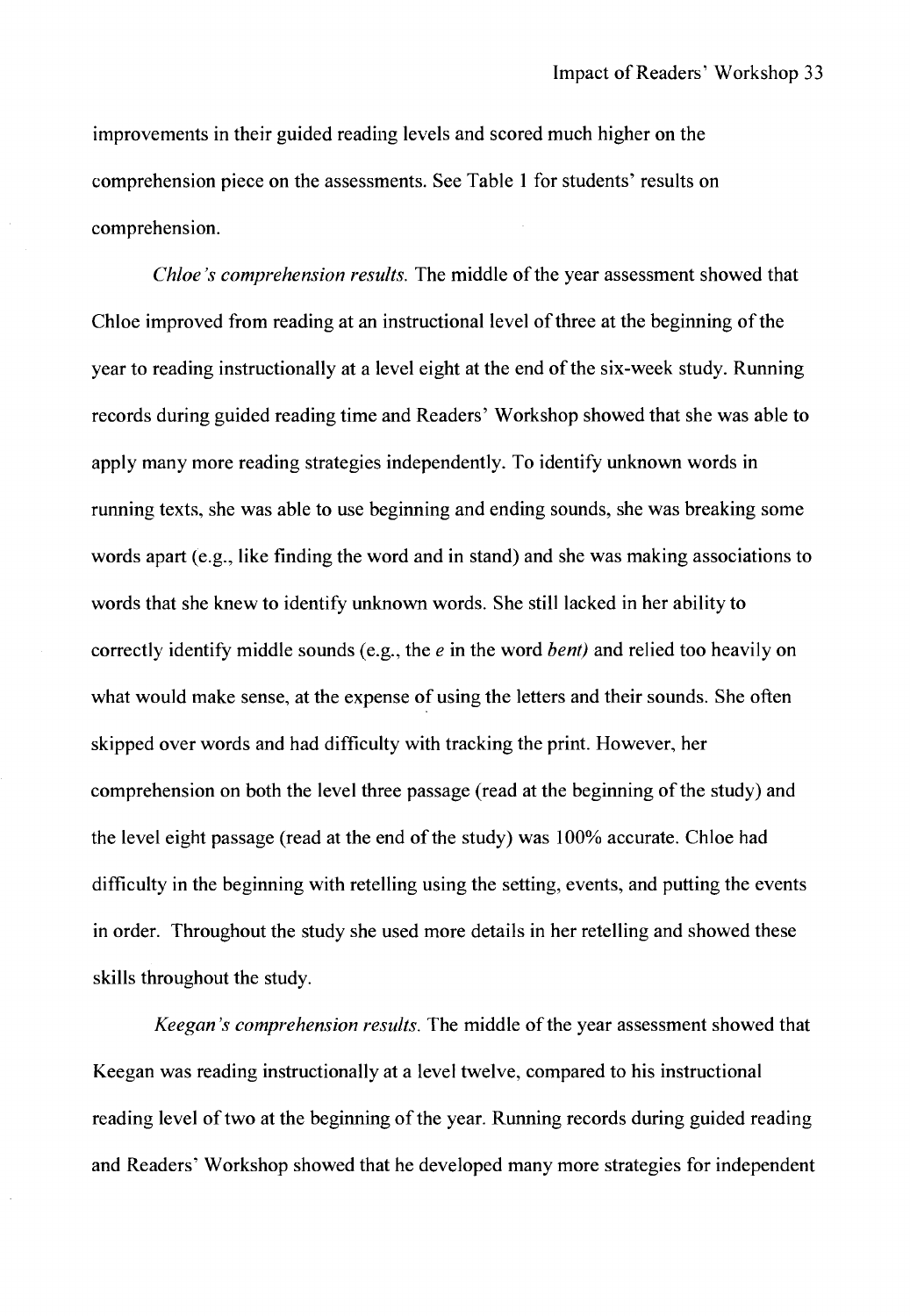use over the course of the six-week study. He was able to use beginning, middle, and ending sounds to identify unknown words in context. He was also able to break words apart and he used known words to help identify unknown words (e.g., like finding the word *and* in *stand).* He would appeal to me when he came to an unknown word before attempting the word. Keegan relied less on picture cues than before and was using meaning and the syntax of words to identify words. At the beginning of the year, his comprehension was 90% on the level two passage (instructional level) and at the end of the study he scored 100% on the level 12 passage (his instructional level). Thus, his comprehension scores show that he was able to comprehend accurately when reading at his instructional reading level. Throughout the study, Keegan had difficulty with characters, setting, events, and order. He struggled with all aspects of retelling and did not have confidence in his retelling skills. By the end of the study, his confidence improved and he was retelling using all the parts of the Linn Mar Retelling Rubric (Linn Mar Assessment Committee, 2005).

*Jacob's comprehension results.* Jacob was reading instructionally at a level eight at the end of the study, compared to reading at a level three at the beginning of the study. Running records showed that he had developed strategies such as reading for meaning and using beginning and ending sounds. He was beginning to make associations with words that he knew to solve to unknown words. He still struggled with middle sounds and relied heavily on picture cues. In the beginning, Jacob scored 100% at level three (his instructional level) at the end of the study he scored 100% on the level eight passage. Comprehension scores show that Jacob comprehends accurately at his reading level. Jacob improved adding details to his events and the organization of his ideas.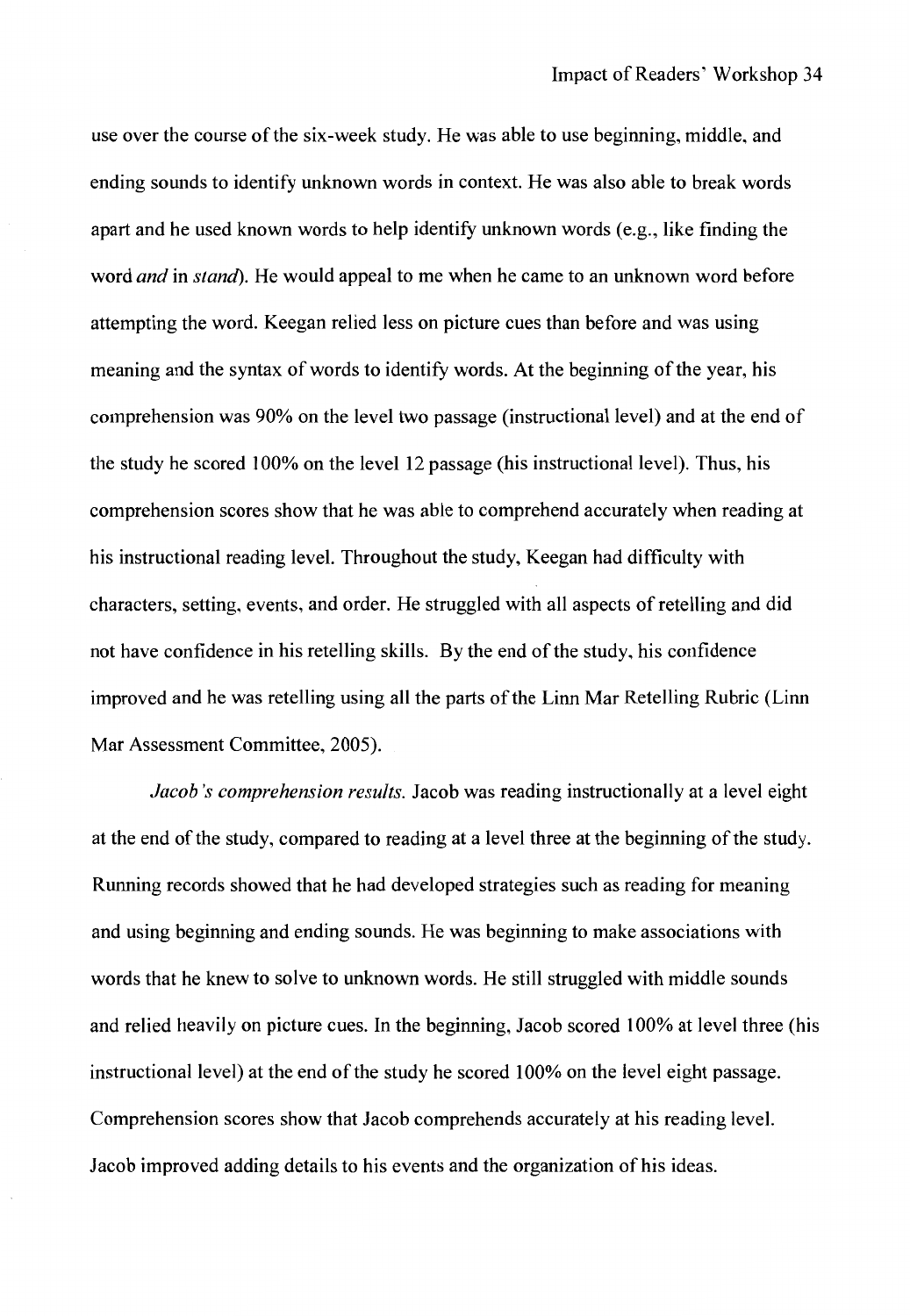On the Diagnostic Reading Probes (Linn Mar Assessment Committee, 2001) at the end of the study the three focus students scored 90% to I 00% on their retellings when reading texts at their instructional levels. The data collected at the beginning of the year on all three students showed that without teacher prompts all three students had a difficult time retelling a story. They needed to be prompted with specific questions to in order to retell the story accurately. When asked these specific questions the students were able to retell stories acceptably. The data at the beginning of the year also showed that all three students lacked the knowledge of setting and had difficulty retelling the events of a story in order. At the beginning of the year, on the rubric all three students fell in the "needs attention" category for the setting, events, and order.

At the end of the study the students' ability to retell began to change. (See Table 2 for the data that were collected on each student's retelling). All three students were able to retell the story with fewer prompts from others and included more details as they became more comfortable with the book talks. The students made notable changes in their ability to retell. Chloe was able to retell a story with a score rated "high quality," using characters, setting, problem, solution, and events. Chloe acceptably used order when retelling. Keegan was able to retell a story with "high quality" marks using characters, setting, problem, solution, and events. Keegan acceptably used order when retelling. Jacob was able to retell a story with" high quality" scores, using characters, setting, problem, and solution. Jacob acceptably used events and order when retelling.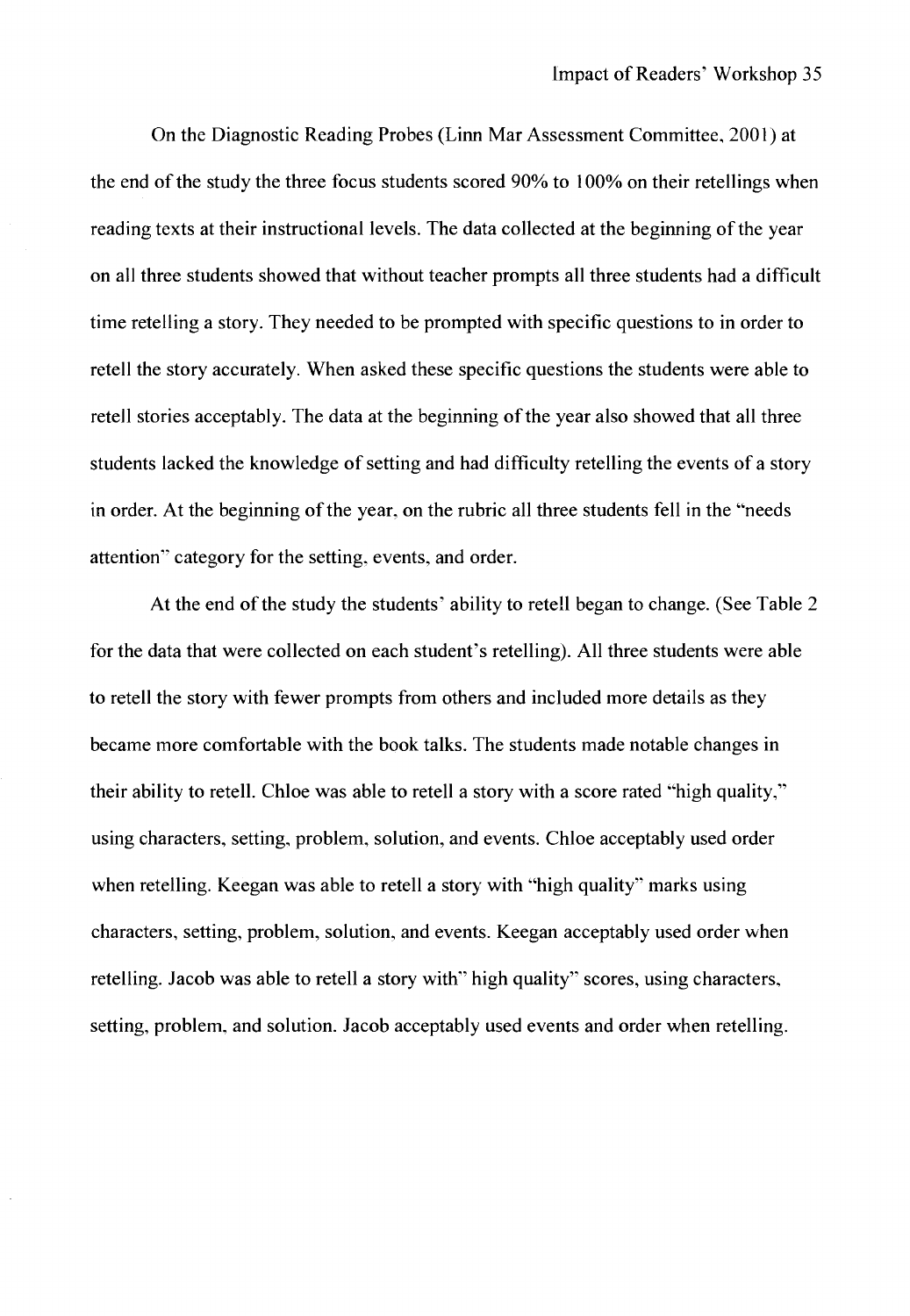V

#### Discussion

In this section I describe conclusions that were indicated by the results. In addition, I have listed recommendations based on the results of the study.

#### *Conclusions*

One of the challenges of this study was to set up Readers' Workshop in my classroom. Although the initial setup was a challenge, I found that the overall effects of Readers' Workshop in the classroom were positive, making time devoted to meeting the challenges worthwhile. In my anecdotal notes, recorded both things that were going well in Readers' Workshop and things on which the students needed further work. These observations then guided my instruction. When I used student's needs to guide my instruction, it made Readers' Workshop run more smoothly than SSR time ever ran in my classroom before. My need to prompt students on procedures lessened as the mini-lessons continued. I was reevaluating the students' reading after each workshop session and I felt that I gave my students instruction that was meeting each of their needs. My anecdotal records detailed the ways in which the students became involved in Readers' Workshop. The planning and continual instructional adaptations I made to my students' learning were essential for Readers' Workshop to be successful.

The first research question in my study was whether Readers' Workshop would improve struggling students' motivation to read and self-selection during Readers' Workshop time. The results from observations, anecdotal records, and student and parent surveys indicated that the three students in the study lacked motivation to select books and spend time reading. They often avoided reading time at home and at school, using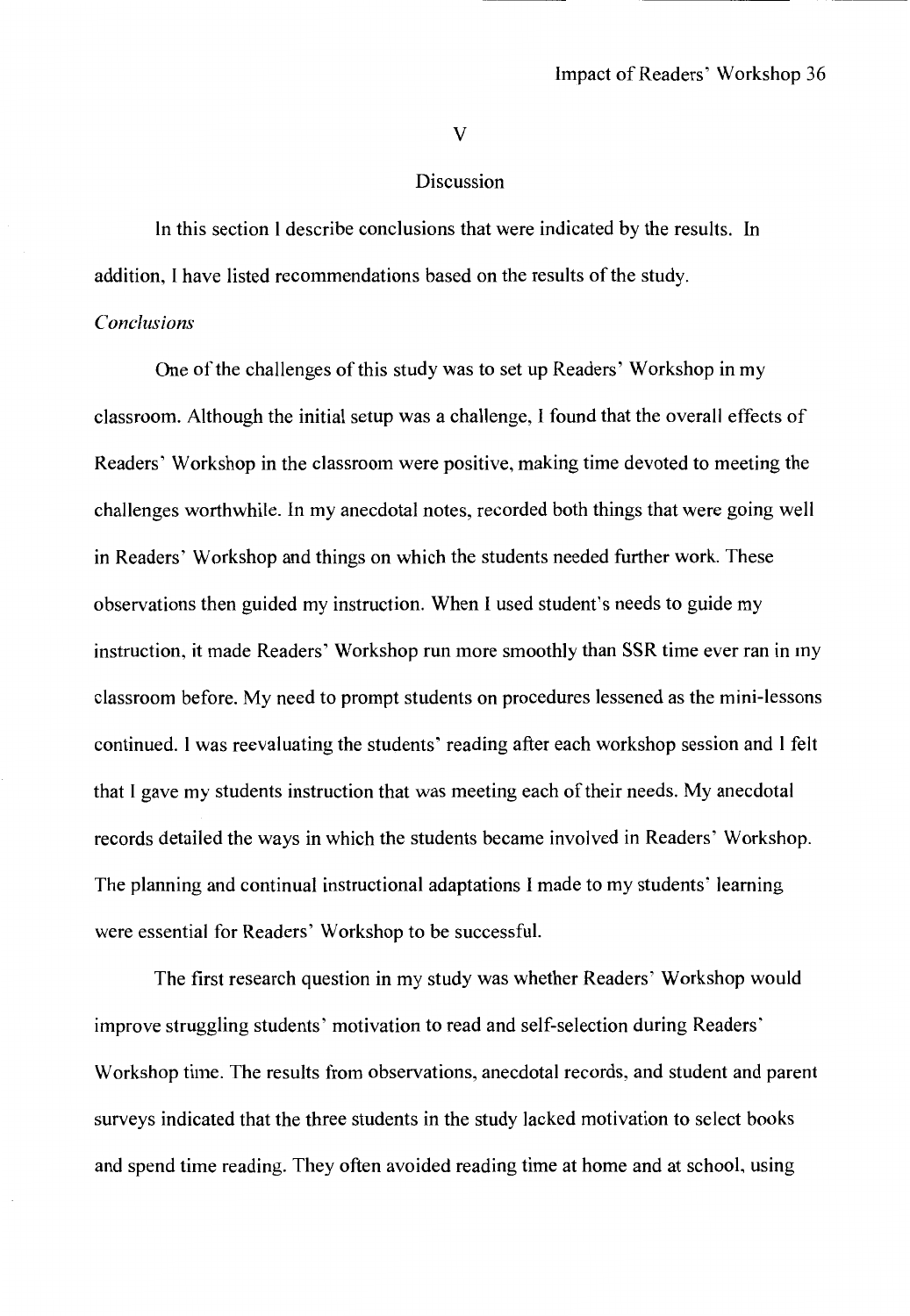distractions to avoid reading. At the end of the study, however, my observations indicated that the students became more engaged during reading time. They appeared to enjoy the opportunities to share their books and took part during the Readers' Workshop sessions. My observations also revealed that the three students did rely on teacher guidance to stay on track with the books they chose for Readers' Workshop at the end of the study. A key to students' motivation was the opportunity for students to share their books with classmates. They were very excited to read to their classmates and have the opportunity to discuss their books with each other.

Parents also indicated in the surveys that improvements in student motivation were noted at home. In the beginning of the study, parents of all three focus children had stated that it was difficult to get the students involved in reading at home. They also noted that it was a constant struggle to get them to read at home. End-of-study survey results indicated that parents noted improvements in the students' skills and their overall attitude in reading; the students were more willing to read at home. They also noted that the students had developed interests in books. Last, the parents indicated that they perceived more confidence in their children's reading.

At the beginning of the study, the focus children had difficulty finding books that were appropriate for their levels. Books they chose were often too difficult for them to read. The students were often interested in the pictures of these books, but not the words. At the end of the study, the students' self-selection showed improvement, particularly after students received instruction through mini-lessons. During workshops, the students went to tubs and found books that interested them. They exhibited a great deal of excitement about books that they chose on their own. The students seemed to take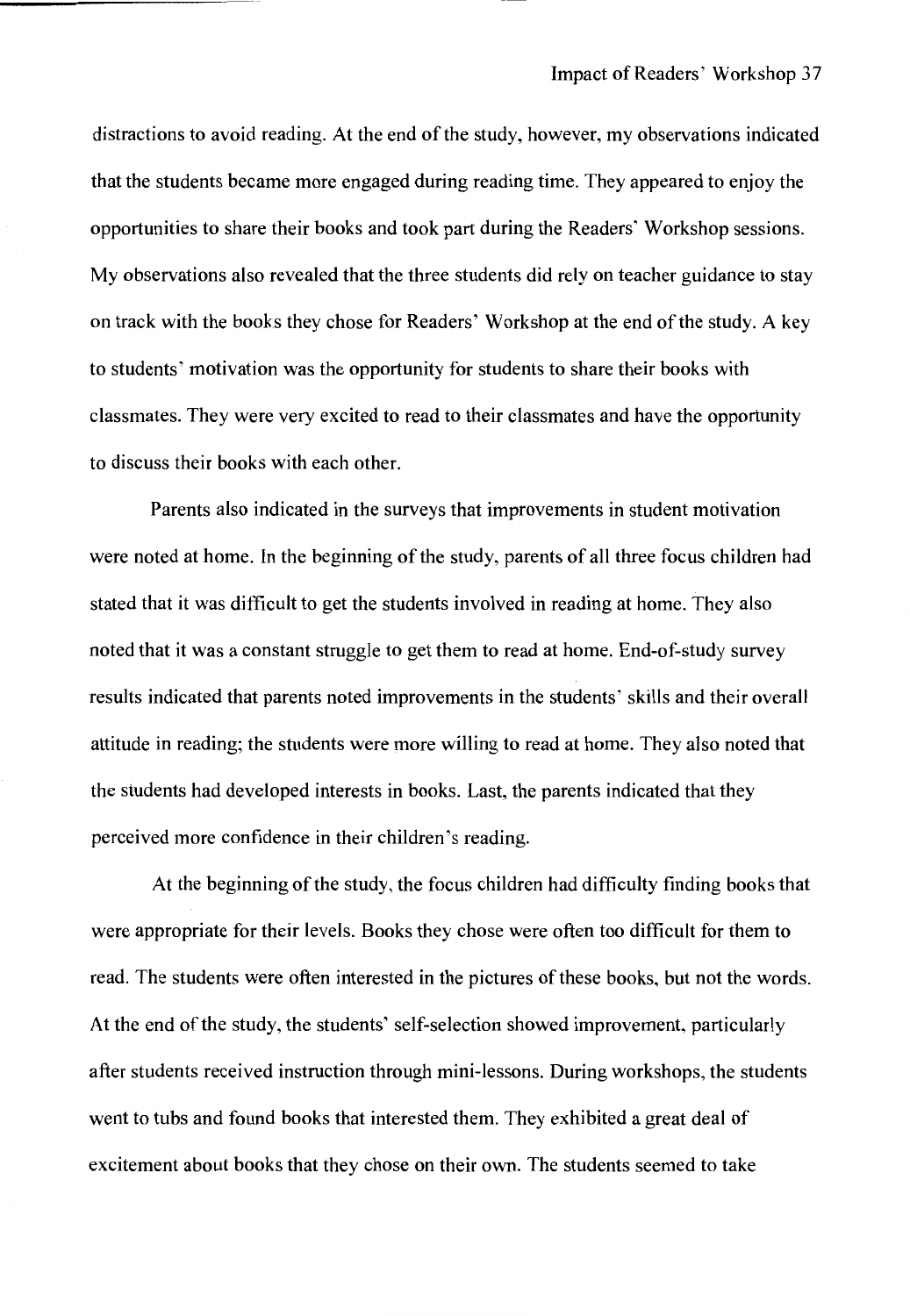ownership of the books they were reading. They appeared to be very proud of the books they read to their classmates. However, the students still needed some guidance when choosing books because they still relied on the guidance to find a book that was appropriate for their reading level. It was still essential that I checked in with the students on self-selections.

The second question of the study was whether students' comprehension would improve through participation in discussions during Readers' Workshop. The beginning data on the Diagnostic Reading Probes (Linn Mar Assessment Committee, 2001) showed that all three students scored 90% to 100% on the comprehension portion of the leveled tests. Therefore, the three students successfully comprehended information at their reading levels at the beginning of the study. Their comprehension seemed to stay consistently strong as they were able to read more difficult text. Data were also collected using a Linn Mar Retelling Rubric (Linn Mar Assessment Committee, 2005). Rubric scores indicated that at the beginning of the study all students had a difficult time retelling a story without specific guiding prompts from a teacher. Students lacked the knowledge of the setting and had difficulty retelling the events of the story in order. At the end of the study all three students were beginning to show improvement in their retelling abilities. The students' results indicated a marked change--from "needing attention" with the parts of retelling to "acceptable" or "high quality'' retelling. It is likely that the students improved their retelling skills through experiences with our book talks and book sharing. They began to develop a greater understanding of how to retell a text.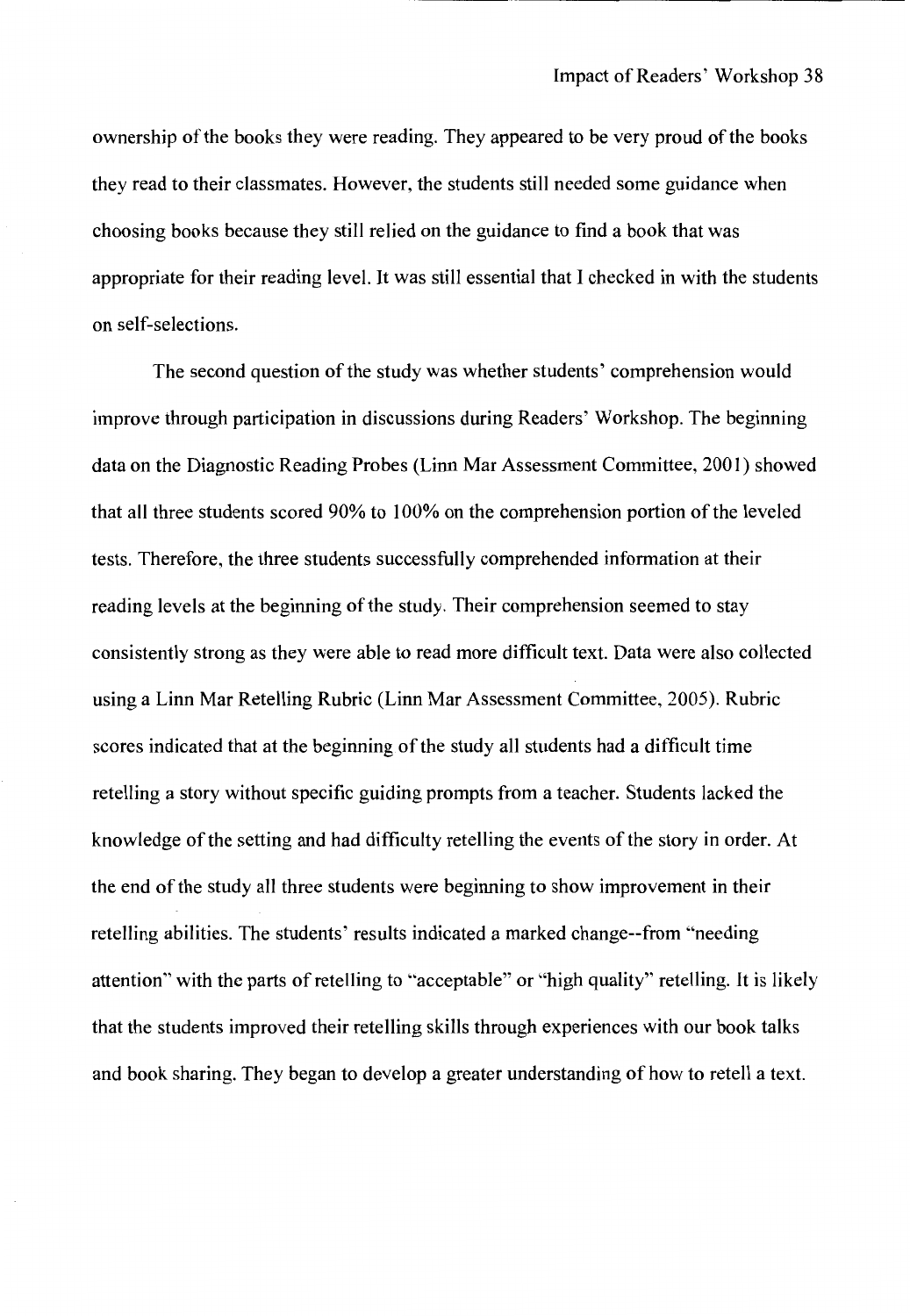#### *Recommendations*

The list of recommendations stem from the results that were found in the study. The recommendations include ideas for future Readers' Workshops in the classroom and ideas for parent involvement.

- 1. Continue to provide Readers' Workshop for the classroom at least three times a week.
- 2. Provide opportunities for students to participate in book talks during Readers' Workshop
- 3. Provide mini-lessons that encourage students to develop and practice appropriate self-selection skills.
- 4. Meet with students during Readers' Workshop to encourage students to develop their comprehension strategies through book talks and during student conferences.
- 5. Provide a workshop for parents to help them better understand the importance of self-selection of texts and motivation for reading. This workshop could give them ideas that could be used at home to motivate their children to read and ways they can help their children to self-select books at their independent and instructional levels.
- 6. Continue to learn about students' interests to help them develop their selfselection.
- 7. Continue the mini-lessons to develop student's ability to self-select.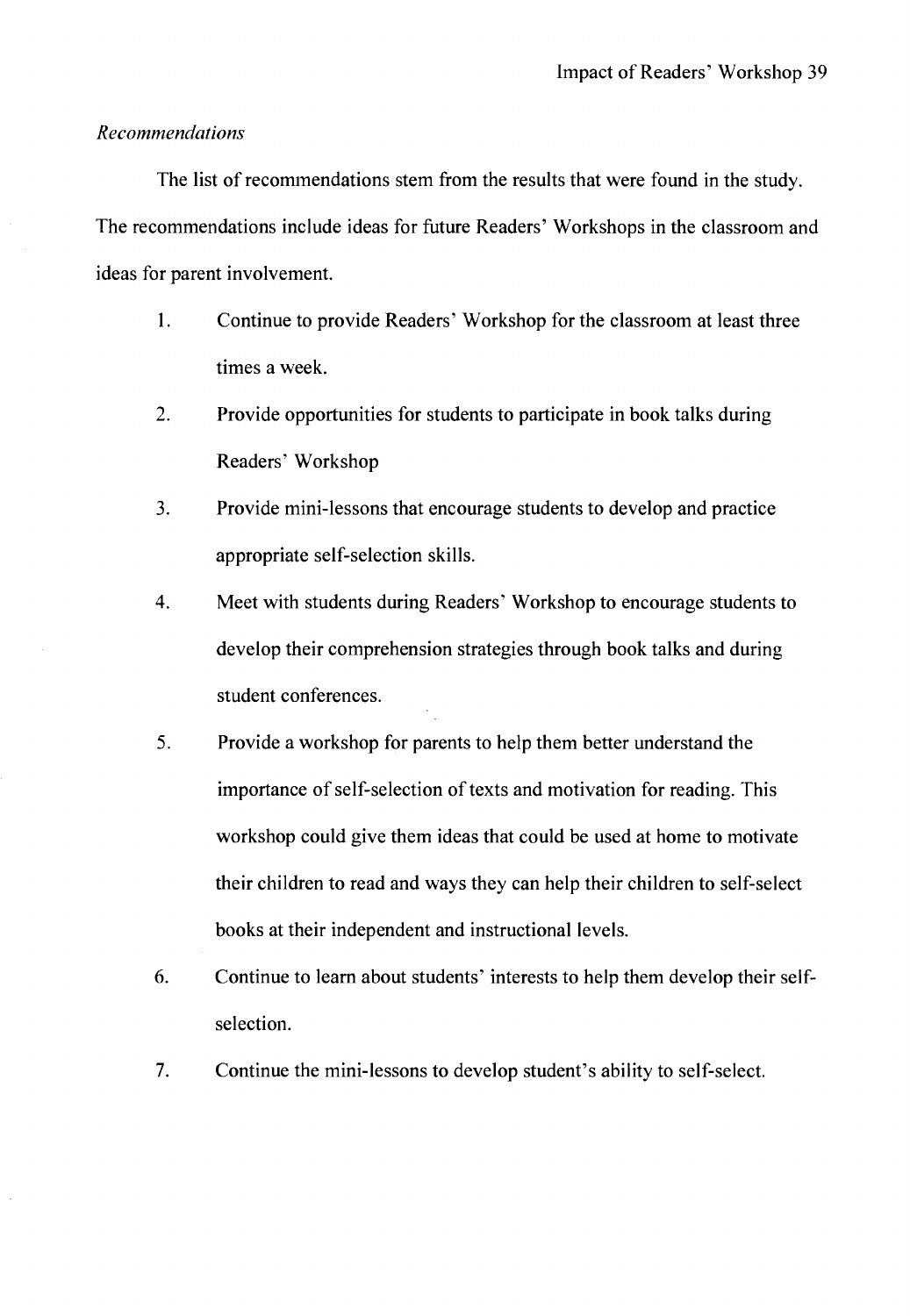#### VI

#### Summary

Throughout the study I questioned how Readers' Workshop would affect students in first grade. Research on Readers' Workshop indicated that the implementation in my classroom showed positive effects with first grade students. Hagerty (1992) states that teachers who have in mind the needs of their own students reach their students. I found this to be true throughout the study.

Readers' Workshop allowed students to have the opportunity to choose books that they enjoyed reading, practice reading skills and strategies at their own level, and discuss the books they were reading in a collaborative setting. Student motivation was lacking at the beginning of the study. The students struggled with wanting to read books on their own at school and at home. Parents noted that reading at home was often a challenge and not enjoyable. At the end of the study, students were motivated to read on their own and share books with others. Orehovec  $\&$  Alley (2003) state that sharing time is a time to come together as a community of readers. Readers' Workshop allowed that community to come alive in my first grade classroom.

Readers' Workshop also encouraged students' comprehension skills. Students developed these skills during book talks. They improved their abilities to retell stories using specific details in their retellings. The students were able to retell stories using more details and beginning able to retell stories in order. The more time students had to practice these skills and see them modeled, the more they improved. Fountas  $&$  Pinnell (2006) indicate that comprehension is an integral part of Readers' Workshop. Having the opportunities to discuss books reinforces and expands student learning. Students became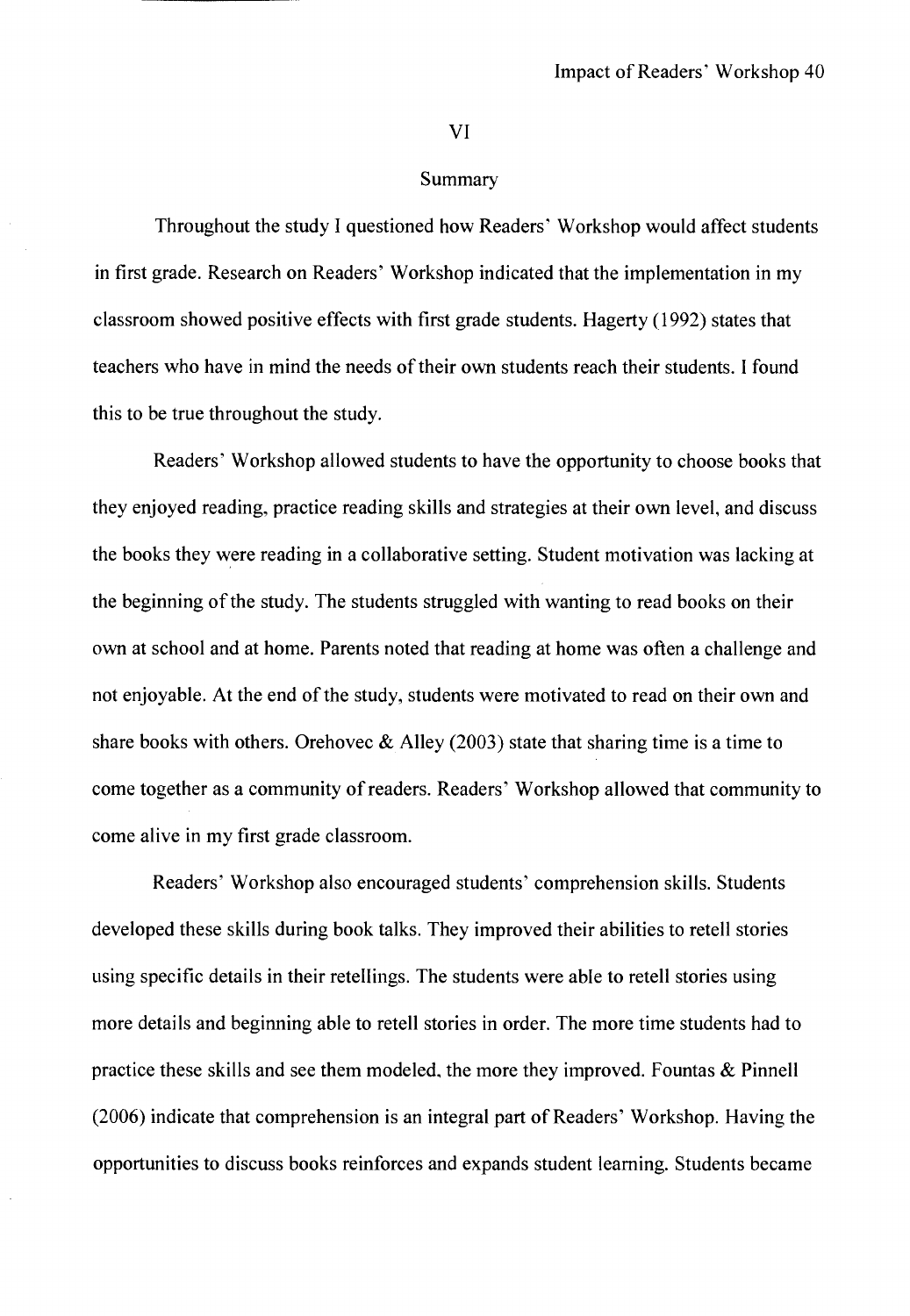more comfortable talking about books with each other and applying their comprehension strategies to the books they were reading.

At the end of the study I wanted to know if the focus students were capable of self-selecting books on their own Hagerty (1992) has stated that students who choose their own texts are more willing to be involved in their reading. I found this to be true with the focus students throughout the study. Students learned to take pride in the books that they chose and demonstrated enjoyment when given the opportunity to choose the books that they wanted. The challenge does, however, still continue in this area because the students still need some support in choosing books at their levels. Through the continued use of mini-lessons and individual meetings, I believe these challenges can be met.

Readers' Workshop develops a community of learners. Wakerly & Young (2002) believe that children who have the opportunity to make choices and decisions in their education are able to take ownership of their learning. I felt this ownership evolved in my classroom throughout the study. Students were proud of the books they were reading and they were proud of the fact that they could share their accomplishments with others. Readers' Workshop is truly an opportunity for students to find their potential and grow from their experiences.

For future research 1 would suggest doing a year-long study. This would allow a teacherto track the growth of the students over a longer period of time. I also would like to observe the results of differences in implementation since this year was my first year implementing Readers' Workshop. A longer study would allow me the time to refine Readers' Workshop in my classroom. I would also like to increase the time of Readers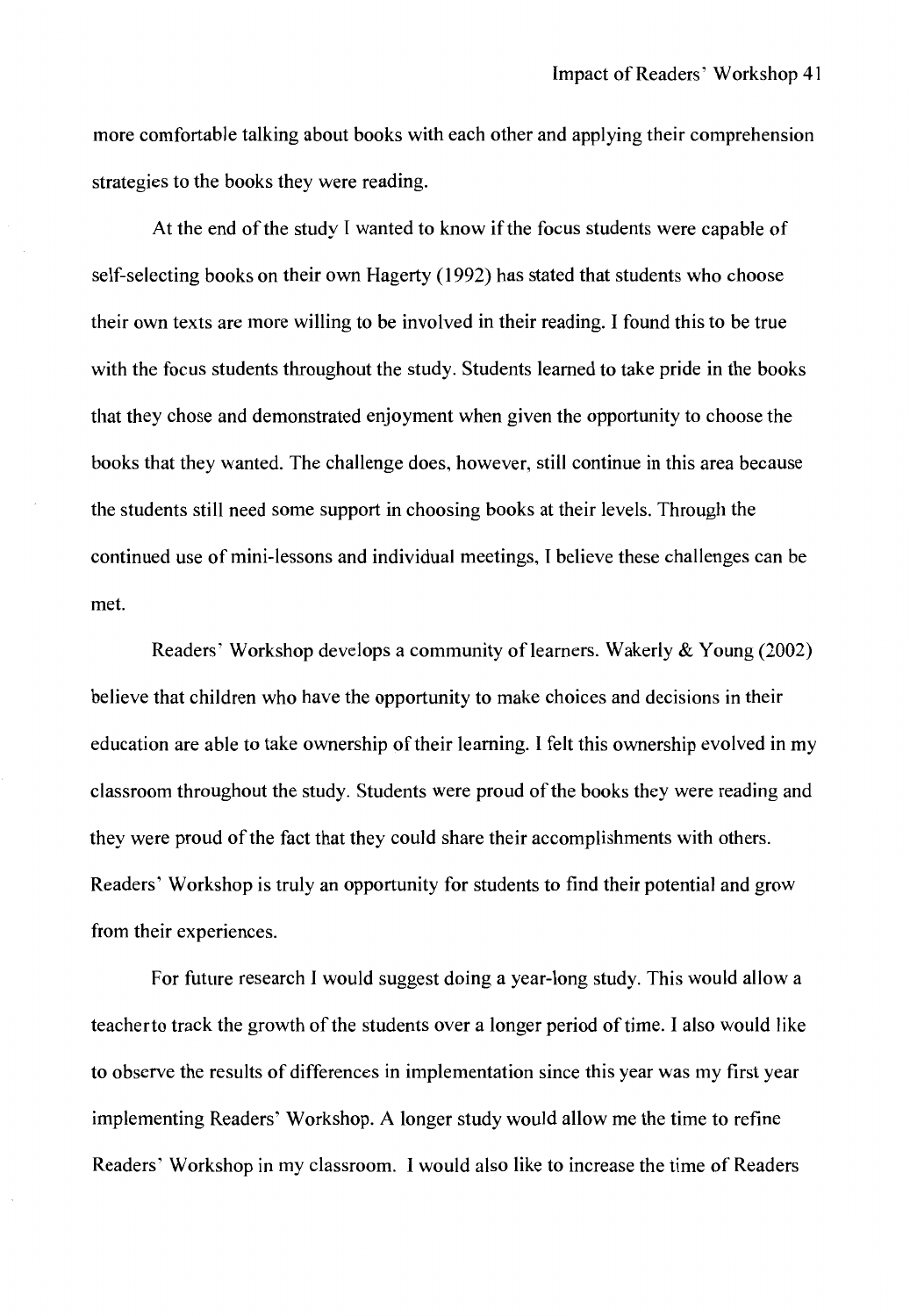workshop in my classroom from three days a week to five days a week. With these changes, students may be impacted even more.

 $\cdot$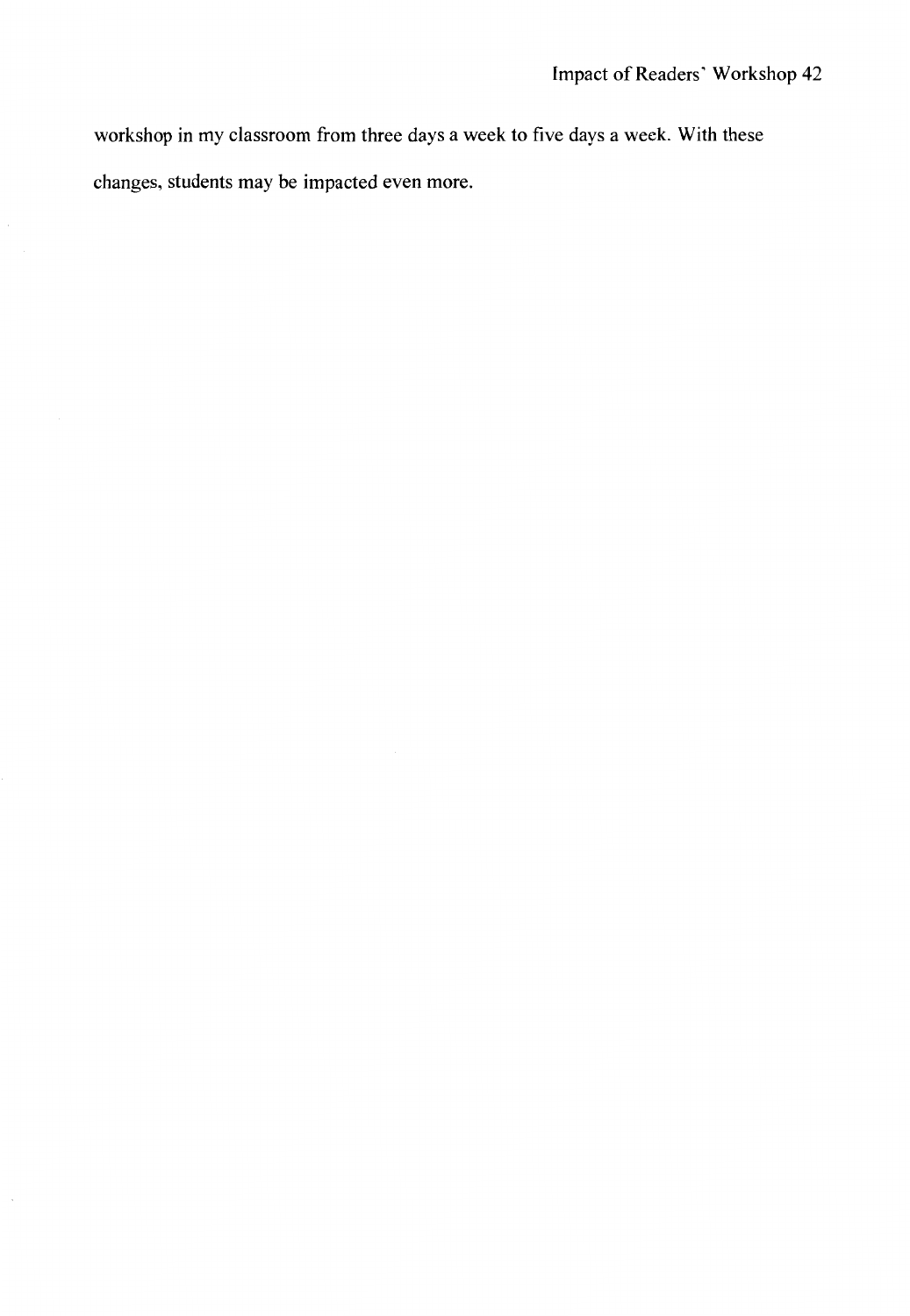#### References

- Atwell, N. (1998). *In the middle: A new understanding about writing, reading, and learning. Second Edition.* Portsmouth, NH: Boyton Cook.
- Au, K.H., & Carroll, J.H. (1997). Improving literacy achievement through a constructivist approach: The KEEP demonstration classroom project. *The Elementary School Journal, 97(3),* 203-221.
- Borgia, L., & Owles, C. (2007). Terrific teaching tips: Reading engagement. *Illinois Reading Council Journal, 35(2),* 56-60.
- Fountas, LC., & Pinnell, G. S. (1996). *Guided Reading: Good.first teaching for all children.* Portsmouth, NH: Heinemann.
- Fountas, LC., & Pinnell, G. S. (1999). *Matching Books to readers: Using leveled books in*  guided reading, K-3. Portsmouth, NH: Heinemann.
- Fountas, I.C., & Pinnell, G. S. (2006). *Teaching for comprehension and fluency*: *Thinking, talking, and writing about reading, K-8.* Portsmouth, NH: Heinemann.
- Goodman, Y.M., Watson, D.J., & Burke, C.L. (1996). *Reading strategies: Focus on comprehension.* Katonah, NY: Richard C. Owen Publishers.
- Guthrie, J.T. (1996). Educational contexts for engagement in literacy. *The Reading Teacher, 49 (6),* 423-445.
- Guthrie, J.T. (2000). Contexts for engagement and motivation in reading. Retrieved January 7, 2007, from http://www.readingonline.org/articles/handbook/ guthrie/index.html.
- Hagerty, P. (1992). *Readers' Workshop: Real reading.* Ontario, Canada: Scholastic.

Hansen, J. (2001). When writers read. 2<sup>nd</sup> Edition. Portsmouth, NH: Heinemann.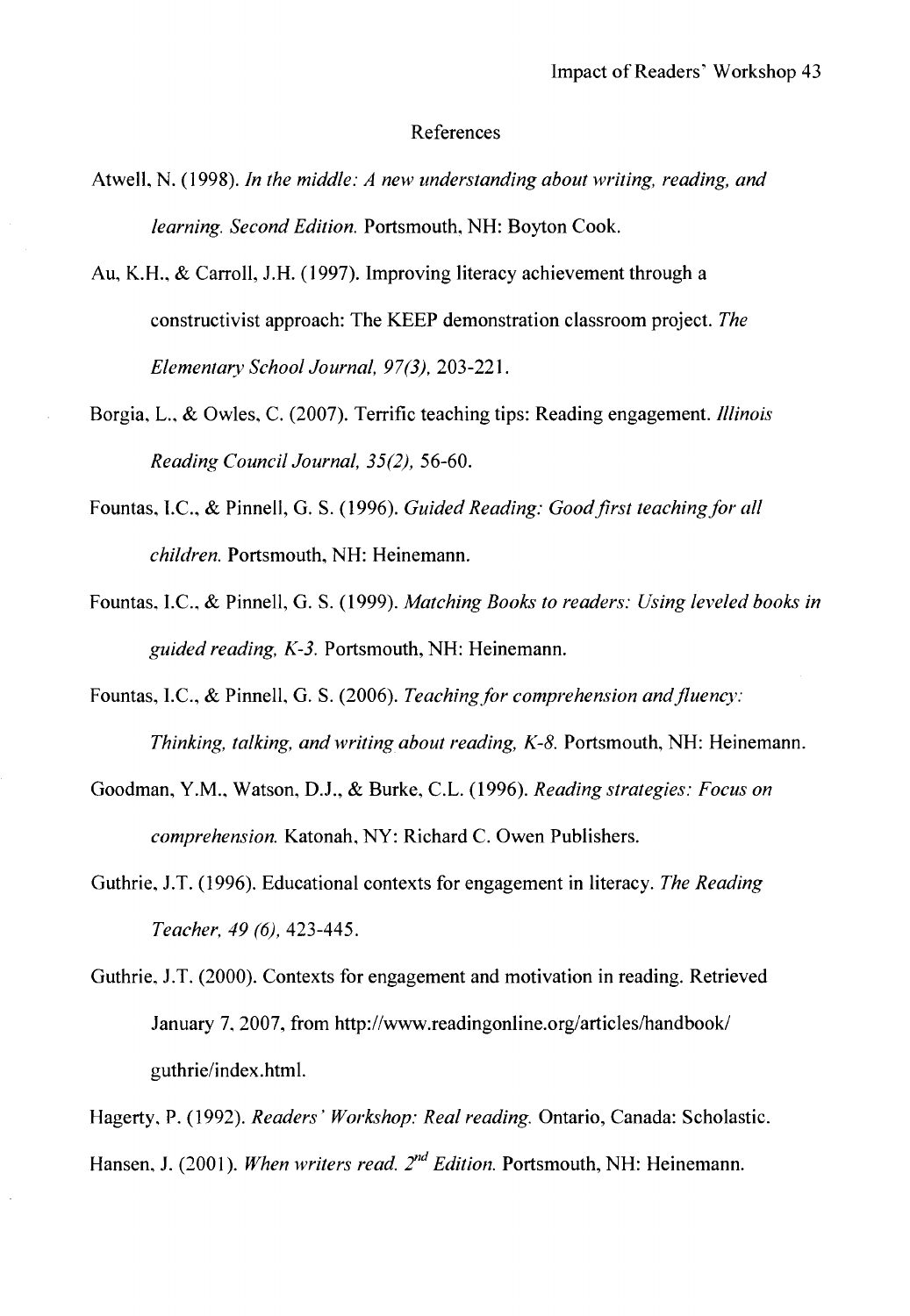- Hidi, S. (2001). Interest, reading, and learning: Theoretical and practical considerations. *Educational Psychology Review, 13 (3),* 191-209.
- Linn Mar Assessment Committee (2001). *Diagnostic Reading Probes.* Marion, IA: Linn Mar School District.

Miller, D. (2002). *Reading with meaning.* Portland, ME: Stenhouse Publishers.

- Opitz, M. F. & Ford, **M., P.** (2001). *Reaching readers: Flexible & innovative strategies for guided reading.* Portsmouth, NH: Heinemann.
- Orehovec, **B.,** & Alley, M. (2003). *Revisiting the reading workshop: Management, minilessons, and strategies.* New York, NY: Scholastic.
- Swift, K. (1993). Try reading workshop in your classroom. *The Reading Teacher, 46(5),*  366-371.
- Turner. J. C. (1993). Situated motivation in literacy instruction. *Reading Research Quarterly, 28 (4), 288-290.*
- Wakerly, A., & Young, B. (2002). Community, choice, and content in the urban classroom. *Primary Voices* K-6, *10(3), 17-23.*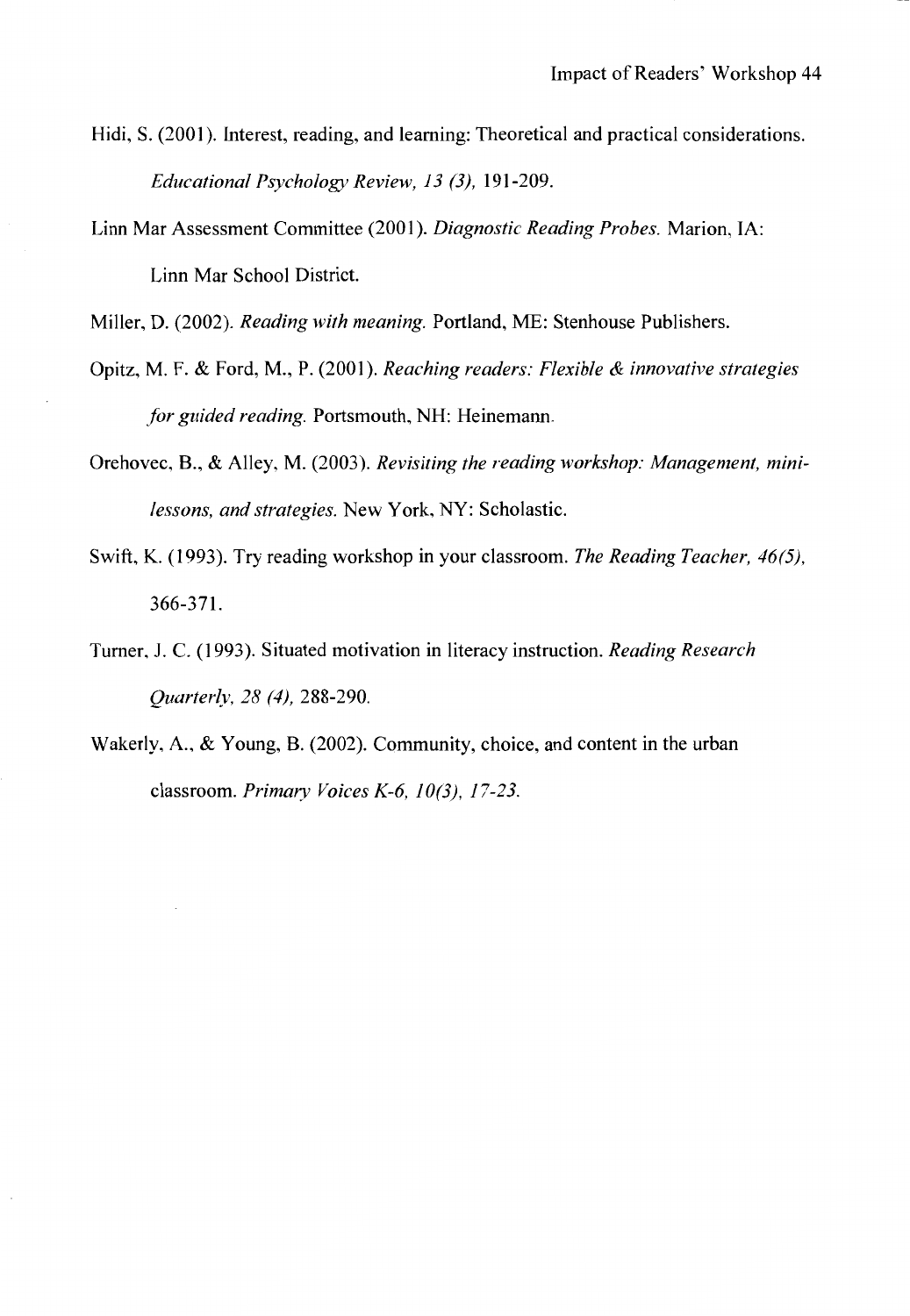## Reference for Children's Books

Awdry, R. (1990). *Thomas the train: Catch me, catch me.* New York, NY: Random

House.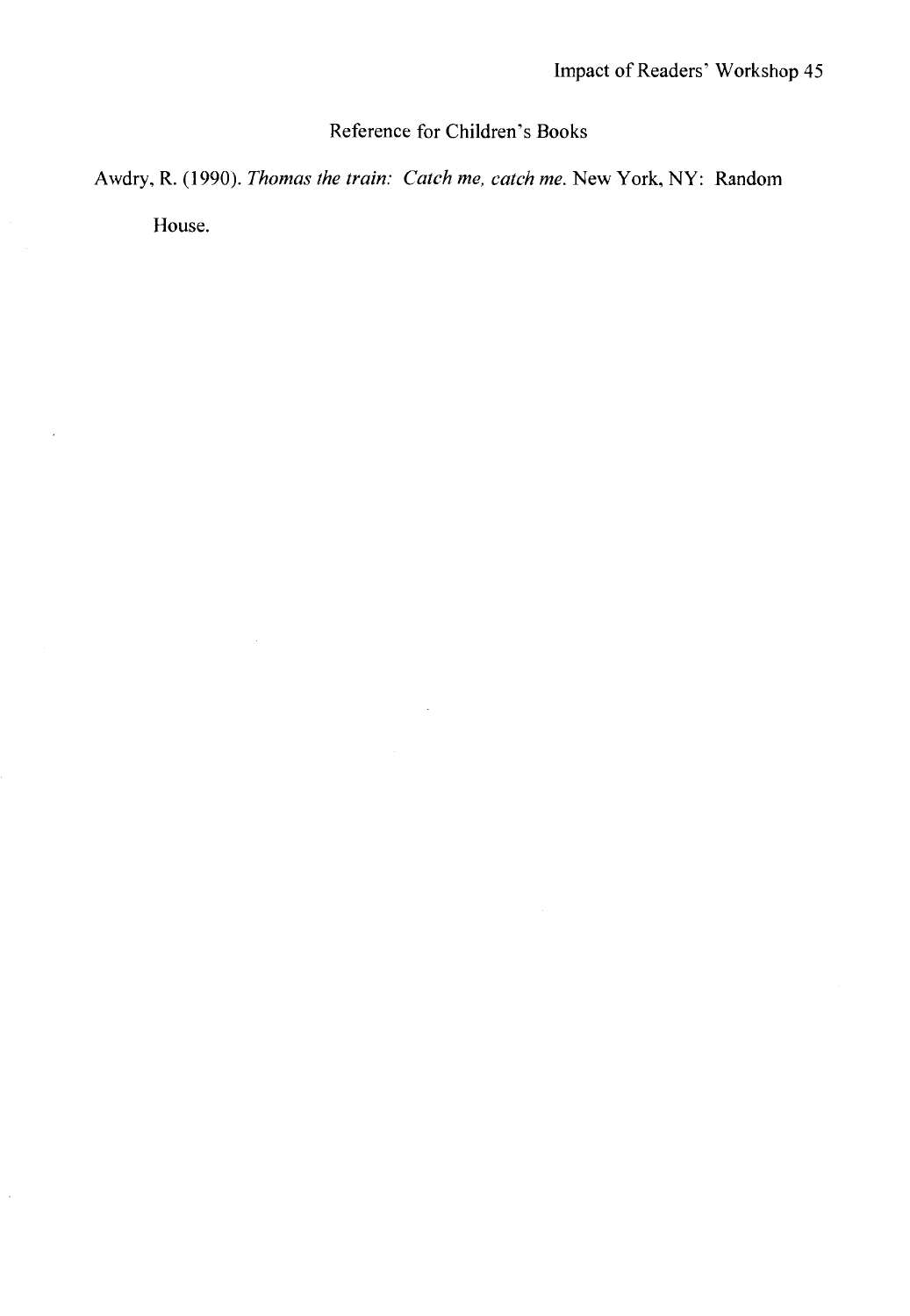#### Linn Mar Reading Probe

Harold's Flyawav Kite - Level 12 Running Words 166 Teacher Recording Sheet Student's Name---------------- Accuracy \_ Date: Comprehension % Homeroom Teacher:

Teacher Directions: This story is titled Harold's Flyaway Kite. In this story, Harold wanted to fly his kite because it was a windy day. He and his father flew it, but it got away. Look at the pictures in the book and tell me about them. (Recorder should make no comments). I would like you to read this story for me. I won't tell you words you don't know because I want to see how you read on your own. You will need to remember the story so you can retell it to me when you are done. (Child reads the story out loud while teacher records errors.)

It was a windy day.

The wind blew the leaves off the trees.

The wind blew Harold's hat down the street.

Harold's father said, "Today is a good day to fly your kite." Harold was happy.

He ran upstairs to look for his kite. He looked in his closet.

He looked under his bed.

He looked under the dog and under the cat. He could not find his kite. Then Harold looked in his box.

There was his kite!

Harold and his father took the kite to the park. Harold's father tied a string to the kite.

Harold ran with the kite.

The kite went up in the wind. Up and up and up. "Hold tight," Harold's father said.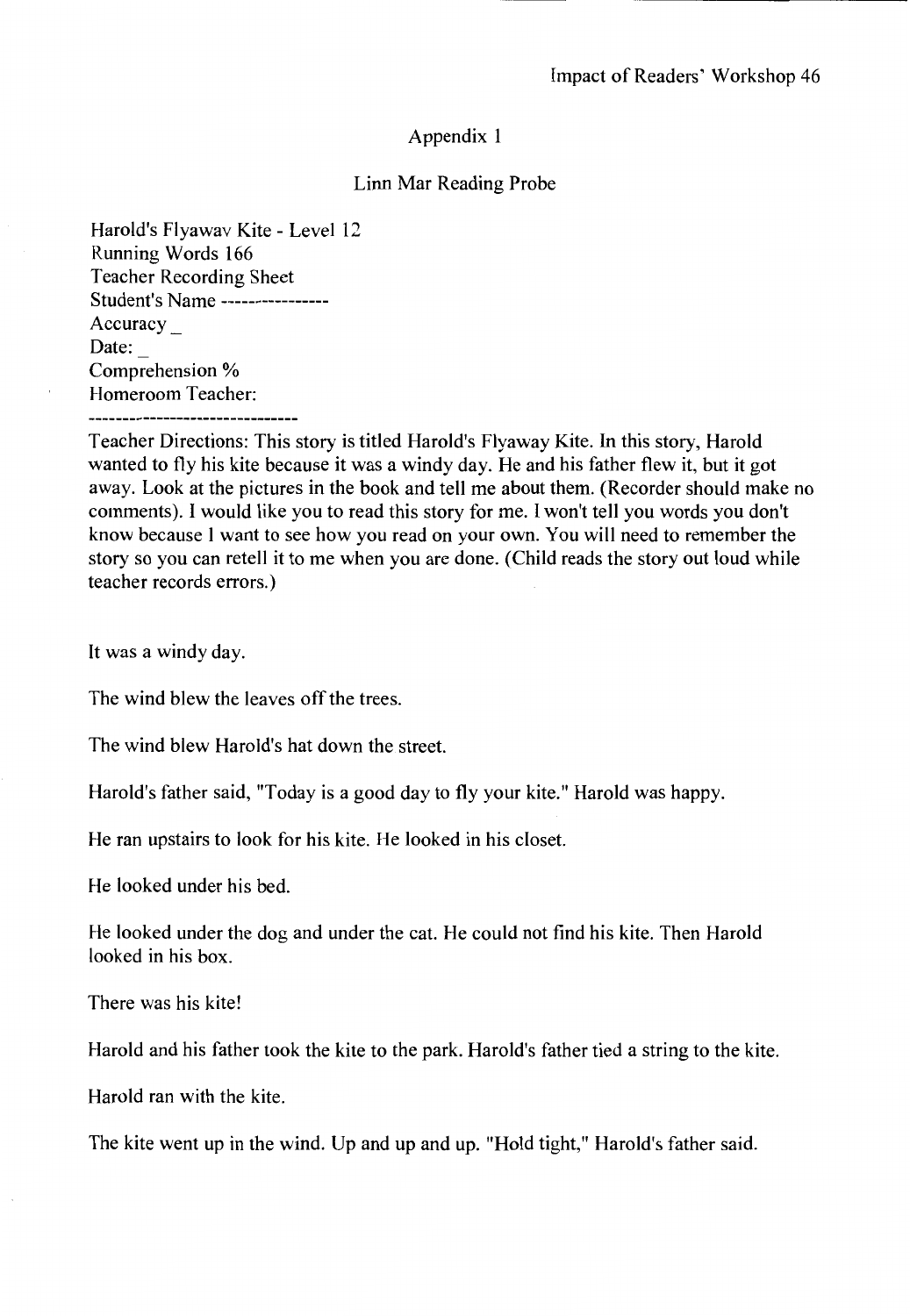Too late!

The kite flew away in the wind. Up and up and up. Harold and his father watched sadly.

Then they walked home.

The mailman was there. He had a big bump on his head. "Here is your kite, Harold. Please hold on tight next time."

Harold's Flyaway Kite - Level 12 Retelling Scoring Sheet Directions: The teacher says ... Now tell me the story in your own words. Check the retelling points that the student~ says. (Child retells -teacher marks on the retell side of the scoring sheet.) Give credit if underlined ideas are mentioned NO partial credit Ask prompting questions for those points not mentioned by the student independently. Mark on prompting side of scoring sheet.

Retelling Prompts:

What was the weather like?

His dad said it was a good day to fly the kite.

What did Harold's Dad tell him?

What was Harold's first problem?

Where did he find his kite?

What did Harold's father say?

What happened to Harold's kite?

How did the story end?

Critical Thinking Questions:

Possible Answers: (accept reasonable answers)

How do you know it was a windy day?

Possible Answer: Harold's hat blew down the street, the leaves blew on the trees.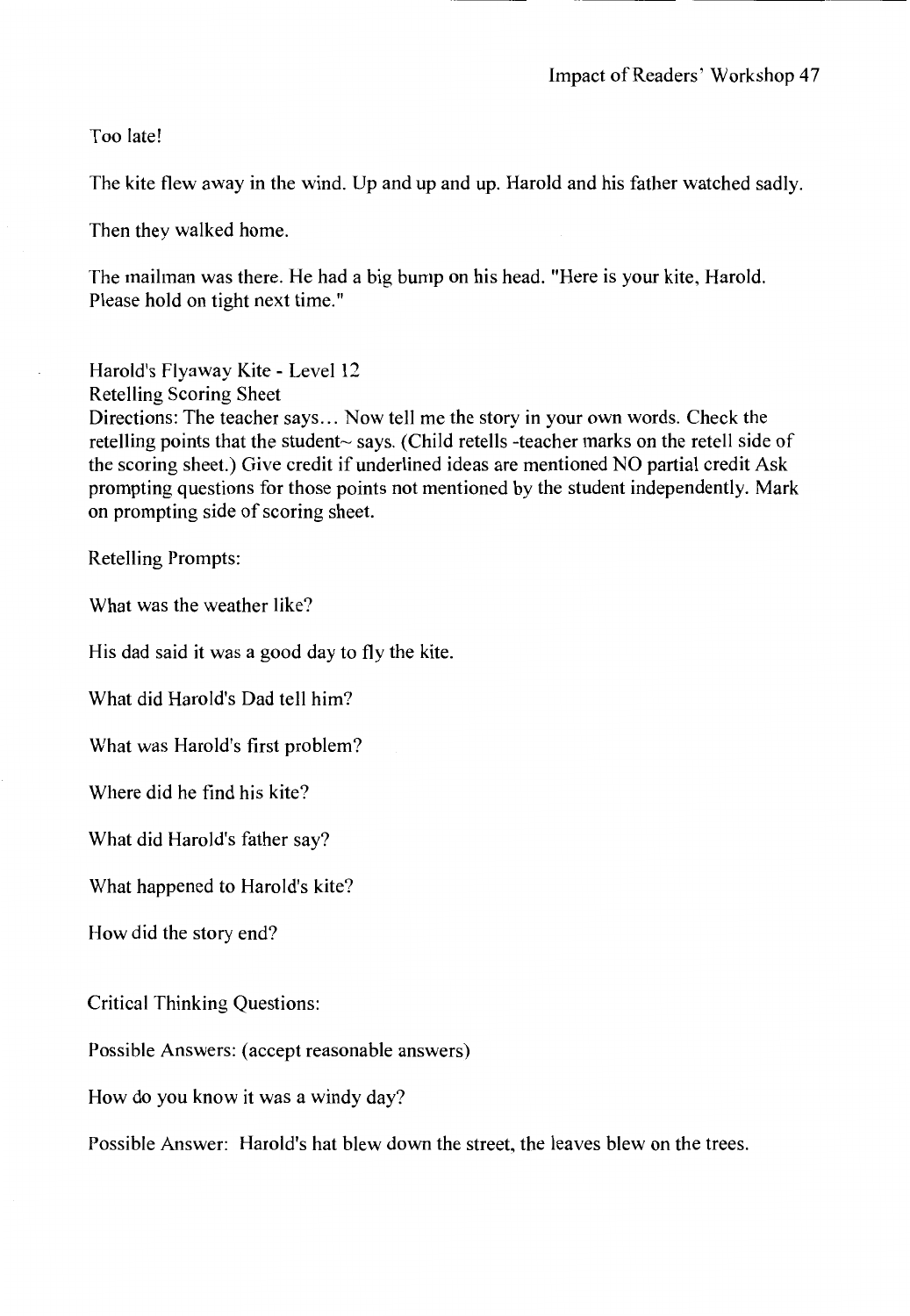Why do you think Harold's Dad was sad?

Possible Answer: He didn't think they'd get the kite back.

How did the mailman get the bump on his head?

Possible Answer: The kite hit him in the head.

Comments:

 $\bar{z}$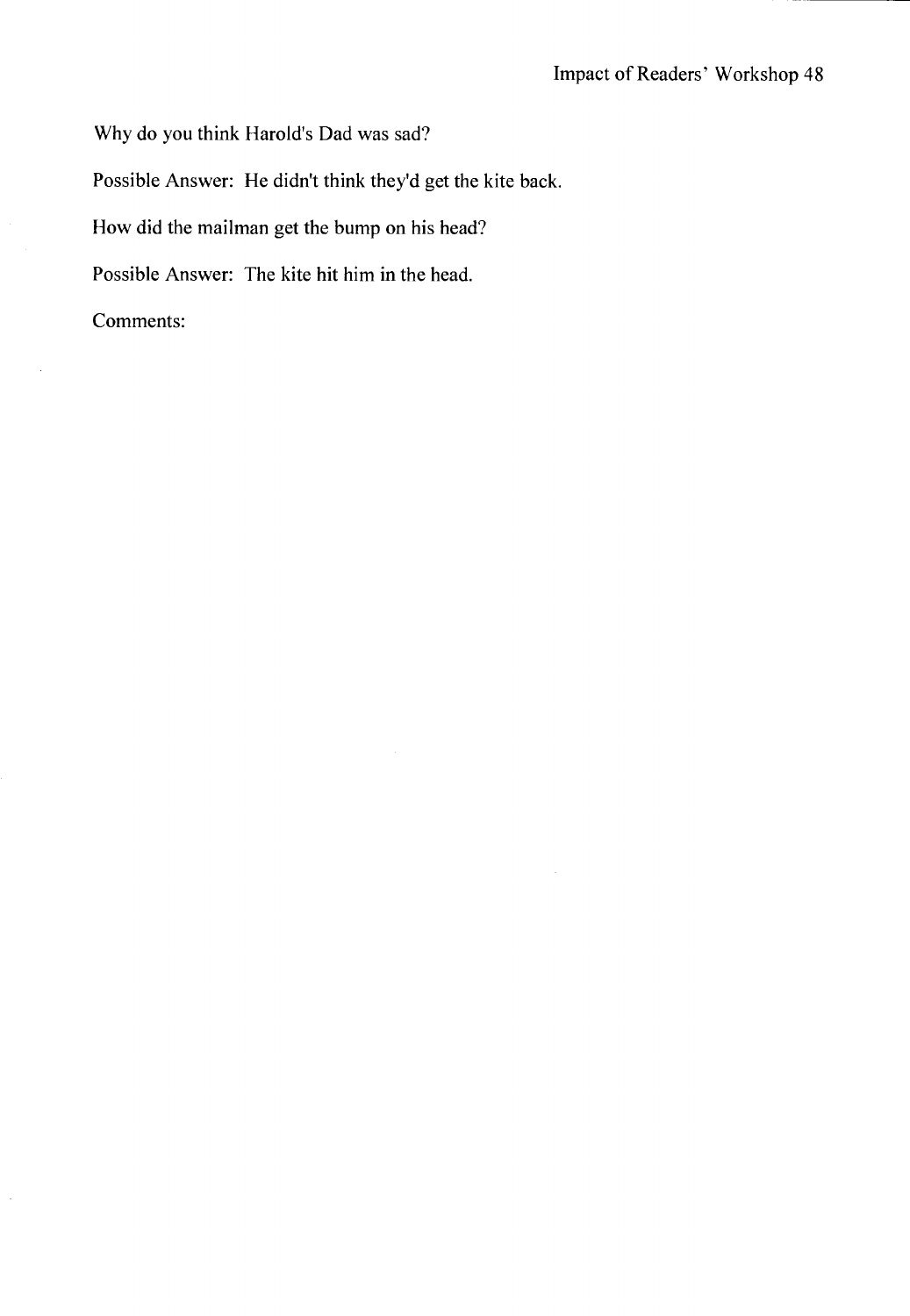#### Recruitment Script for Parents

My name is Mrs. Seery and I am a First Grade Teacher at Oak Ridge. I am doing a study to learn about your child's interests in reading and his or her engagement in reading. If you agree to participate and to have your child participate, I will ask you some questions about your child's reading. I am going to be asking you some questions about your child's reading. Your answers to these questions will be kept confidential. Whether you participate or not is your choice, and if you decide you don't want to participate, then your child's grade will not be affected. You should not feel pressured to participate. So that you won't, I am asking you to return this consent form to Ms. She will choose 3 children from those of you who give your permission. She will inform me that those 3 children will be in the study. I will not know whether the other parents gave their permission until the end of the school year, after report cards are sent.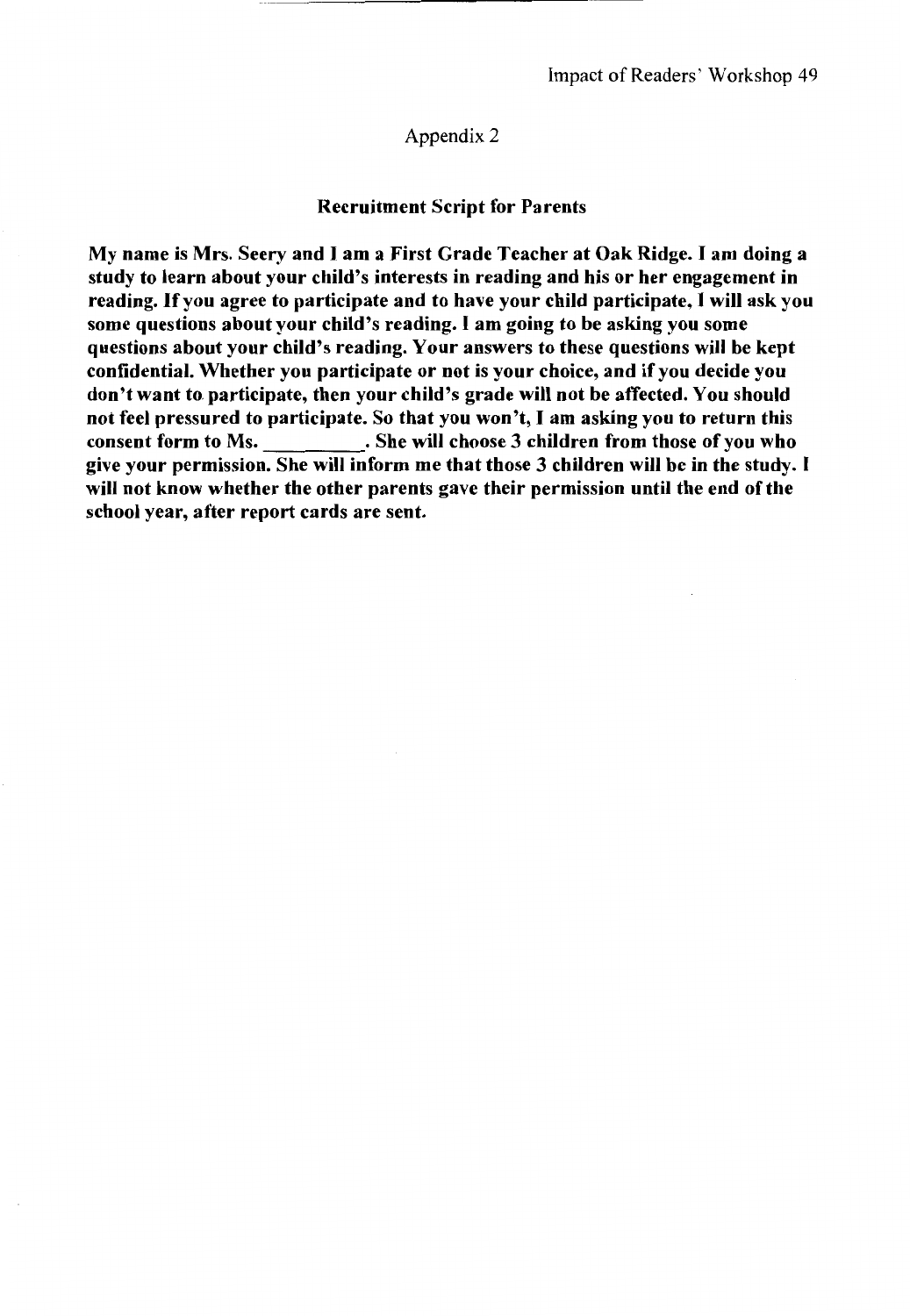#### **Consent Form for the Study**

#### **PARENTAL PERMISSION**

Your child has been invited to participate in an action research project conducted by Tara Seery as part of the University of Northern Iowa Graduate Program requirements. This project is titled, *The Impact of Readers' Workshop in a First Grade* Classroom. The University requires that you give your signed agreement to allow your child and yourself to participate in this project. The following information is provided to help you make an informed decision whether or not to participate.

I am interested in improving methods of engaging students in reading. I believe that the Readers' Workshop is an effective method for improving children's motivation, understanding of what they read, and their understanding of how to select books to read. I will be looking at your child's engagement during Readers' Workshop time, his or her comprehension of the books he or she is reading, and also how he or she chooses books to read. During this study I will be having discussions with your child about the books he or she is reading. I will be recording these discussions with an audio or videotape. No one other than I will see the audio or videotapes. I will also be taking notes and asking your child questions throughout the study. I am writing you to ask for your permission to use these discussions and tapes in my action research project.

I am also asking for your participation in the study. At the beginning and the end of the study I would like to ask you some questions. These questions will take approximately 20 minutes each time. These questions will give me a better understanding of your child's engagement and interests of books at home. I will be taking notes and your answers will be used in my researcher project.

Your child's name and your name will not be attached to any of the information I plan to use. Your child's grade will not be affected by his or her participation in this study. There are no foreseeable risks to participation. Although you or your child will not receive direct benefits from this study, you will potentially contribute to our society's understanding of how to improve student's engagement, comprehension, and selfselection of books. I will keep all the information I collect strictly confidential. Your participation and your child's participation in this study is voluntary.

If you would like further information about the study, please feel free to contact me at Oak Ridge School, (319)44 7-3410, or my UNI advisor, Dr. Penny Beed, at (319) 273- 2070. You may also contact the Office of the Human Subjects Coordinator, University of Northern Iowa, (319) 273-6148 for answers to any questions you may have about participation in the study.

I am fully aware of the nature and extent of my participation and my child's participation in this project as stated above and the possible risks arising from it. I hereby agree to allow my son/daughter to participate in this project. I acknowledge that I have received a copy ofthis consent statement.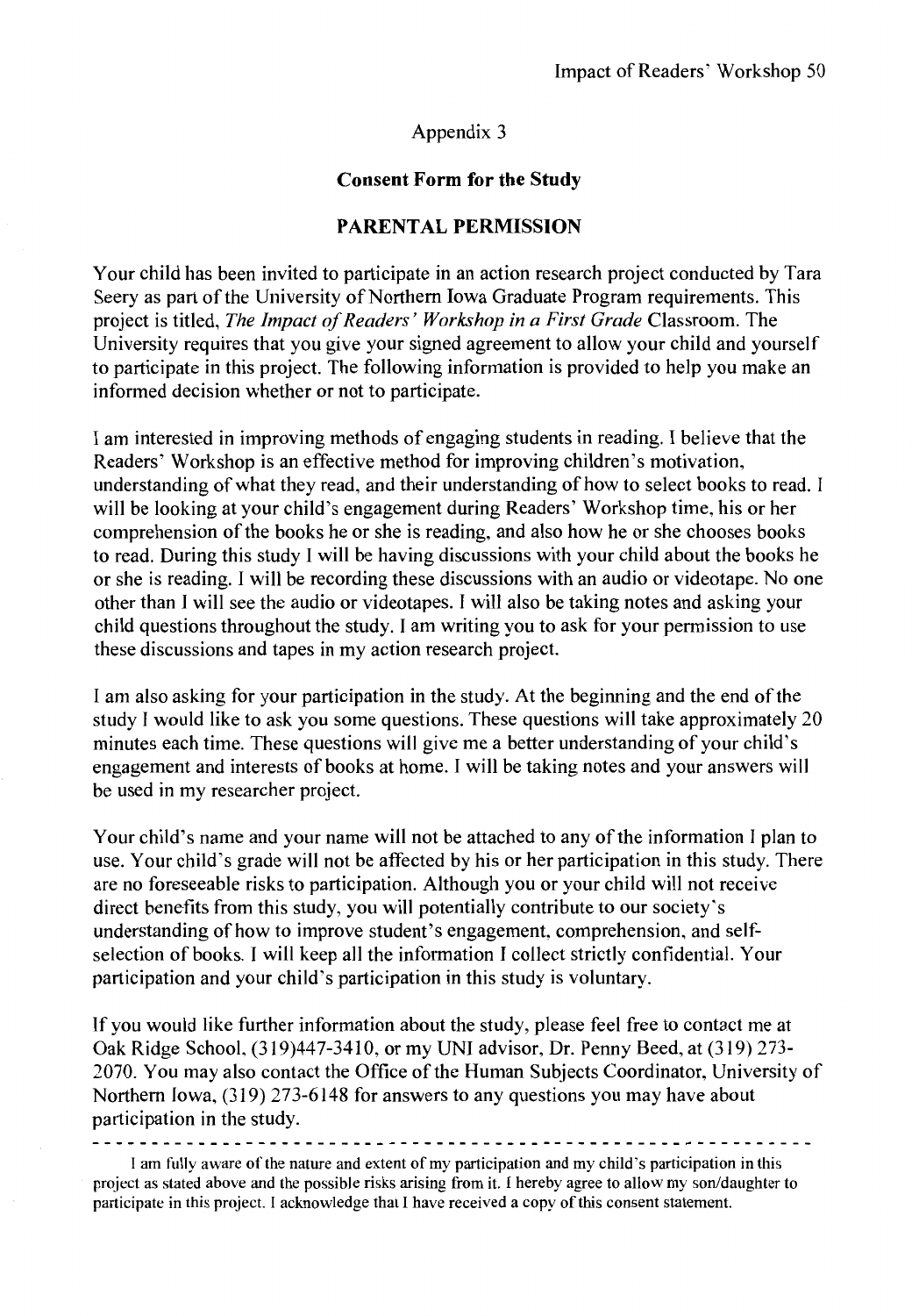| Your Signature                  | Date | Your Name (printed) | Date |
|---------------------------------|------|---------------------|------|
| Your Child's Name (printed)     |      |                     | Date |
| Signature of Teacher-Researcher |      |                     | Date |
| Signature of Advisor            |      |                     | Date |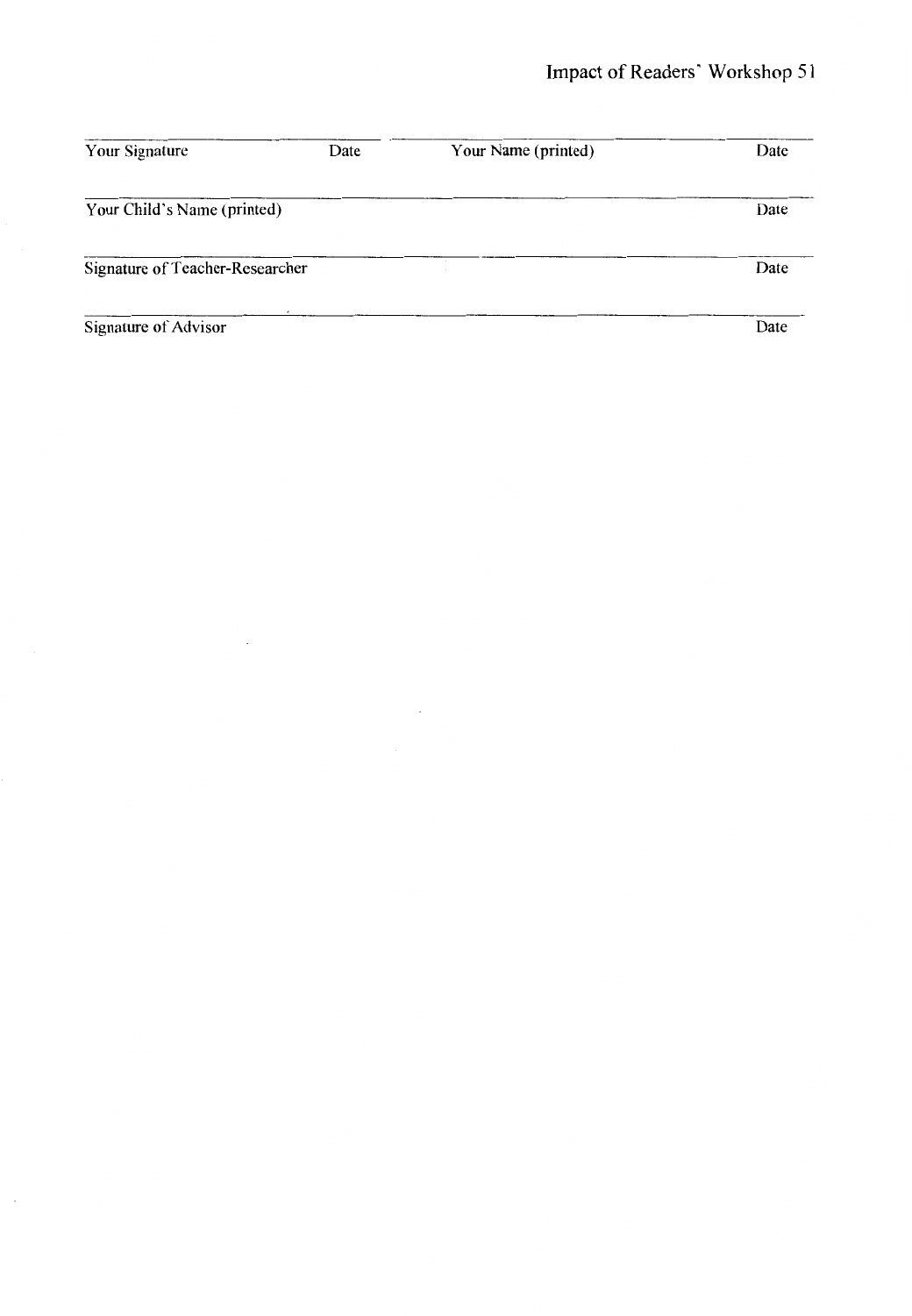## Linn Mar Retelling Rubric (Linn Mar Assessment Committee, 2005)

| Retelling                |                           |                           |                             |
|--------------------------|---------------------------|---------------------------|-----------------------------|
| <b>Retelling Element</b> | <b>High Quality 3</b>     | Acceptable 2              | <b>Needs Attention 1</b>    |
|                          | Student's retelling       | Student's retelling       | Student's retelling         |
| Characters               | Told about the            | Named the characters,     | Confused the characters     |
|                          | characters so others had  | but did not tell much     | or did not name them.       |
|                          | a good idea of what they  | about them                | Think about who was in      |
|                          | are like                  |                           | story and how they          |
|                          |                           |                           | acted.                      |
| Setting                  | Helped others get a clear | Gave some details about   | Needs to describe when      |
|                          | picture in their heard of | where and when the        | and where the story took    |
|                          | when & where the story    | story took place.         | place so the reader can     |
|                          | took place.               |                           | picture it.                 |
| Problem                  | Told what the problem     | Included part of the      | Needs to twll what is the   |
|                          | was the character faced.  | problem the characters    | matter in story. What are   |
|                          |                           | faced.                    | characters trying to        |
|                          |                           |                           | improve.                    |
| Solution                 | Told how problem          | Gave some idea of how     | Needs to accurately tell    |
|                          | solved or how story       | solved or story ended.    | solution/how story          |
|                          | ended                     |                           | ended.                      |
| Events-both quantity     | Told the main events in   | Told some main events     | Needs to include main       |
| and quality              | the story accurately.     | in story or gave accurate | events/events important     |
|                          |                           | information for some      | to story and give           |
|                          |                           | events.                   | accurate info. for events.  |
| Order                    | Keep the events in the    | Keep some events in the   | Confused order of the       |
|                          | correct order.            | correct order.            | events. Need to think       |
|                          |                           |                           | about what happened $1st$ , |
|                          |                           |                           | $2nd$ , $3rd$ , as retell   |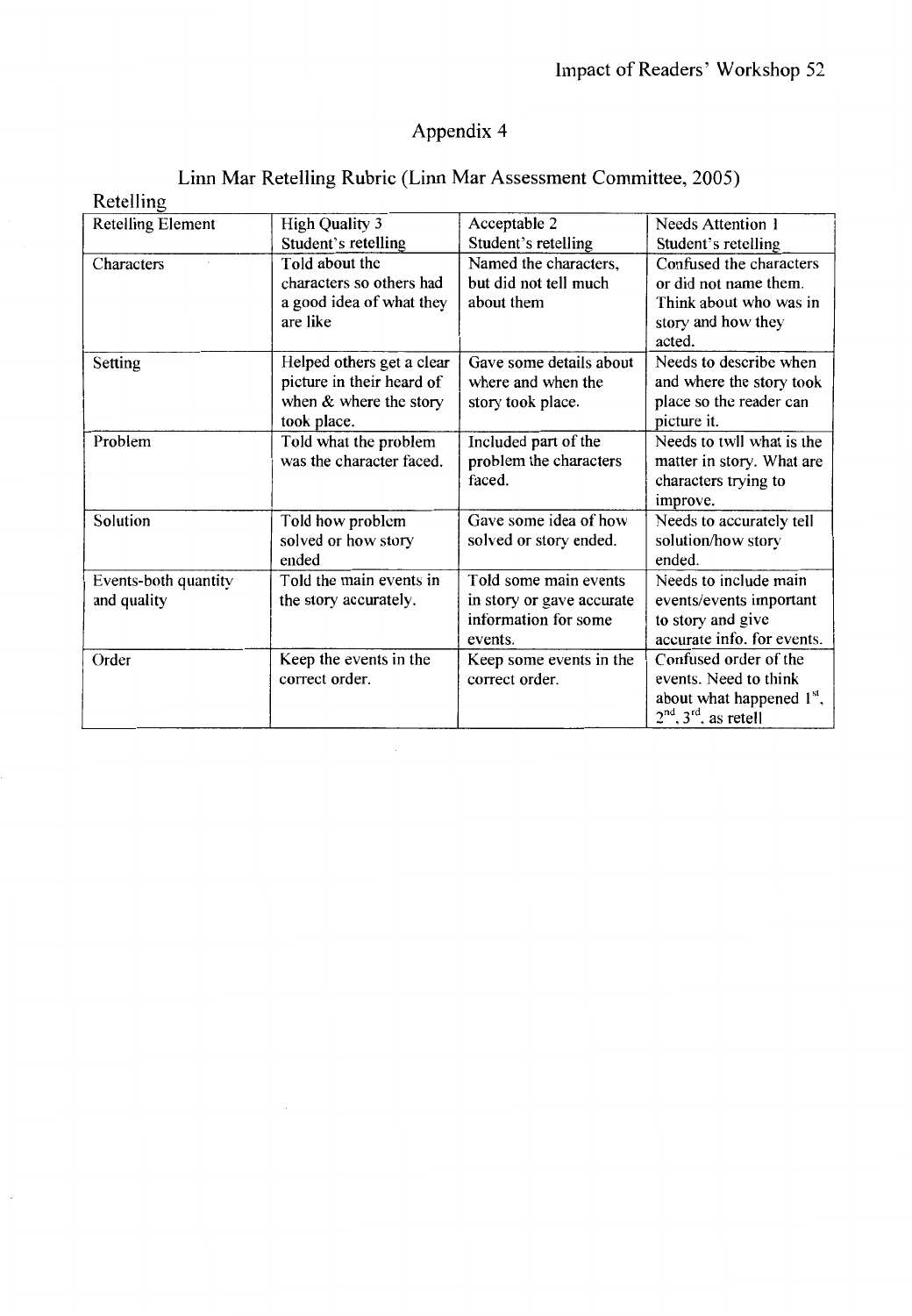### Parent Child Interviews

**Examples of Questions Asked During Interview (Student) The same questions will be used at the beginning and the end of the study Questions were adapted from the Elementary Reading Attitude Survey**  Johns. J. & Lenski, S. (1994). Improving reading strategies and resources Fourth Edition. Dubuque, Iowa: Kendall/Hunt Publishing Company.

- How do you feel about having a book read to you?
- **The How do you feel about reading your own book?**
- How do you feel about reading instead of playing?
- How do you feel when it's time to read in your classroom?
- How do you feel during Readers' Workshop?
- How do you feel when the teacher asks you questions about what you are reading?

#### **Examples of Questions Asked During Parent Interview (Parent) The same questions were asked at the beginning and the end of the study with the exception of the last question. The last question was only asked at the end the study.**

- How does your child feel about being read to?
- How does your child feel about reading on his/her own at home?
- Do you feel your child enjoys reading on his/her free time? What observations have you made that make you feel this way?
- **Does your child like to talk about books that they have read?**
- What changes have you noticed with your child's reading ability and engagement in reading?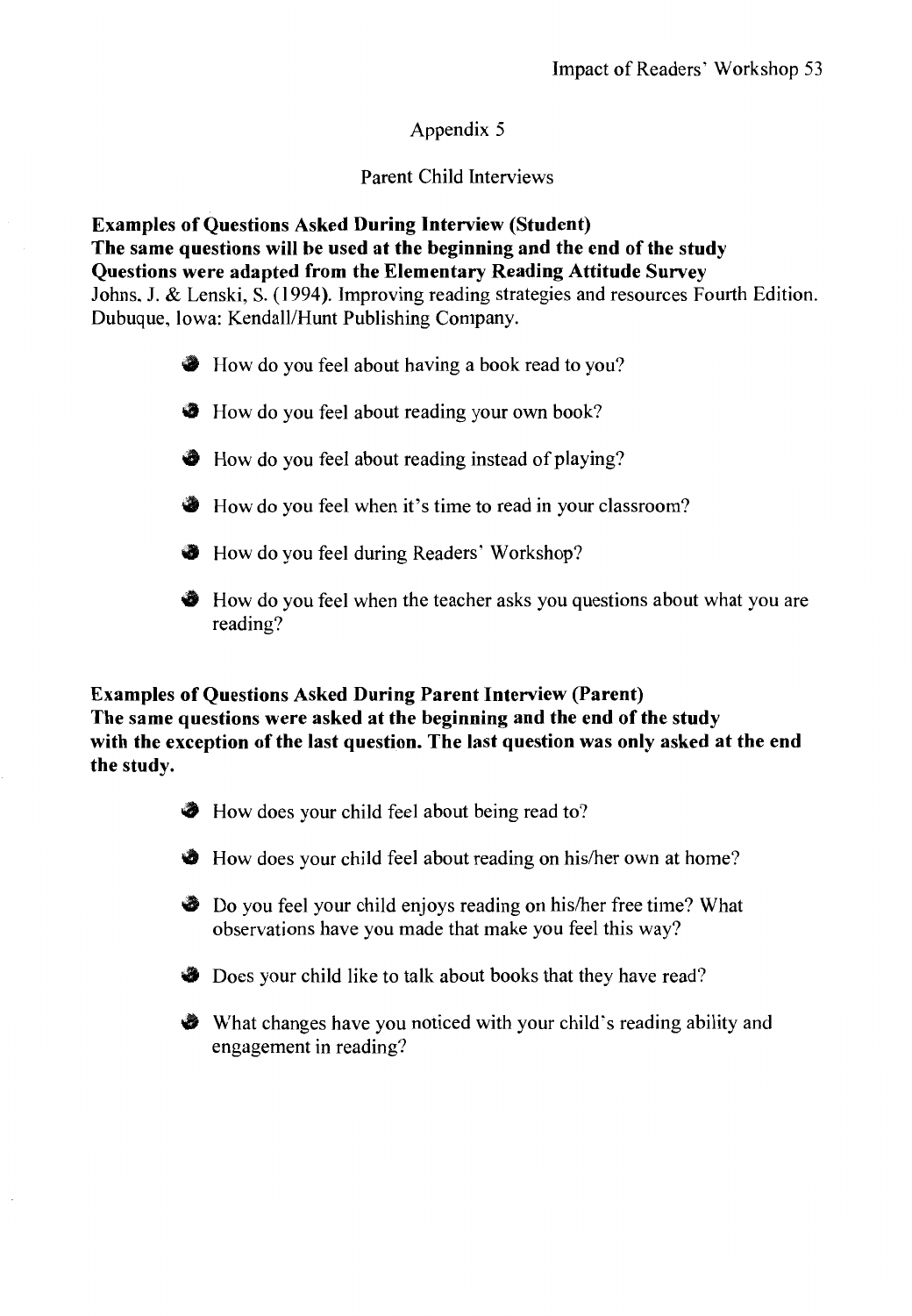## Tables

## Table 1

 $\cdot$ 

*Guided Reading Level (GRL) and Comprehension (Comp.) Percentage at That Level* 

| Student | <b>Beginning</b> | End   | <b>Beginning</b> | End     |
|---------|------------------|-------|------------------|---------|
|         | GRL              | GRL   | Comp. %          | Comp. % |
|         | Level            | Level |                  |         |
|         |                  |       |                  |         |
| Chloe   | 3                | 8     | 100%             | 100%    |
| Keegan  | $\overline{c}$   | 12    | 90%              | 100%    |
| Jacob   | 3                | 8     | 100%             | 100%    |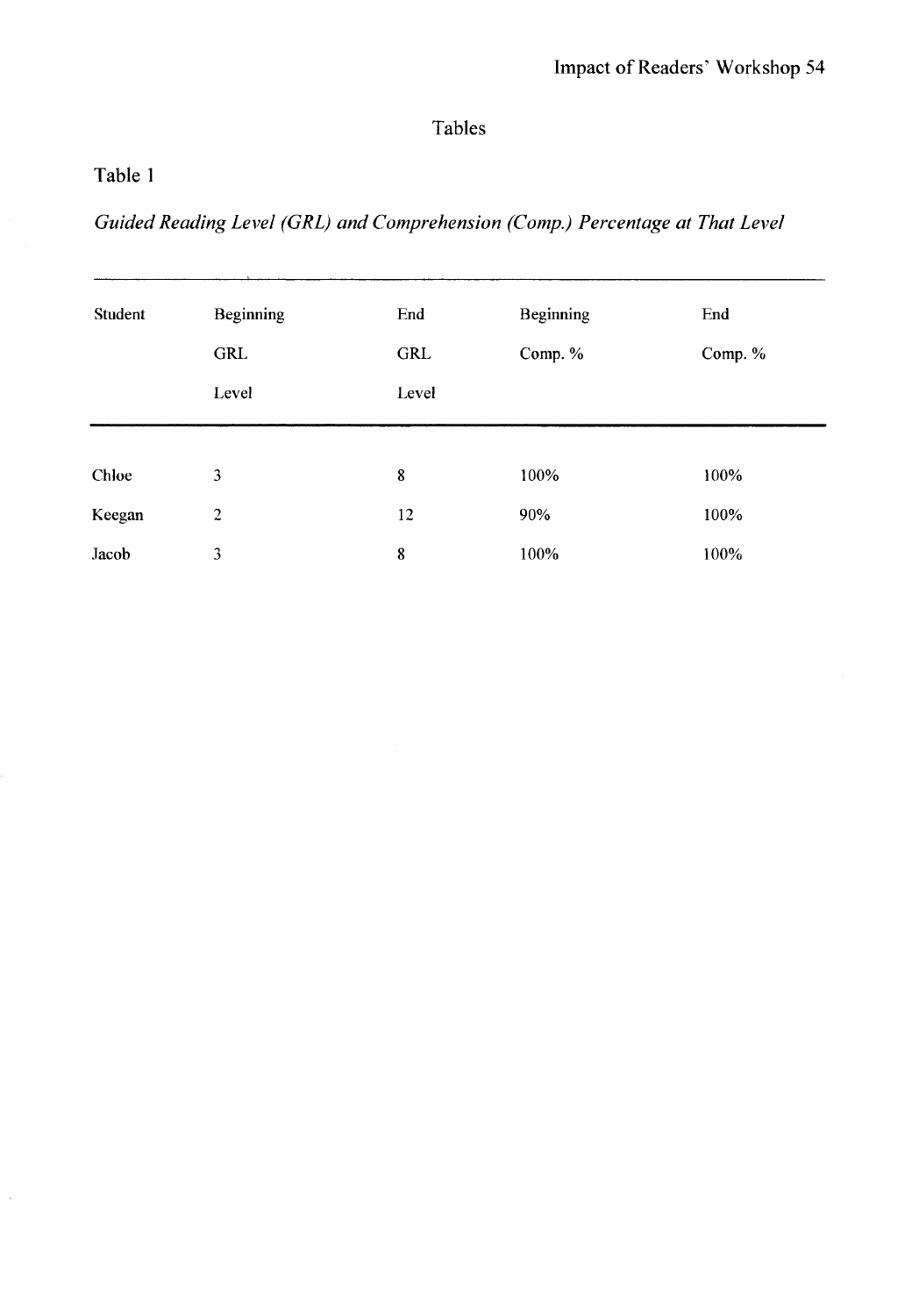## Table 2

 $\bar{z}$ 

## *Results on Linn Mar Retelling Rubric (Linn Mar Assessment Committee, 2005) at*

## *Beginning and End of Study*

| Chloe      | <b>Beginning of Study</b> | End of Study        |
|------------|---------------------------|---------------------|
| Characters | Acceptable                | <b>High Quality</b> |
| Setting    | <b>Needs Attention</b>    | <b>High Quality</b> |
| Problem    | Acceptable                | <b>High Quality</b> |
| Solution   | Acceptable                | <b>High Quality</b> |
| Events     | <b>Needs Attention</b>    | <b>High Quality</b> |
| Order      | <b>Needs Attention</b>    | Acceptable          |
|            |                           |                     |
| Keegan     | <b>Beginning of Study</b> | End of Study        |
| Characters | <b>Needs Attention</b>    | <b>High Quality</b> |
| Setting    | <b>Needs Attention</b>    | <b>High Quality</b> |
| Problem    | Acceptable                | <b>High Quality</b> |
| Solution   | Acceptable                | <b>High Quality</b> |
| Events     | <b>Needs Attention</b>    | <b>High Quality</b> |
| Order      | <b>Needs Attention</b>    | Acceptable          |
|            |                           |                     |
| Jacob      | <b>Beginning of Study</b> | End of Study        |
| Characters | Acceptable                | <b>High Quality</b> |
| Setting    | Acceptable                | <b>High Quality</b> |
| Problem    | Acceptable                | <b>High Quality</b> |